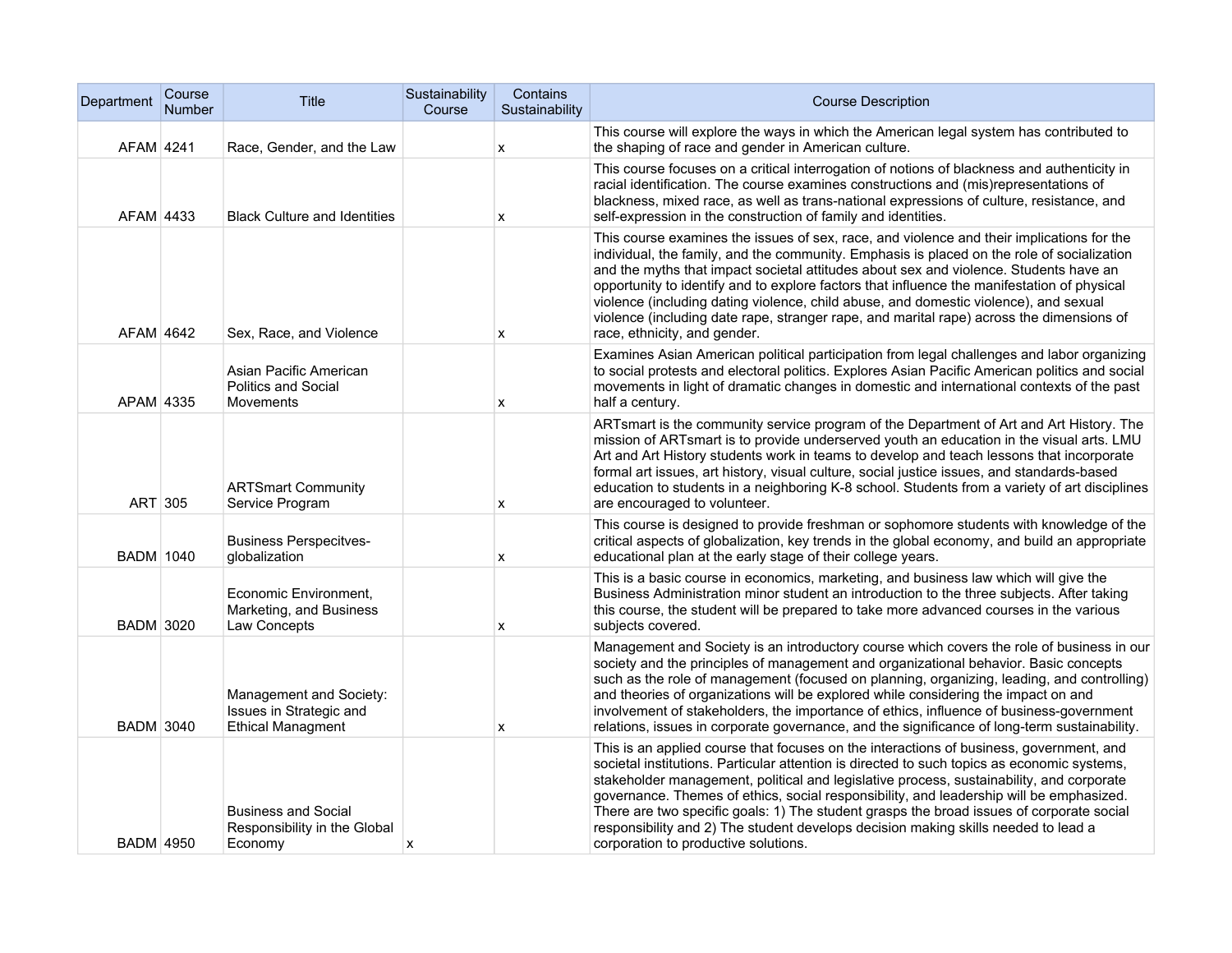| Department      | Course<br>Number | <b>Title</b>                              | Sustainability<br>Course | Contains<br>Sustainability | <b>Course Description</b>                                                                                                                                                                                                                                                                                                                                                                                                  |
|-----------------|------------------|-------------------------------------------|--------------------------|----------------------------|----------------------------------------------------------------------------------------------------------------------------------------------------------------------------------------------------------------------------------------------------------------------------------------------------------------------------------------------------------------------------------------------------------------------------|
| <b>BIOL 263</b> |                  | Natural History of Southern<br>California |                          | x                          | Introduction to the geography, climate, plant communities, and common animals of<br>Southern California; animals will be covered in regard to behavior, taxonomy, and ecology.                                                                                                                                                                                                                                             |
| <b>BIOL 264</b> |                  | The Marine Environment                    |                          | X                          | An introduction to marine biology, including its history, different communities and the<br>animals and plants that occur in marine ecosystems, and their economic importance.                                                                                                                                                                                                                                              |
| <b>BIOL</b> 277 |                  | <b>Plants and Society</b>                 | X                        |                            | An introduction to the natural evolution of plant species and the associated cultural<br>evolution of man's relationship to plants. A multidisciplinary approach to studying the<br>relationship between plants and people. An exploration of plants as sources of food and<br>medicine, commercial products, and the role of plants in preserving and restoring the<br>environment.                                       |
| <b>BIOL</b> 278 |                  | <b>Tropical Marine Ecology</b>            | X                        |                            | Field studies of the tropical marine habitats in Isla Roatan, Honduras. This includes the<br>examination of the ecology and biology of coral reefs, mangroves, seagrass beds, and<br>intertidal communities.                                                                                                                                                                                                               |
| <b>BIOL 311</b> |                  | Plant Interactions                        | X                        |                            | Study of various ways in which plants interact with other organisms, such as herbivores,<br>pathogens, symbiotic bacteria and fungi, and the outcomes of that interplay. Examination<br>of the physiological, biochemical, and genetic bases of these interactions and how<br>understanding the chemical and molecular communication that takes place has<br>implications for improvement of agriculture and human health. |
| <b>BIOL 312</b> |                  | <b>Field Botany</b>                       | X                        |                            | The identification, distribution, evolution, and ecological relationships of the native plants of<br>Southern California.                                                                                                                                                                                                                                                                                                  |
| <b>BIOL 314</b> |                  | <b>Tropical Ecology</b>                   | X                        |                            | An introduction to Neotropical biodiversity, natural history and conservation, as well as an<br>examination of the diversity of tropical species interactions in an international field setting.                                                                                                                                                                                                                           |
| <b>BIOL</b> 315 |                  | <b>World Vegetation Ecology</b>           | X                        |                            | Characteristics and distribution of the major vegetation types of the world, emphasizing<br>environmental conditions, plant adaptations and ecosystem processes.                                                                                                                                                                                                                                                           |
| <b>BIOL 316</b> |                  | <b>Island Biology</b>                     |                          | X                          | Island biogeography and evolution, dispersal, adaptive radiation, gigantism/dwarfism,<br>flightlessness, reproductive biology, endemism, and relictualism.                                                                                                                                                                                                                                                                 |
| <b>BIOL</b> 321 |                  | Urban Ecology                             | х                        |                            | An analysis of the dynamic and integrated nature of urbanized landscapes. Using active<br>inquiry and the original literature, the course will engage the current theories and practice<br>of the research being conducted on the patterns and process of urban ecosystems-ranging<br>from biodiversity and trophic dynamics, to public health and environmental justice.                                                  |
| <b>BIOL 322</b> |                  | Urban Ecology Lab                         | X                        |                            | An inquiry-based investigation into the biophysical and human social dimensions of a local<br>urban ecosystem, with a focus on group project development.                                                                                                                                                                                                                                                                  |
| <b>BIOL 328</b> |                  | <b>Tropical Marine Ecology</b>            | $\mathsf{x}$             |                            | Examination of physical, chemical, and ecological aspects as applied to coral reefs,<br>mangroves, seagrass beds, and intertidal communities.                                                                                                                                                                                                                                                                              |
| <b>BIOL 329</b> |                  | Marine Ecology of Baja,<br>California     |                          | x                          | Field studies of subtropical, intertidal and subtidal habitats along the coasts of Baja,<br>California peninsula.                                                                                                                                                                                                                                                                                                          |
| <b>BIOL 353</b> |                  | <b>Plant Physiology</b>                   |                          | x                          | Plant function, including photosynthesis, mineral nutrition, water relations, metabolism, and<br>growth processes.                                                                                                                                                                                                                                                                                                         |
| <b>BIOL 357</b> |                  | <b>Comparative Animal</b><br>Physiology   |                          | x                          | Environmental and evolutionary influences on functioning of animals, focusing on<br>mechanisms and strategies utilized by animals to cope with challenges imposed by their<br>biotic and abiotic surroundings.                                                                                                                                                                                                             |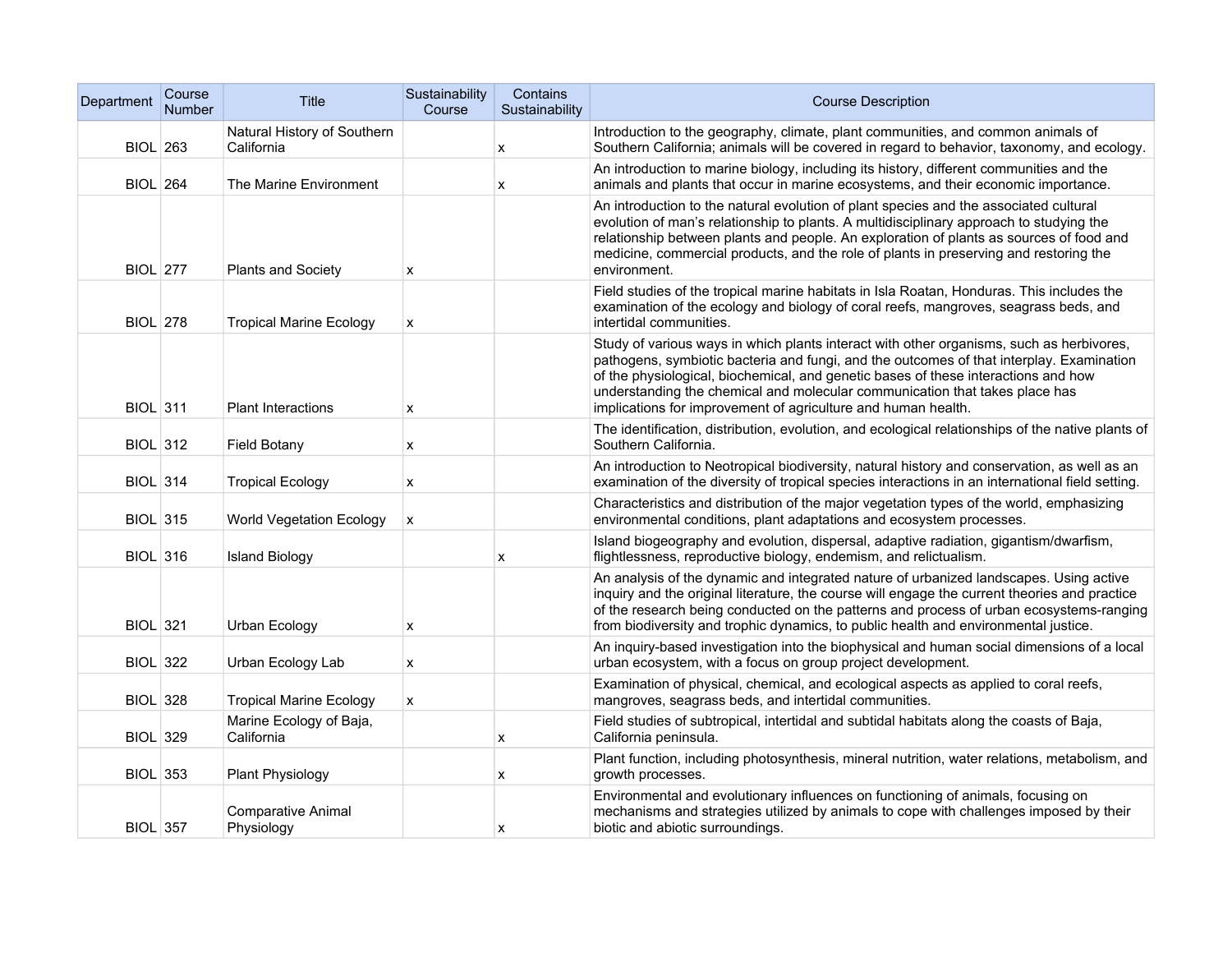| Department      | Course<br>Number | Title                                  | Sustainability<br>Course  | Contains<br>Sustainability | <b>Course Description</b>                                                                                                                                                                                                                                                                                                                                                                                                                                                                                                                                                                                                                                                                                                                                                                                                                                                                                         |
|-----------------|------------------|----------------------------------------|---------------------------|----------------------------|-------------------------------------------------------------------------------------------------------------------------------------------------------------------------------------------------------------------------------------------------------------------------------------------------------------------------------------------------------------------------------------------------------------------------------------------------------------------------------------------------------------------------------------------------------------------------------------------------------------------------------------------------------------------------------------------------------------------------------------------------------------------------------------------------------------------------------------------------------------------------------------------------------------------|
| <b>BIOL 370</b> |                  | Plant Biotechnology                    | X                         |                            | Biotechnology is a broad discipline in which biological processes, organisms, cells or<br>cellular components are exploited to develop new technologies. Plant biotechnology<br>employs a wide range of tools, including traditional breeding techniques and genetic<br>engineering, to create plants with improved traits–more productive crops, more nutritious<br>foods, and the production of biomaterials, medicines, and bioenergy. Principles of genetics,<br>molecular biology, genomics, biochemistry, plant cell and tissue culture, and agronomy are<br>employed to develop these novel technologies. We will discuss methodologies used to<br>produce these plants, the genes that have been introduced to crop plants, and commercial<br>product development. The course will also address concerns associated with plant<br>biotechnology, including food safety, ecological risks, and resistance. |
| <b>BIOL 422</b> |                  | Marine Biology                         | X                         |                            | Examination of the physical, chemical, and biological patterns and processes that shape<br>life in the oceans.                                                                                                                                                                                                                                                                                                                                                                                                                                                                                                                                                                                                                                                                                                                                                                                                    |
| <b>BIOL 439</b> |                  | Molecular Biology<br>Applications      | X                         |                            | The application of the techniques employed in molecular biology to the study of inherited<br>diseases, genetic engineering, infectious diseases, cancer, and gene therapy.                                                                                                                                                                                                                                                                                                                                                                                                                                                                                                                                                                                                                                                                                                                                        |
| <b>BIOL 460</b> |                  | Environmental Microbiology   x         |                           |                            | Introduction to the diversity of microorganisms and their role in ecological and<br>environmental processes in soil, water, and air; environmental services provided by<br>microorganisms; and how microbial functions are utilized in managed and artificial<br>systems.                                                                                                                                                                                                                                                                                                                                                                                                                                                                                                                                                                                                                                         |
| <b>BIOL</b> 477 |                  | <b>Conservation Genetics</b>           |                           | x                          | Survey of the major topics in conservation genetics. Basic models of population genetics<br>and topics relevant to conservation genetics, such as population structure, inbreeding,<br>genetic load, genetic variation, reserve design, and the ethical, moral, and political aspects<br>of species conservation.                                                                                                                                                                                                                                                                                                                                                                                                                                                                                                                                                                                                 |
| <b>BIOL 521</b> |                  | Urban Ecology                          | X                         |                            | An analysis of the dynamic and integrated nature of urbanized landscapes. Using active<br>inquiry and the original literature, the course will engage the current theories and practice<br>of the research being conducted on the patterns and process of urban ecosystem-ranging<br>from biodiversity and trophic dynamics, to public health and environmental justice.                                                                                                                                                                                                                                                                                                                                                                                                                                                                                                                                          |
| <b>BIOL 522</b> |                  | Marine Biology Research                | $\mathsf{x}$              |                            | An introduction to marine biology research techniques and basic marine ecosystems.                                                                                                                                                                                                                                                                                                                                                                                                                                                                                                                                                                                                                                                                                                                                                                                                                                |
| <b>BIOL 528</b> |                  | Invertebrate Conservation<br>Research  | х                         |                            | Participation in research on topics in invertebrate conservation biology. Research may<br>include ecological and/or genetic approaches and methodologies.                                                                                                                                                                                                                                                                                                                                                                                                                                                                                                                                                                                                                                                                                                                                                         |
| <b>BIOL 566</b> |                  | <b>Plant Research</b>                  | x                         |                            | Participation in laboratory and/or field research on the ecophysiological response of plants<br>to environmental extremes.                                                                                                                                                                                                                                                                                                                                                                                                                                                                                                                                                                                                                                                                                                                                                                                        |
| <b>BIOL 569</b> |                  | Ethnobotany Seminar                    | X                         |                            | An introduction to the mutual relationships between plants and traditional peoples with an<br>emphasis on phyto medicines and sustainability.                                                                                                                                                                                                                                                                                                                                                                                                                                                                                                                                                                                                                                                                                                                                                                     |
| <b>BIOL 571</b> |                  | <b>Conservation Biology</b><br>Seminar | $\boldsymbol{\mathsf{x}}$ |                            | A survey of topics relating to the conservation of animals and plants, including extinction,<br>genetic aspects, demography, insularization, threats to biodiversity, economics and<br>politics, religious and ethical perspectives, and practical applications.                                                                                                                                                                                                                                                                                                                                                                                                                                                                                                                                                                                                                                                  |
| <b>BIOL 585</b> |                  | Issues in Biotechnology<br>Seminar     | х                         |                            | An interdisciplinary seminar series bringing together faculty from different disciplines to<br>present and discuss topics in biotechnology. Examples include sustainable agriculture,<br>advances in medicine and biotechnology, legal and ethical considerations and<br>biotechnology, the environment and biotechnology, the manipulation of biological<br>machinery (proteins), the fusion of engineering and biotechnology (nanotechnology), the<br>business of biotechnology.                                                                                                                                                                                                                                                                                                                                                                                                                                |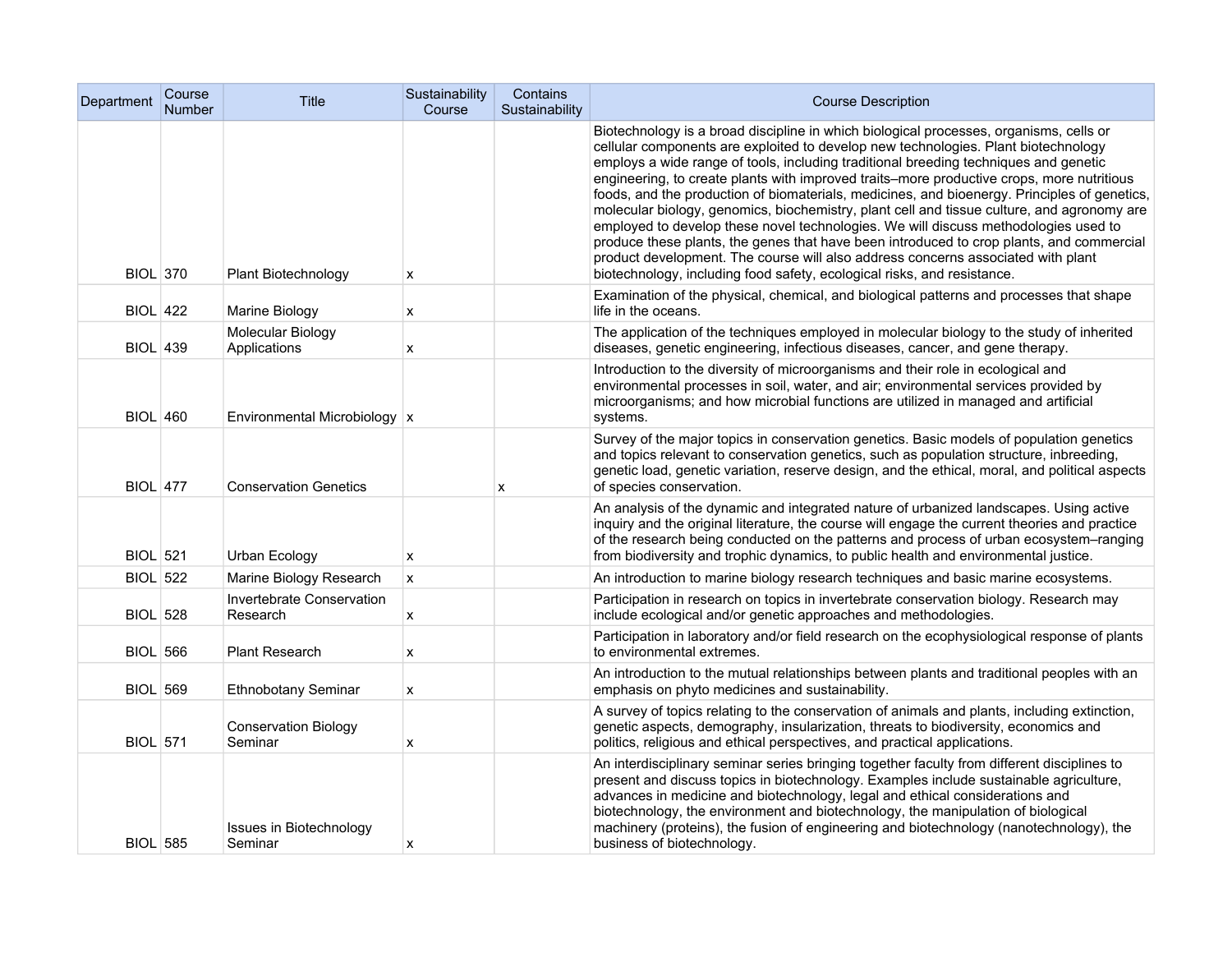| Department       | Course<br><b>Number</b> | Title                                    | Sustainability<br>Course | Contains<br>Sustainability | <b>Course Description</b>                                                                                                                                                                                                                                                                                                                                                                                                                                                                                                                                                                                                                                                                                                                                                        |
|------------------|-------------------------|------------------------------------------|--------------------------|----------------------------|----------------------------------------------------------------------------------------------------------------------------------------------------------------------------------------------------------------------------------------------------------------------------------------------------------------------------------------------------------------------------------------------------------------------------------------------------------------------------------------------------------------------------------------------------------------------------------------------------------------------------------------------------------------------------------------------------------------------------------------------------------------------------------|
| <b>BLAW 2210</b> |                         | Legal and Regulatory<br>Environment      | x                        |                            | A survey course on the general concepts found in Business Law. The student will be<br>exposed to legal, ethics, and regulatory terminology, concepts, and reasoning found when<br>working within the business and government environment.                                                                                                                                                                                                                                                                                                                                                                                                                                                                                                                                        |
| <b>BLAW 4220</b> |                         | <b>Employment Law</b>                    |                          | x                          | This course provides a broad overview of federal and state employment laws,<br>administrative agency regulations, and judicial decisions that govern the management of<br>human resources. It provides a framework for the analysis and implementation of<br>procedures that impact the employer-employee relationship in the workplace. Topics<br>include the rules for proper advertising, screening, interviewing, and hiring of applicants; an<br>analysis of the procedures that shape the training, promotion, discipline, and termination of<br>employees; grievance handling, anti-discrimination laws, employee rights, health and<br>safety regulations leaves of absence, harassment prevention, regulatory compliance, and<br>administrative adjudication of claims. |
| CATH 3110        |                         | <b>Environmental Ethics</b>              | x                        |                            | The study of moral and ethical issues as they relate to the environment and nonhuman<br>nature. Specific topics and foci vary from semester to semester.                                                                                                                                                                                                                                                                                                                                                                                                                                                                                                                                                                                                                         |
| CATH 3780        |                         | World Religions and<br>Ecology           | x                        |                            | This interdisciplinary service learning course will explore how religious ideas and practices<br>can respond to the contemporary environmental crisis.                                                                                                                                                                                                                                                                                                                                                                                                                                                                                                                                                                                                                           |
| <b>CHEM 250</b>  |                         | Earth Systems                            |                          | X                          | An introductory exploration of how the Earth works. Focus is placed on connecting the<br>Earth systems-the solid Earth, atmosphere, oceans, and biosphere-through the cycling of<br>chemical elements and energy. The course will also discuss significant anthropogenic<br>impacts to the natural Earth system.                                                                                                                                                                                                                                                                                                                                                                                                                                                                 |
| <b>CHEM 261</b>  |                         | The Science in Science<br>Fiction        |                          | X                          | The physics, chemistry, and biology found in science fiction literature and examined for<br>accuracy and probability. Topics include the physics of space and space habitats, the<br>chemistry and biology of life arising under non-earthlike conditions, and the ecology of<br>imagined worlds. "Engineering" new worlds on the basis of sound scientific theory will be<br>expected. Understanding of physical implications of simple algebraic expressions is<br>required.                                                                                                                                                                                                                                                                                                   |
| <b>CHEM 262</b>  |                         | The Chemical Environment $\vert x \vert$ |                          |                            | The important chemical processes of the world in which we live; air, water, agriculture, food<br>additives, household chemicals, cosmetics, chemotherapy, sports, toxic waste<br>management.                                                                                                                                                                                                                                                                                                                                                                                                                                                                                                                                                                                     |
| <b>CHEM 270</b>  |                         | <b>Frontiers of Science</b>              | x                        |                            | Study of the methods of inquiry used across the disciplines in science. Development of<br>scientific literacy through discussion of important public issues such as energy, medicine,<br>the environment, and climate change.                                                                                                                                                                                                                                                                                                                                                                                                                                                                                                                                                    |
| <b>CHEM 352</b>  |                         | <b>Environmental Chemistry</b>           | X                        |                            | A study of chemical processes in the environment: topics include stratospheric ozone<br>depletion, the greenhouse effect, air pollution, sources of energy, water chemistry, water<br>purification, sewage treatment, and pesticides.                                                                                                                                                                                                                                                                                                                                                                                                                                                                                                                                            |
| <b>CHEM 354</b>  |                         | Air Pollution: Atmospheric<br>Chemistry  | x                        |                            | Introduction to air pollution and the chemistry of the Earth's atmosphere. The fundamental<br>natural processes controlling trace gas and aerosol concentrations in the atmosphere will<br>be explored as well as how anthropogenic activity has affected those processes at local,<br>regional, and global scales.                                                                                                                                                                                                                                                                                                                                                                                                                                                              |
| <b>CHEM 356</b>  |                         | <b>Sustainable Practices</b>             | x                        |                            | Discussion of the history of water and energy use in society; analysis of pollution resulting<br>from use of non-renewable energy sources and recent advances in production of<br>renewable and sustainable energy practices; and pollution of water with sustainable<br>practices to provide clean freshwater and appropriate wastewater management.                                                                                                                                                                                                                                                                                                                                                                                                                            |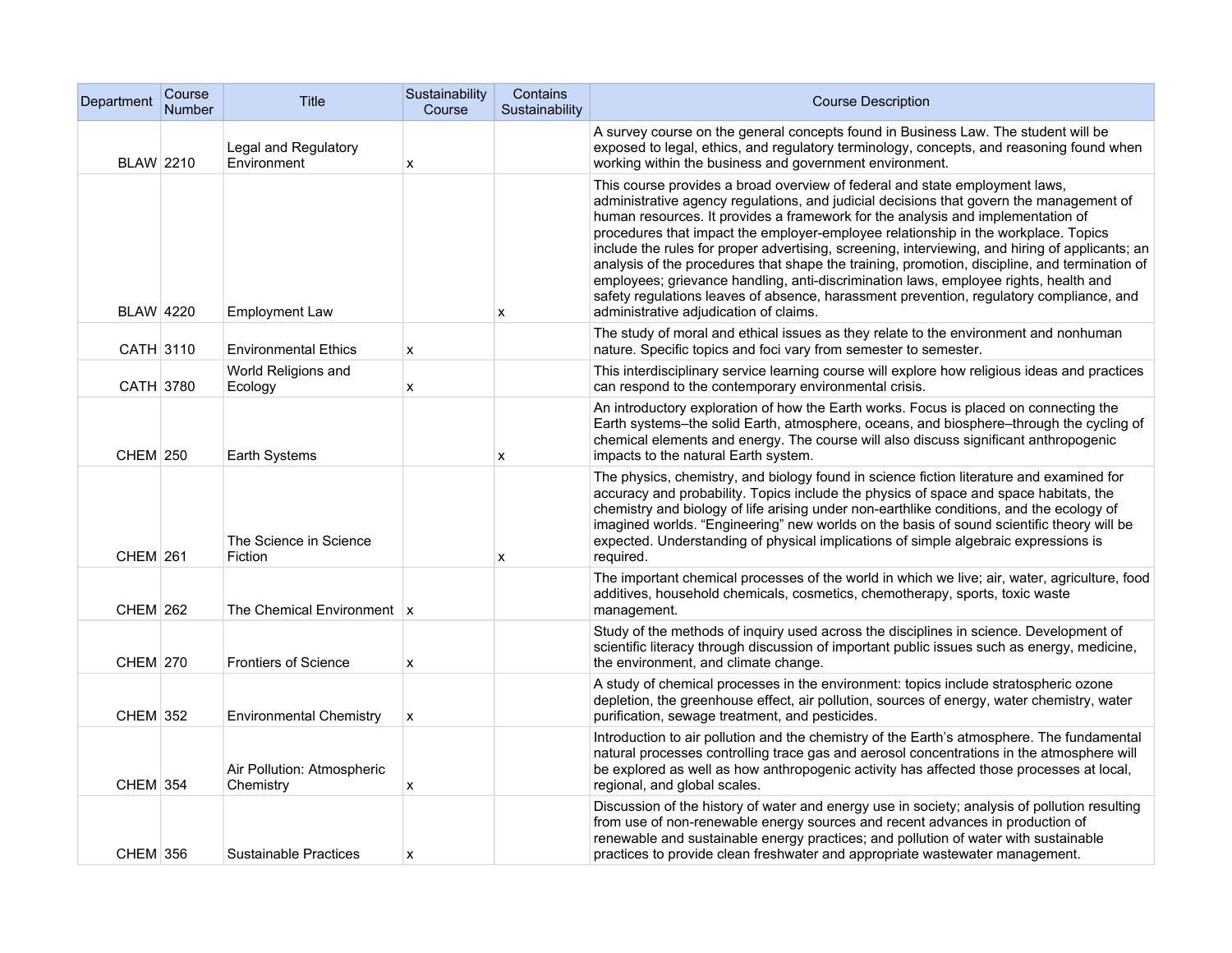| Department      | Course<br><b>Number</b> | <b>Title</b>                                              | Sustainability<br>Course | Contains<br>Sustainability | <b>Course Description</b>                                                                                                                                                                                                                                                                                                                                                                                                                                                                                                                                                        |
|-----------------|-------------------------|-----------------------------------------------------------|--------------------------|----------------------------|----------------------------------------------------------------------------------------------------------------------------------------------------------------------------------------------------------------------------------------------------------------------------------------------------------------------------------------------------------------------------------------------------------------------------------------------------------------------------------------------------------------------------------------------------------------------------------|
| CHEM 357        |                         | <b>Environmental Chemistry:</b><br>Atmosphere and Climate | x                        |                            | A study of chemical processes in the environmental. Topics include stratospheric ozone<br>depletion, the greenhouse effect, climate change, air pollution, and non-renewable sources<br>of energy.                                                                                                                                                                                                                                                                                                                                                                               |
| <b>CHEM 358</b> |                         | Environmental Chemistry Ii x                              |                          |                            | A study of chemical processes in the environment. Topics include renewable sources of<br>energy, water chemistry, water purification, sewage treatment, pesticides, solid waste, soils<br>and sediments.                                                                                                                                                                                                                                                                                                                                                                         |
| CHEM 359        |                         | <b>Environmental Chemistry</b><br>Laboratory              | X                        |                            | Analysis to determine pollutants found in air, water, soil systems; emphasis on the use of<br>instrumental methods and techniques.                                                                                                                                                                                                                                                                                                                                                                                                                                               |
| <b>CHEM 474</b> |                         | Food Chemistry                                            |                          | x                          | The chemistry involved in food preparation and development. Examples include flavorings,<br>food additives, what happens when it is cooked, then eaten; nutritional aspects of foods,<br>food supplements, preservation, food fads.                                                                                                                                                                                                                                                                                                                                              |
| <b>CHEM 482</b> |                         | Toxicology                                                | x                        |                            | An introduction to the principles of toxicology, emphasizing cellular mechanisms, e.g., cell<br>signaling, mutagenesis, and/or carcinogenesis. Topics will also include dose-response,<br>toxicokinetics, risk assessment, effects of toxicants on the environment, and approaches<br>that can decrease the amounts of toxicants in the environment.                                                                                                                                                                                                                             |
| CIVL 302        |                         | Seismic Design of<br><b>Structures</b>                    | x                        |                            | Free and forced vibration of discrete single and multiple degree of freedom systems,<br>continuous systems, design for earthquake loading, application of the Uniform Building<br>Code to the seismic design of structures.                                                                                                                                                                                                                                                                                                                                                      |
| <b>CIVL 320</b> |                         | Introduction to<br>Environmental Engineering   x          |                          |                            | Introduction to elements of water treatment, water pollution control, solid and hazardous<br>waste disposal, and air pollution control. The interrelationships of the movement of<br>pollutants between the land, air, and water media are discussed.                                                                                                                                                                                                                                                                                                                            |
| $CIVL$ 400      |                         | Fundamentals of Water and<br><b>Wastewater Treatment</b>  | X                        |                            | Fundamentals of water and wastewater treatment systems; water and wastewater<br>characteristics, analysis and design and conventional water treatment systems and<br>physical, chemical, and biological processes for wastewater treatment.                                                                                                                                                                                                                                                                                                                                      |
| $CIVL$ 406      |                         | Water Resources Planning<br>and Design                    | X                        |                            | Flood control hydrology including rainfall, unit hydrographs, flood frequency analysis and<br>flood routing. Development of surface and groundwater supplies, reservoir yield and<br>operation, determination of water requirements, analysis of water supply and distribution<br>systems.                                                                                                                                                                                                                                                                                       |
| $CIVL$ 410      |                         | Soil Mechanics                                            | X                        |                            | Physical and mechanical properties of soil, consolidation, settlement of structures, shear<br>strength, analysis of earth pressures, bearing capacity, slope stability, flow through porous<br>media, and open-ended design problems.                                                                                                                                                                                                                                                                                                                                            |
| CIVL 411        |                         | Design of Foundations and<br>Earth Structures             | X                        |                            | Design methods for foundations and earth structures. Design of footings and piles<br>including stability and settlement, slopes, and retaining structures.                                                                                                                                                                                                                                                                                                                                                                                                                       |
| CIVL 460        |                         | Civil Engineering Design,<br><b>Practice and Ethics</b>   | x                        |                            | An integrated senior design experience which utilizes knowledge from the civil engineering<br>curriculum. In addition to the technical aspects, the designs consider costs, sustainability<br>economics, and environmental factors. Class lectures include discussion of the design<br>process, environmental impact, engineering and professional ethics, the engineering<br>profession, professional practice issues, the role of the engineer in the construction<br>process, and procurement of engineering work. Student project reports and presentations<br>are required. |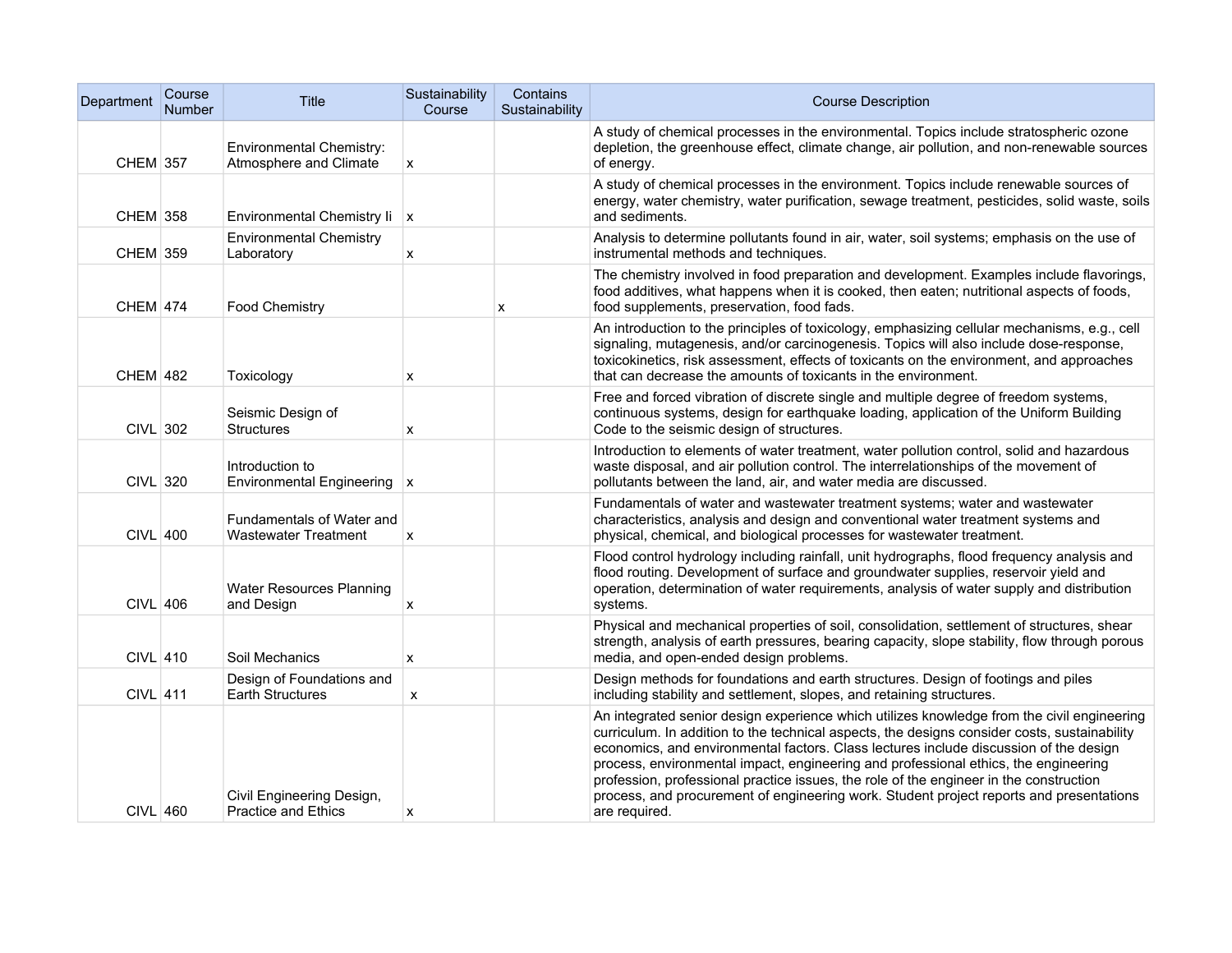| Department      | Course<br>Number | <b>Title</b>                                             | Sustainability<br>Course  | Contains<br>Sustainability | <b>Course Description</b>                                                                                                                                                                                                                                                                                                                                                                                                                                                                                                                                                                                                                                                                                   |
|-----------------|------------------|----------------------------------------------------------|---------------------------|----------------------------|-------------------------------------------------------------------------------------------------------------------------------------------------------------------------------------------------------------------------------------------------------------------------------------------------------------------------------------------------------------------------------------------------------------------------------------------------------------------------------------------------------------------------------------------------------------------------------------------------------------------------------------------------------------------------------------------------------------|
| CIVL 501        |                  | Sustainable Water Quality<br>and Resources               | X                         |                            | This course introduces fundamental water quality and resources topics in the context of<br>sustainability. Topics include introductions to aquatic interactions and fates of pollutants in<br>natural environments; watershed protection and stormwater management for surface and<br>groundwater supplies; sustainable management of groundwater supplies; recycled water<br>production and uses; water quality; and water and wastewater treatment systems.                                                                                                                                                                                                                                               |
| <b>CIVL 517</b> |                  | Water Treatment Processes x                              |                           |                            | Theory and practice of the physical and chemical treatment processes to treat water and<br>wastewater including reactor performance, screening sedimentation, membrane and media<br>filtration, adsorption, ion exchange, disinfection. Theory and practice of biological treatment<br>of wastewater including activated sludge, attached growth systems, oxygen transfer,<br>secondary clarification, nutrient removal, residuals stabilization and dewatering, natural<br>treatment systems.                                                                                                                                                                                                              |
| <b>CIVL 518</b> |                  | Water Reuse and<br>Desalination                          | X                         |                            | Wastewater reuse and desalination are key components of future water supply systems.<br>This course covers processes used for water reuse and membrane treatment systems.<br>The objectives include understanding: 1) the rapidly expanding wastewater reuse market;<br>2) advanced treatment processes required for reuse; and 3) the roles and characteristics of<br>membrane systems for treatment of water and wastewater along with desalination for<br>seawater and brackish water. Existing reuse and membrane treatment systems are studied<br>to understand how individual processes are integrated to meet the water quality objectives<br>and treatment requirements for different applications. |
| CIVL 519        |                  | Advanced Integrated Water<br><b>Treatment Systems</b>    | X                         |                            | Integrated design of water and wastewater treatment facilities from site and process<br>selection, site layout, hydraulics, flow and material balances, pumping, odor control, and<br>chemical feed systems. Includes the design of additional processes such as ozonation, air<br>stripper, ion exchange, adsorption, nutrient removal, etc.                                                                                                                                                                                                                                                                                                                                                               |
| CIVL 513        |                  | Solid Wastes Engineering                                 | X                         |                            | An application of current technology in the collection, control, disposal, and recovery of<br>value from solid wastes.                                                                                                                                                                                                                                                                                                                                                                                                                                                                                                                                                                                      |
| CIVL 515        |                  | <b>Industrial Waste</b><br>Managment                     | $\boldsymbol{\mathsf{x}}$ |                            | Principles and methods of treatment and disposal of industrial wastes that may adversely<br>affect the environment, including general characterization of wastes from industries of<br>major significance and typical treatment processes involved. Regulatory constraints.                                                                                                                                                                                                                                                                                                                                                                                                                                 |
| <b>CIVL 526</b> |                  | Surface Water Hydrology                                  | X                         |                            | Study of the elements of the hydrologic cycle, rainfall, streamflow, infiltration,<br>evapotranspiration, snowmelt, hydrographs, probability, river and reservoir routing, runoff<br>determination using the rational method and hydrograph methods.                                                                                                                                                                                                                                                                                                                                                                                                                                                        |
| CIVL 525        |                  | Groundwater Hydrology<br>and Sustainable<br>Managment    | X                         |                            | Groundwater is base for our environmnet and looking specifically at california<br>understanding groundwater is heavely managmed through a judicious balance between<br>municipal, agriculture, and environmental interests. Studies include the engineering thats<br>goes into extraction, replenishment, and protection and sustainable methods to optimize<br>techniques                                                                                                                                                                                                                                                                                                                                  |
| CIVL 526        |                  | Groundwater Contaminant<br>Transport and Remediation   x |                           |                            | Groundwater is an important factor of our livlihood. Focuses on the transport of inorganic<br>and organic contaminants in groundwater                                                                                                                                                                                                                                                                                                                                                                                                                                                                                                                                                                       |
| CIVL 531        |                  | Principles of Water Quality<br>Management                | X                         |                            | Review of the basic parameters used to describe water quality. Fundamentals of aquatic<br>interaction in natural systems and fate of pollutants in the natural environments. Basic<br>water and wastewater treatment systems.                                                                                                                                                                                                                                                                                                                                                                                                                                                                               |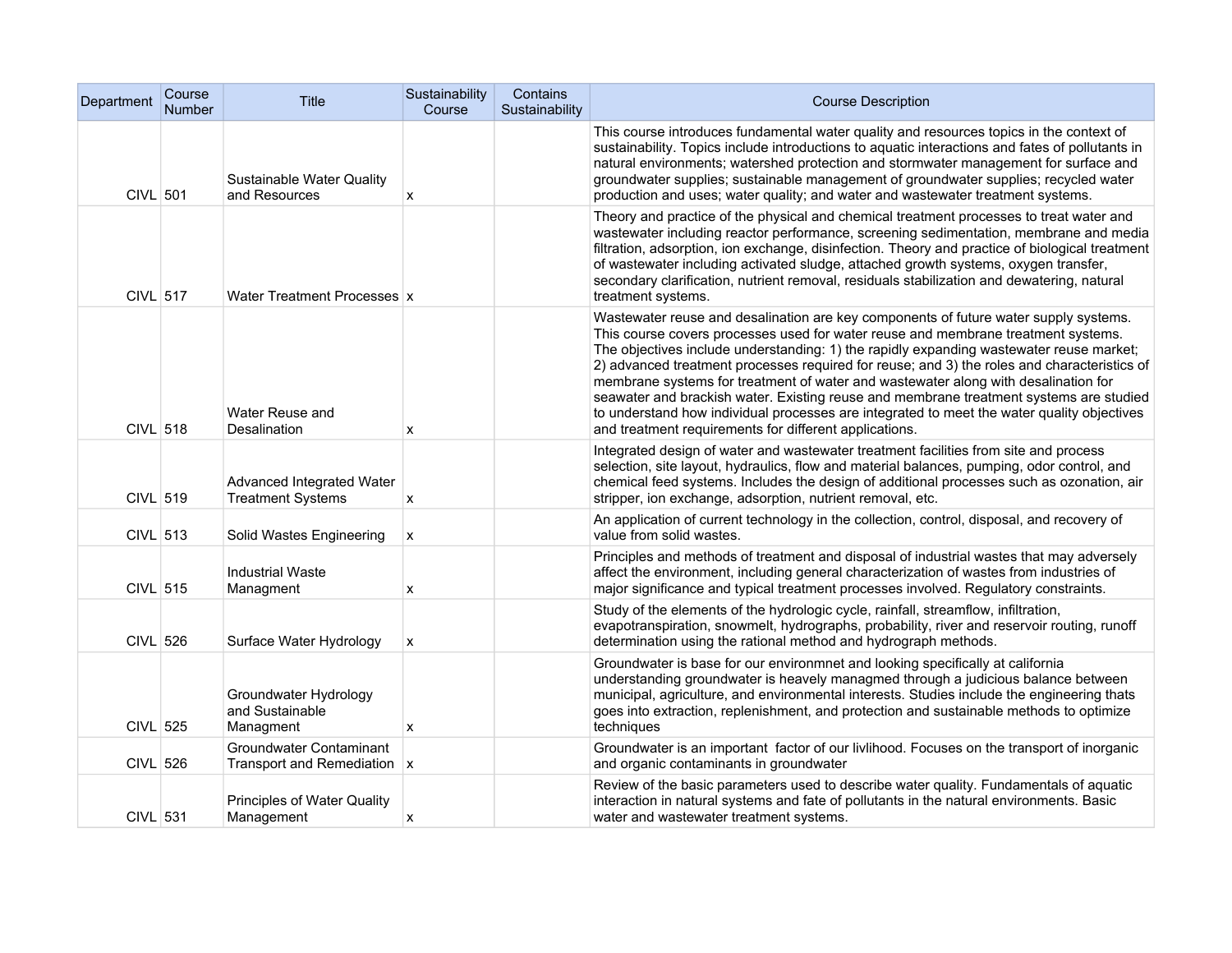| Department      | Course<br><b>Number</b> | Title                                                                                        | Sustainability<br>Course | Contains<br>Sustainability | <b>Course Description</b>                                                                                                                                                                                                                                                                                                                                                                                                                                                                                                                                                                                         |
|-----------------|-------------------------|----------------------------------------------------------------------------------------------|--------------------------|----------------------------|-------------------------------------------------------------------------------------------------------------------------------------------------------------------------------------------------------------------------------------------------------------------------------------------------------------------------------------------------------------------------------------------------------------------------------------------------------------------------------------------------------------------------------------------------------------------------------------------------------------------|
| <b>CIVL 538</b> |                         | <b>Construction Management</b><br>and Sustainability                                         | х                        |                            | Course provides students with an introduction to construction management and<br>sustainable building practices and rating systems including CALGreen and Leadership in<br>Energy and Environmental Design (LEED).                                                                                                                                                                                                                                                                                                                                                                                                 |
| $CIVL$ 546      |                         | Geotechnical Earthquake<br>Enineering                                                        |                          | х                          | Introduction to engineering seismology and earthquake ground motions. Evaluation of<br>dynamic soil properties, seismic site response analysis, soil liquefaction evaluation and<br>mitigation, seismic slop stability, and seismic evaluation of dams and embankments.                                                                                                                                                                                                                                                                                                                                           |
| CIVL 547        |                         | Dams and Levees                                                                              | x                        |                            | Evaluation of geotechnical, hydrology, and hydraulic components for the design and<br>evaluation of dam and levee structures. Consideration of unconfined groundwater flow,<br>filter design, embankment stability, open channels, and other related topics.                                                                                                                                                                                                                                                                                                                                                      |
| CIVL 549        |                         | <b>Hazardous Waste</b><br>Remediation                                                        | X                        |                            | This course provides an overview of the regulatory framework, site assessment and<br>sampling techniques, and remediation technologies for hazardous waste sites. Emphasis is<br>placed on cost-effective remediation technologies, regulatory agency coordination, and<br>new emerging technologies for hazardous waste site clean-up projects.                                                                                                                                                                                                                                                                  |
| CIVL 553        |                         | <b>Modeling Environmental</b><br>and Water Resources<br>Systems                              | x                        |                            | This course provides an introduction to mathematical modeling techniques used to solve<br>and interpret a variety of environmental and water resources engineering problems. Topics<br>include numerical solution of ordinary and partial differential equations, optimization, and<br>statistical analysis of model results.                                                                                                                                                                                                                                                                                     |
| CIVL 551        |                         | Remote Sensing With Civil<br>Engineering and<br><b>Environmental Science</b><br>Applications |                          | X                          | The course introduces the fundamental concepts of remote sensing from space, remote<br>sensing data, and image data processing. Topics include characteristics of electromagnetic<br>spectrum and remote sensing devices, digital processing methods for interpreting,<br>manipulating and analyzing remotely-sensed image data, and applications of satellite<br>remote sensing to civil engineering and environmental fields.                                                                                                                                                                                   |
| CIVL 574        |                         | Sustainable Engineering                                                                      | x                        |                            | Introduction to the role of engineers in sustainability with focus on the modern engineer's<br>role on design. Topics include environmental impacts, economics, climate change,<br>stormwater management, recycled water and desalination, waste management, renewable<br>energy, sustainable building and infrastructure, life cycle assessment, and green rating<br>systems for engineering.                                                                                                                                                                                                                    |
| CIVL 571        |                         | Air Quality, Control, and<br>Management                                                      | x                        |                            | Air pollution effects, and principal regulations, including greenhouse gases and<br>environmental justice, emission standards, criteria and toxic pollutants, atmospheric<br>stability, mixing, and inversions, and smog formation; detailed analysis of emission<br>sources, emission calculation methods, air pollutant dispersion modeling, and equipment<br>and processes to control criteria and toxic pollutants. Indoor air pollutants and radon are<br>included.                                                                                                                                          |
| <b>CIVL 572</b> |                         | Sustainable Waste<br>Management                                                              | х                        |                            | Overview of the regulatory constraints associated with waste management. Application of<br>current technology in municipal solid waste collection, handling, resource recovery, and<br>safe disposal of residuals including landfill design, operation, gas mitigation, and closure.<br>General characterization of principal industrial wastes, typical treatment processes used for<br>recycling, waste reduction, and safe disposal of residuals. Hazardous waste<br>characterization and minimization, storage, treatment, and residuals disposal; overview of<br>site assessment and remediation strategies. |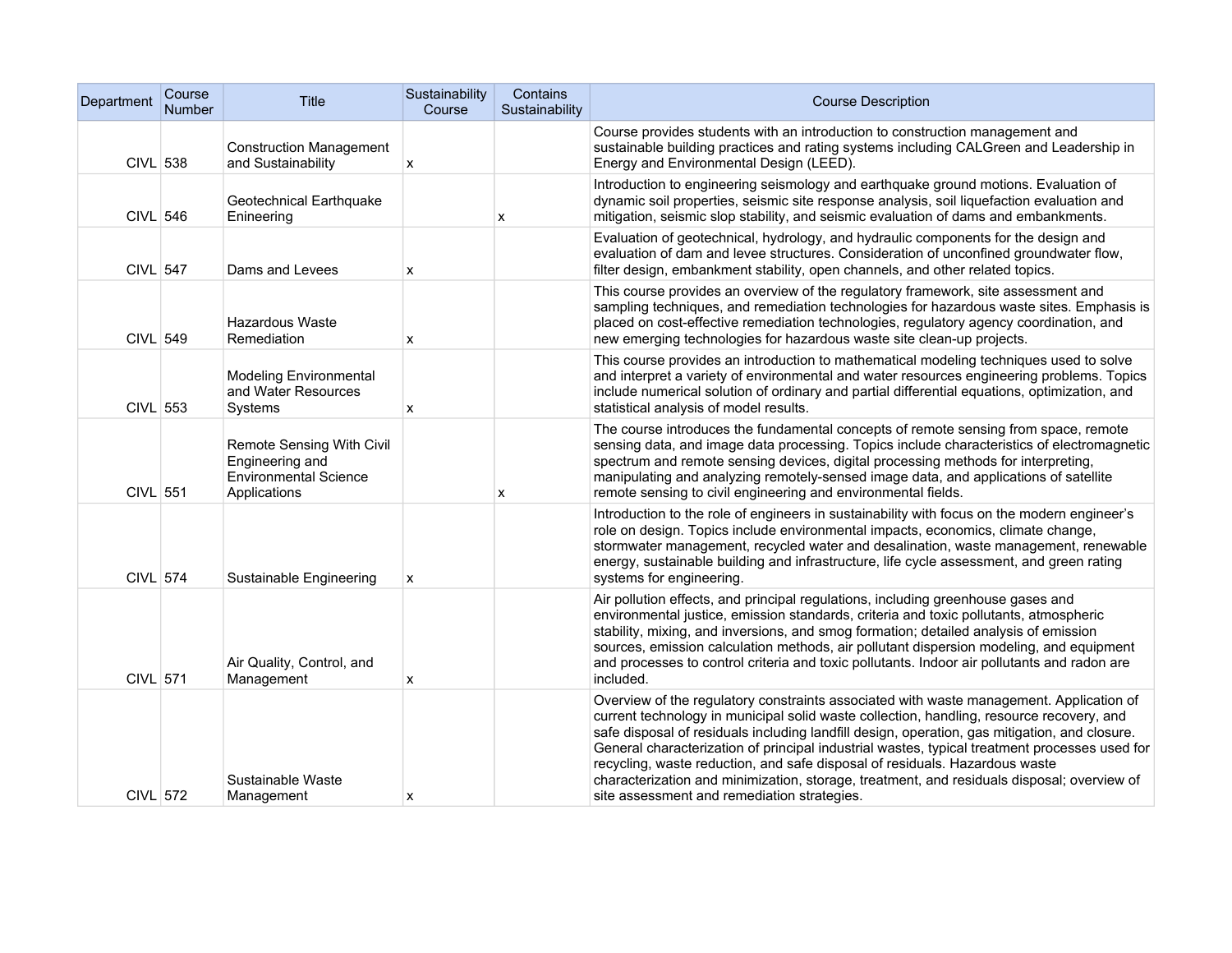| Department | Course<br><b>Number</b> | Title                                                 | Sustainability<br>Course | Contains<br>Sustainability | <b>Course Description</b>                                                                                                                                                                                                                                                                                                                                                                                                                                                                                                                                                                                                                                                                                                                                                                                                                                |
|------------|-------------------------|-------------------------------------------------------|--------------------------|----------------------------|----------------------------------------------------------------------------------------------------------------------------------------------------------------------------------------------------------------------------------------------------------------------------------------------------------------------------------------------------------------------------------------------------------------------------------------------------------------------------------------------------------------------------------------------------------------------------------------------------------------------------------------------------------------------------------------------------------------------------------------------------------------------------------------------------------------------------------------------------------|
| CIVL 573   |                         | Economics of Water and<br>the Environment             | x                        |                            | Local, regional, and international economics are a fundamental component of water<br>resources and environmental systems and associated management and decision making.<br>This course covers topics on the debt-monetary system; debt financing for environmental<br>projects; bond market; discount rate; and cash flow equivalence and benefit-cost analysis<br>for project alternatives, including net present value, internal rate of return and unit cost.<br>Students incorporate cost and interest rate uncertainty in project valuation studies as well<br>as perform cost effective analysis using linear programming and other tools. Case studies<br>include water treatment facilities, water transfers, and other environmentally focused<br>projects.                                                                                     |
| CIVL 577   |                         | Transportation Engineering   x                        |                          |                            | This class introduces basic concepts involved in the broad and important field of<br>transportation engineering. It focuses on passenger transportation, specifically highways<br>and urban public transit. It addresses the characteristics of included modes, basic design<br>of their guideways and stations, selection of appropriate street designs or modes for given<br>applications, conducting trip generation and parking generation studies, and performing<br>demand/capacity analyses. The history of urban transportation, transportation financing,<br>traffic engineering, and transit operations planning is also covered. By the end of the<br>course, students will have a strong basis for continuing their studies in the field and/or will<br>simply be better informed on transportation issues as they inevitably arise in life. |
| CIVL 601   |                         | Sustainable Water Quality<br>and Resources            | х                        |                            | This course introduces fundamental water quality and resources topics in the context of<br>sustainability. Topics include introductions to aquatic interactions and fates of pollutants in<br>natural environments, watershed protection and storm water management for surface and<br>groundwater supplies, sustainable management of groundwater supplies, recycled water<br>production and uses, water quality, and water and wastewater treatment systems.                                                                                                                                                                                                                                                                                                                                                                                           |
| CIVL 618   |                         | Water Reuse and<br>Desalination                       |                          | X                          | Wastewater reuse and desalination are key components of future water supply systems.<br>This course covers processes used for water reuse and membrane treatment systems.<br>The objectives include understanding: 1) the rapidly expanding wastewater reuse market;<br>2) advanced treatment processes required for reuse; and 3) the roles and characteristics of<br>membrane systems for treatment of water and wastewater along with desalination for<br>seawater and brackish water. Existing reuse and membrane treatment systems are studied<br>to understand how individual processes are integrated to meet the water quality objectives<br>and treatment requirements for different applications.                                                                                                                                              |
| CIVL 619   |                         | Advanced Integrated Water<br><b>Treatment Systems</b> |                          | X                          | Integrated design of water and wastewater treatment facilities from site and process<br>selection, site layout, hydraulics, flow and material balances, pumping, odor control, and<br>chemical feed systems. Includes the design of additional processes such as ozonation, air<br>stripper, ion exchange, adsorption, nutrient removal, etc.                                                                                                                                                                                                                                                                                                                                                                                                                                                                                                            |
| $CIVL$ 613 |                         | Solid Wastes Engineering                              |                          | x                          | An application of current technology in the collection, control, disposal, and recovery of<br>value from solid wastes.                                                                                                                                                                                                                                                                                                                                                                                                                                                                                                                                                                                                                                                                                                                                   |
| $CIVL$ 614 |                         | <b>Industrial Waste</b><br>Managment                  | x                        |                            | Principles and methods of treatment and disposal of industrial wastes that may adversely<br>affect the environment, including general characterization of wastes from industries of<br>major significance and typical treatment processes involved. Regulatory constraints.                                                                                                                                                                                                                                                                                                                                                                                                                                                                                                                                                                              |
| CIVL 620   |                         | Surface Water Hydrology                               | x                        |                            | Study of the elements of the hydrologic cycle, rainfall, streamflow, infiltration,<br>evapotranspiration, snowmelt, hydrographs, probability, river and reservoir routing, runoff<br>determination using the rational method and hydrograph methods.                                                                                                                                                                                                                                                                                                                                                                                                                                                                                                                                                                                                     |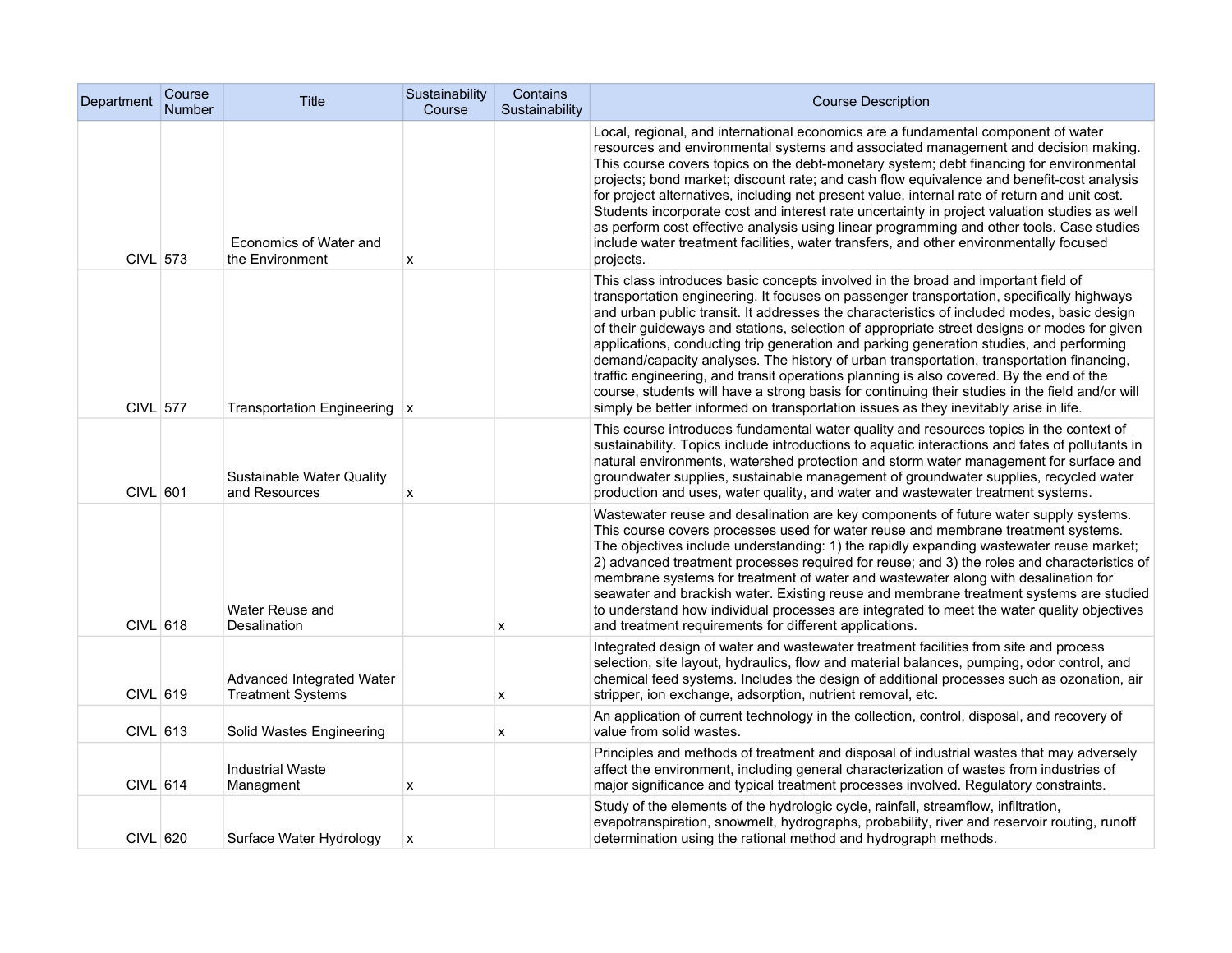| Department | Course<br>Number | Title                                                           | Sustainability<br>Course | Contains<br>Sustainability | <b>Course Description</b>                                                                                                                                                                                                                                                                                                                                                                                                                                                                                                                                                                                                                                                                                                                                                                                                                                                                                                                                                                                                                                                                                      |
|------------|------------------|-----------------------------------------------------------------|--------------------------|----------------------------|----------------------------------------------------------------------------------------------------------------------------------------------------------------------------------------------------------------------------------------------------------------------------------------------------------------------------------------------------------------------------------------------------------------------------------------------------------------------------------------------------------------------------------------------------------------------------------------------------------------------------------------------------------------------------------------------------------------------------------------------------------------------------------------------------------------------------------------------------------------------------------------------------------------------------------------------------------------------------------------------------------------------------------------------------------------------------------------------------------------|
| CIVL 627   |                  | Urban Water Systems and<br>Stormwater Management                | X                        |                            | Overview of the theory and practical applied hydraulic design in an urban setting. Topics<br>include potable water conveyance facilities with pump stations and reservoirs; storm water<br>conveyance systems including pipe, street gutter, storm drains, and culverts. Emphasis is<br>placed on the design Low Impact Development (LID) biorentention, and other facilities for<br>regulatory compliance and sustainability, as well as on the application of modeling software<br>used in practice.                                                                                                                                                                                                                                                                                                                                                                                                                                                                                                                                                                                                         |
| CIVL 628   |                  | Groundwater Hydrology<br>and Sustainable<br>Managment           | X                        |                            | Groundwater in California and other regions of the world is a critical component of our<br>water supply portfolio, and proper management requires a judicious balance between<br>municipal, agricultural, and environmental interests. In this course, students will learn about<br>1) the theory of groundwater occurrence and movement; 2) the engineering involved in<br>groundwater extraction, replenishment, and protection; and 3) sustainable basin<br>management strategies and optimization techniques. Specific course topics include theory<br>of the movement and occurrence of water in a porous medium, Darcy's law, steady and<br>unsteady flow in confined and unconfined aquifers, hydraulics of groundwater wells,<br>municipal water well design, use of professional groundwater modeling software,<br>optimization techniques to sustainably manage groundwater basin pumping, safe yield<br>operation, artificial recharge, conjunctive use of groundwater and surface water supplies,<br>seawater intrusion prevention, and sustainable basin management strategies and<br>agreements. |
| CIVL 629   |                  | Groundwater Contaiminat<br>Transport                            | X                        |                            | Processes affecting the transport and fate of inorganic and organic contaminants in<br>groundwater. Emphasis is placed on processes involving phase equilibrium, mass transfer,<br>dissolution, etc. Review of flow and contaminant transport models, remediation<br>technologies, and practical/regulatory considerations                                                                                                                                                                                                                                                                                                                                                                                                                                                                                                                                                                                                                                                                                                                                                                                     |
| CIVL 638   |                  | <b>Construction Management</b><br>and Sustainability            | x                        |                            | Course provides students with an introduction to construction management and<br>sustainable building practices and rating systems including CALGreen and Leadership in<br>Energy and Environmental Design (LEED).                                                                                                                                                                                                                                                                                                                                                                                                                                                                                                                                                                                                                                                                                                                                                                                                                                                                                              |
| CIVL 646   |                  | Geotechnical Earthquake<br>Engineering                          | X                        |                            | Introduction to engineering seismology and earthquake ground motions. Evaluation of<br>dynamic soil properties, seismic site response analysis, soil liquefaction evaluation and<br>mitigation, seismic slop stability, and seismic evaluation of dams and embankments.                                                                                                                                                                                                                                                                                                                                                                                                                                                                                                                                                                                                                                                                                                                                                                                                                                        |
| CIVL 647   |                  | Dams and Levees                                                 |                          | x                          | Evaluation of geotechnical, hydrology, and hydraulic components for the design and<br>evaluation of dam and levee structures. Consideration of unconfined groundwater flow,<br>filter design, embankment stability, open channels, and other related topics.                                                                                                                                                                                                                                                                                                                                                                                                                                                                                                                                                                                                                                                                                                                                                                                                                                                   |
| CIVL 649   |                  | <b>Contaminated Site</b><br>Remediation                         | X                        |                            | An overview of the regulatory framework, site assessment and sampling techniques, and<br>remediation technologies for contaminated sites. Emphasis is placed on cost-effective<br>remediation technologies, regulatory agency coordination, and new and emerging<br>technologies for site clean-up projects.                                                                                                                                                                                                                                                                                                                                                                                                                                                                                                                                                                                                                                                                                                                                                                                                   |
| CIVL 653   |                  | <b>Modeling Environmental</b><br>and Water Resources<br>Systems | х                        |                            | This course provides an introduction to mathematical modeling techniques used to solve<br>and interpret a variety of environmental and water resources engineering problems. Topics<br>include numerical solution of ordinary and partial differential equations, optimization, and<br>statistical analysis of model results.                                                                                                                                                                                                                                                                                                                                                                                                                                                                                                                                                                                                                                                                                                                                                                                  |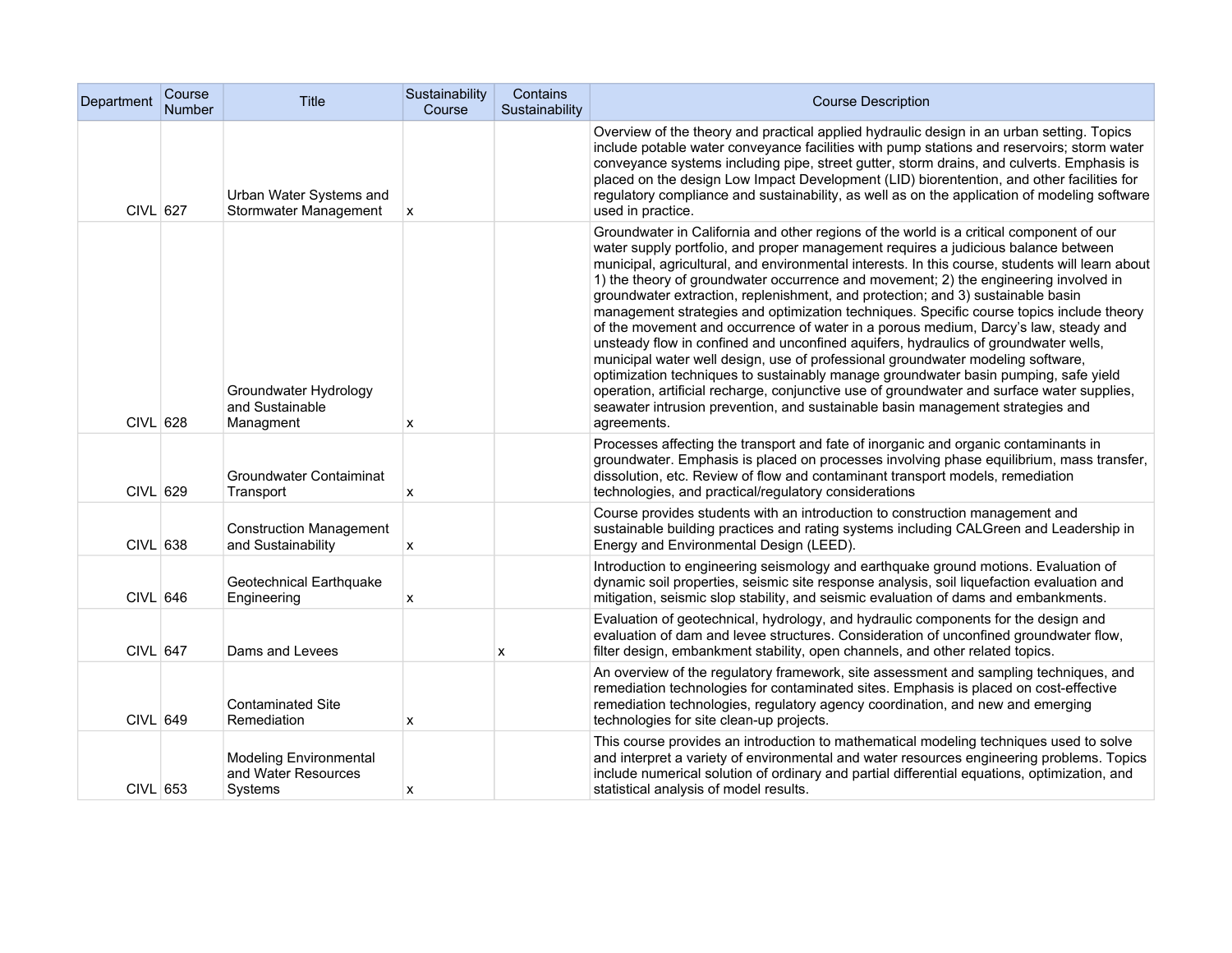| Department | Course<br>Number | Title                                                                                        | Sustainability<br>Course | Contains<br>Sustainability | <b>Course Description</b>                                                                                                                                                                                                                                                                                                                                                                                                                                                                                                                                                                                                                                                                                                                                                                                                                                |
|------------|------------------|----------------------------------------------------------------------------------------------|--------------------------|----------------------------|----------------------------------------------------------------------------------------------------------------------------------------------------------------------------------------------------------------------------------------------------------------------------------------------------------------------------------------------------------------------------------------------------------------------------------------------------------------------------------------------------------------------------------------------------------------------------------------------------------------------------------------------------------------------------------------------------------------------------------------------------------------------------------------------------------------------------------------------------------|
| $CIVL$ 651 |                  | Remote Sensing With Civil<br>Engineering and<br><b>Environmental Science</b><br>Applications |                          | x                          | The course introduces the fundamental concepts of remote sensing from space, remote<br>sensing data, and image data processing. Topics include characteristics of electromagnetic<br>spectrum and remote sensing devices, digital processing methods for interpreting,<br>manipulating and analyzing remotely-sensed image data, and applications of satellite<br>remote sensing to civil engineering and environmental fields.                                                                                                                                                                                                                                                                                                                                                                                                                          |
| CIVL 656   |                  | <b>Water Resources Systems</b><br>Modeling                                                   |                          | х                          | Analyze and implement current simulation models in water resources. Topics may include:<br>hydrologic and watershed models; reservoir operation models; surface water and<br>groundwater quality models; computer applications.                                                                                                                                                                                                                                                                                                                                                                                                                                                                                                                                                                                                                          |
| CIVL 671   |                  | Air Quality, Control, and<br>Management                                                      | x                        |                            | Air pollution effects, and principal regulations, including greenhouse gases and<br>environmental justice, emission standards, criteria and toxic pollutants, atmospheric<br>stability, mixing, and inversions, and smog formation; detailed analysis of emission<br>sources, emission calculation methods, air pollutant dispersion modeling, and equipment<br>and processes to control criteria and toxic pollutants. Indoor air pollutants and radon are<br>included.                                                                                                                                                                                                                                                                                                                                                                                 |
| CIVL 672   |                  | Sustainable Waste<br>Management                                                              | x                        |                            | Overview of the regulatory constraints associated with waste management. Application of<br>current technology in municipal solid waste collection, handling, resource recovery, and<br>safe disposal of residuals including landfill design, operation, gas mitigation, and closure.<br>General characterization of principal industrial wastes, typical treatment processes used for<br>recycling, waste reduction, and safe disposal of residuals. Hazardous waste<br>characterization and minimization, storage, treatment, and residuals disposal; overview of<br>site assessment and remediation strategies.                                                                                                                                                                                                                                        |
| CIVL 673   |                  | Economics of Water and<br>the Environment                                                    | X                        |                            | Local, regional, and international economics are a fundamental component of water<br>resources and environmental systems and associated management and decision making.<br>This course covers topics on the debt-monetary system; debt financing for environmental<br>projects; bond market; discount rate; and cash flow equivalence and benefit-cost analysis<br>for project alternatives, including net present value, internal rate of return and unit cost.<br>Students incorporate cost and interest rate uncertainty in project valuation studies as well<br>as perform cost effective analysis using linear programming and other tools. Case studies<br>include water treatment facilities, water transfers, and other environmentally focused<br>projects.                                                                                     |
| CIVL 674   |                  | Sustainable Engineering                                                                      | X                        |                            | Introduction to the role of engineers in sustainability with focus on the modern engineer's<br>role on design. Topics include environmental impacts, economics, climate change,<br>stormwater management, recycled water and desalination, waste management, renewable<br>energy, sustainable building and infrastructure, life cycle assessment, and green rating<br>systems for engineering.                                                                                                                                                                                                                                                                                                                                                                                                                                                           |
| CIVL 677   |                  | <b>Transportation Engineering</b>                                                            |                          | х                          | This class introduces basic concepts involved in the broad and important field of<br>transportation engineering. It focuses on passenger transportation, specifically highways<br>and urban public transit. It addresses the characteristics of included modes, basic design<br>of their guideways and stations, selection of appropriate street designs or modes for given<br>applications, conducting trip generation and parking generation studies, and performing<br>demand/capacity analyses. The history of urban transportation, transportation financing,<br>traffic engineering, and transit operations planning is also covered. By the end of the<br>course, students will have a strong basis for continuing their studies in the field and/or will<br>simply be better informed on transportation issues as they inevitably arise in life. |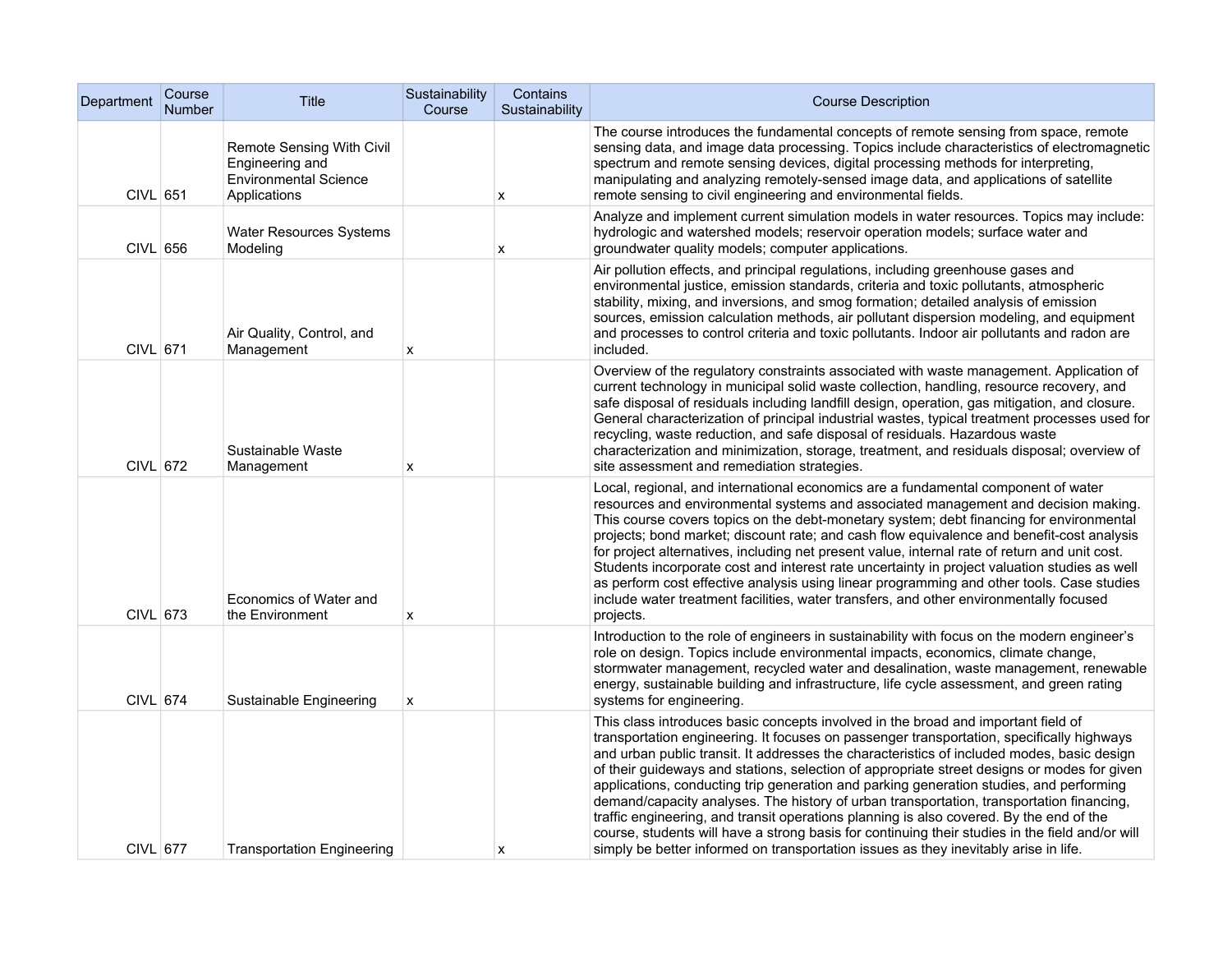| Department       | Course<br><b>Number</b> | <b>Title</b>                                           | Sustainability<br>Course | Contains<br>Sustainability | <b>Course Description</b>                                                                                                                                                                                                                                                                                                                                                                                                                                                                                                            |
|------------------|-------------------------|--------------------------------------------------------|--------------------------|----------------------------|--------------------------------------------------------------------------------------------------------------------------------------------------------------------------------------------------------------------------------------------------------------------------------------------------------------------------------------------------------------------------------------------------------------------------------------------------------------------------------------------------------------------------------------|
| CIVL 691         |                         | <b>FE/EIT Environmental</b><br>Preparation             |                          | x                          | The Fundamentals of Engineering exam and Engineer-in-Training is the first step in<br>becoming a licensed Professional Environmental Engineer. This course provides<br>preparation for the National Council of Examiners for Engineering and Surveying (NCEES)<br>discipline-specific Environmental FE exam with emphasis on water distribution, wastewater<br>collection, treatment, health risk, noise, air quality, fate and transport, and landfills. The FE<br>reference handbook is used in the solution of practice problems. |
| CLST 1116        |                         | Introduction to Chicana/o-<br>Latina/o Studies         |                          | х                          | An interdisciplinary overview of Chicana/o-Latina/o Studies to familiarize students with<br>historical and contemporary issues in Chicana/o and Latina/o communities.                                                                                                                                                                                                                                                                                                                                                                |
| CLST 1200        |                         | Interdisciplinary and<br><b>Intersectional Methods</b> |                          | x                          | Sdg 17 understanding how different parts correspond and work together. Such as<br>understanding the interdisiplinary connections between race gender and the environment                                                                                                                                                                                                                                                                                                                                                             |
| CLST 3308        |                         | Contemporary Urban<br><b>Issues</b>                    |                          | x                          | Using service learning in Los Angeles, the course helps students understand how the lives<br>of Chicanas/os and Latinas/os are shaped by politics, economics, culture, history, and<br>access to nation-state institutions.                                                                                                                                                                                                                                                                                                          |
| CLST 3320        |                         | Racial and Ethnic Politics                             |                          | x                          | Comparative analysis of racial and ethnic groups within the United States political system.<br>A focus on the effect of political institutions on minority groups at federal, state, and local<br>levels. Examines the experience of minority groups to illuminate political process in the U.<br>S.                                                                                                                                                                                                                                 |
| CLST 3362        |                         | History of Race and Sport                              |                          | x                          | Examines the social, cultural, and political impact of sports in a variety of U.S contexts from<br>the 19th century to the present. Attention given to the ways organized sports constitutes,<br>disrupts, and creates new understanding of race.                                                                                                                                                                                                                                                                                    |
| CLST 3363        |                         | History of Women in<br>California                      |                          | x                          | History tells a lot about how we act in the present. Can shed a lot of light on gender<br>equality and its roots in terms of a lack of equality. Sdg 5                                                                                                                                                                                                                                                                                                                                                                               |
| CLST 3371        |                         | Mexico City/la Comparisson                             |                          | x                          | An upper-division examination of the connections between Los Angeles and Mexico City<br>that includes shared political, economic, and social futures. Studies include parallel<br>historical advances that each city made to support burgeoning growth that resulted in<br>mega city status and the concurrent planning issues and innovation it entailed. Students<br>will consider a variety of scholarly disciplines and perspectives.                                                                                            |
| CLST 3380        |                         | Media, Race, and<br>Representation                     |                          | x                          | The course examines U.S. media portrayals of various ethnoracial groups. Considers how<br>gender and sexuality figure into these representations. Emphasis on Latina/o/x, Black, East<br>Asian, Arab, and Indigenous representations, as well as representations of whiteness.                                                                                                                                                                                                                                                       |
| CLST 4380        |                         | The Politics of California                             |                          | x                          | Focuses on the political processes that expand on sustainable development to tackle the<br>problems the state faces such as poverty, homelessness, food and water security, and<br>spearheading climate change.                                                                                                                                                                                                                                                                                                                      |
| CLST 4390        |                         | The Politics of Los Angeles                            |                          | x                          | Focuses on the city specific problems of poverty, healthcare, food security, ev friendly<br>public transportation and ending homelessness.                                                                                                                                                                                                                                                                                                                                                                                           |
| <b>CLST 4404</b> |                         | Latina Feminist Theory                                 |                          | х                          | Focuses on current writings by Chicana feminists and connects this material to African<br>American and Asian American feminist theory. The course traces the development of<br>Chicana feminism and its concern with the interlocking conditions of gender, race,<br>sexuality, and class.                                                                                                                                                                                                                                           |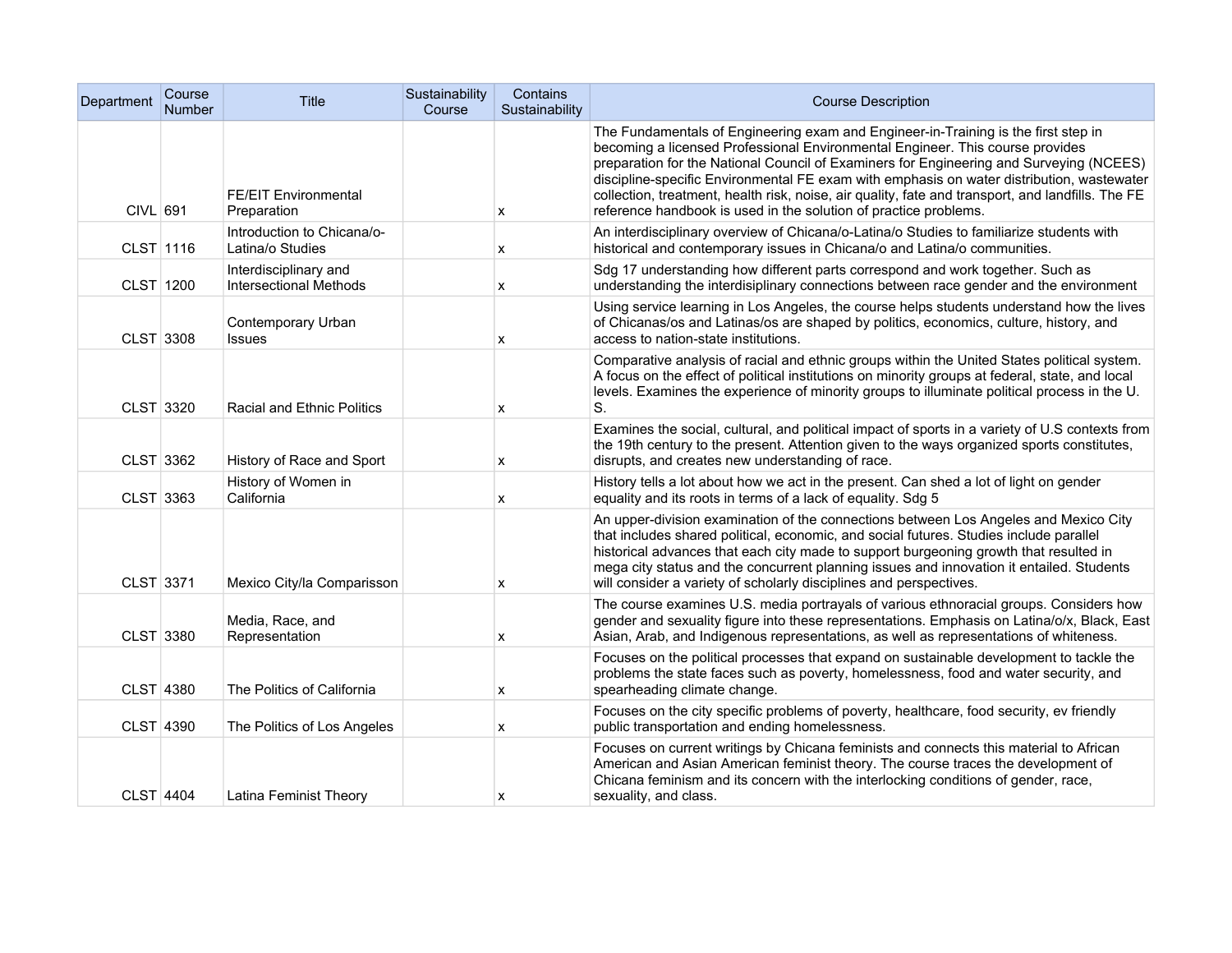| Department | Course<br><b>Number</b> | <b>Title</b>                                     | Sustainability<br>Course | Contains<br>Sustainability | <b>Course Description</b>                                                                                                                                                                                                                                                                                                                                                                                                                                                                                                                                                                                                                                                                                                                                                                                                                                                                                                                                                                                                                                            |
|------------|-------------------------|--------------------------------------------------|--------------------------|----------------------------|----------------------------------------------------------------------------------------------------------------------------------------------------------------------------------------------------------------------------------------------------------------------------------------------------------------------------------------------------------------------------------------------------------------------------------------------------------------------------------------------------------------------------------------------------------------------------------------------------------------------------------------------------------------------------------------------------------------------------------------------------------------------------------------------------------------------------------------------------------------------------------------------------------------------------------------------------------------------------------------------------------------------------------------------------------------------|
| CLST 4410  |                         | Critical Indigenous Studies   x                  |                          |                            | Comparative study of Chicana/o and Native American literary and theoretical engagements<br>with questions of nation, sovereignty, and the decolonial. Engages multiple theoretical<br>perspectives and interdisciplinary approaches shaped by feminist, queer, and critical race<br>studies.                                                                                                                                                                                                                                                                                                                                                                                                                                                                                                                                                                                                                                                                                                                                                                         |
| CMST 2200  |                         | Intercultural Communication                      |                          | x                          | A study of the principles and theories of human communications related to cross-cultural<br>encounters. This course emphasizes understanding the relationship between persons and<br>culture and for improving communication between persons from different cultural<br>backgrounds.                                                                                                                                                                                                                                                                                                                                                                                                                                                                                                                                                                                                                                                                                                                                                                                 |
| CMST 2400  |                         | Contemporary Rhetorical<br>Theory                | х                        |                            | This course provides a survey of major rhetorical themes and theories, including classical,<br>symbolic, argumentation, critical, feminist, and non-Western approaches to rhetoric.<br>Students will explore the relationship between rhetorical theory and practice, the<br>contributions of rhetorical theory to the social world, and the potential for rhetorical studies<br>to inform issues of democratic governance, marginalized groups, social justice, and<br>technology in society.                                                                                                                                                                                                                                                                                                                                                                                                                                                                                                                                                                       |
| CMST 3170  |                         | Mindful Living, Mindful<br>Communication         |                          | x                          | Current technology allows us to connect with just about anybody with a touch of the finger;<br>however, we often find ourselves unable to engage in genuine, one-on-one<br>communication, which can be characterized as being "mindful." On the one hand,<br>technology has made us more efficient and productive, but, on the other hand, we find our<br>attention to be scattered and our lives marked by stress and complications. Specifically, in<br>this course there are two overarching goals: 1) students will learn to cultivate mindfulness<br>to become more in tune with what they see, touch, hear, feel, and think, and 2) they will<br>learn how to communicate mindfully by showing respect, compassion, and loving kindness<br>in their relationships.                                                                                                                                                                                                                                                                                             |
| CMST 3180  |                         | Leadership and<br>Interpersonal<br>Communication |                          | x                          | In this course we will explore a wide range of human behavior as it relates to leadership<br>development and communication with an emphasis on global communication issues.<br>Students will learn about leadership, strengthen leadership skills, and learn to value their<br>potential for leadership. This course will integrate theory and practice to build leadership<br>competencies required in today's global workplace. This course is largely experiential and<br>guided by the principle that leadership is a skill that can be developed and refined.                                                                                                                                                                                                                                                                                                                                                                                                                                                                                                   |
| CMST 3191  |                         | Relationship in Context                          |                          | х                          | This course introduces students to the interdisciplinary study of human relationships, with a<br>particular focus on the sociocultural approach to relating and communicating. This course<br>is based on the premise that relationships are far more than the matching of personalities<br>or the forming of emotional bonds. Rather, our relational experiences are situated within<br>and shaped by larger historical, social, cultural, technological, and political contexts.<br>Through readings, lectures, class discussions, and film analyses, students will explore<br>social rules in relational conduct, the cultural codes of love and romance, the<br>material/technological circumstances of relating, and the politics of private life. This course<br>is also designed to encourage students to rethink some popular assumptions that inform<br>our understanding of interpersonal communication, such as the false binary of<br>public/private, the illusion of relationships as containers, and the centrality of individualism<br>and cognition. |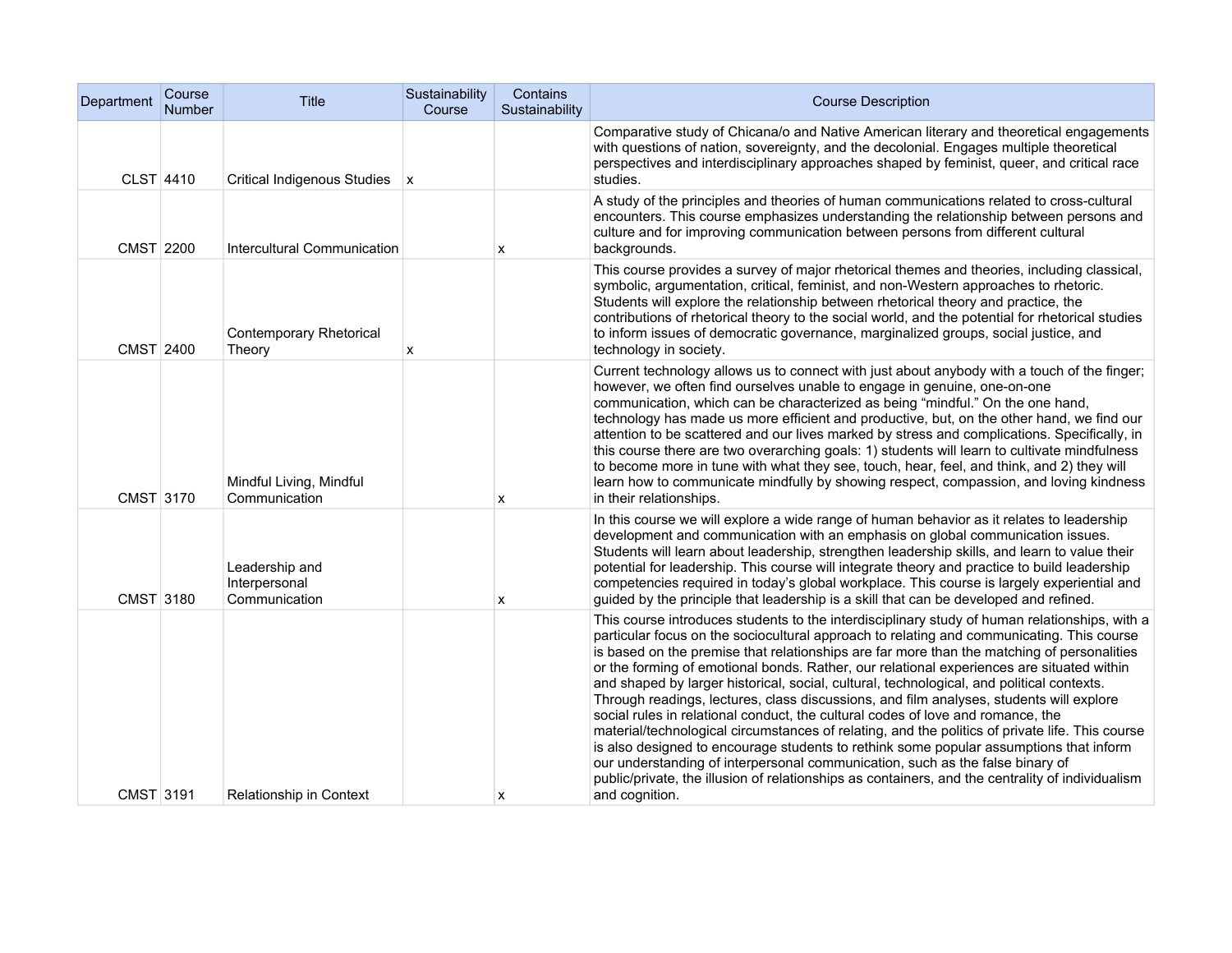| Department | Course<br><b>Number</b> | <b>Title</b>                                       | Sustainability<br>Course | Contains<br>Sustainability | <b>Course Description</b>                                                                                                                                                                                                                                                                                                                                                                                                                                                                                                                                                                                                                                                                                                                                                 |
|------------|-------------------------|----------------------------------------------------|--------------------------|----------------------------|---------------------------------------------------------------------------------------------------------------------------------------------------------------------------------------------------------------------------------------------------------------------------------------------------------------------------------------------------------------------------------------------------------------------------------------------------------------------------------------------------------------------------------------------------------------------------------------------------------------------------------------------------------------------------------------------------------------------------------------------------------------------------|
| CMST 3320  |                         | Sexulaities and<br>Organizational<br>Communication |                          | x                          | This course develops and facilitates learners' critical knowledge of the intersections<br>between sexualities, organizations, and communication. Over the course of the semester,<br>we will build a queer understanding of sexuality and organizational communication that is<br>guided by the question, "what would it mean to embody a sexual ethics of organizing?"<br>Building upon theoretical approaches to organizational communication, this course lays an<br>anti-foundational understanding of sexuality, or rather we will come to know sexualities as<br>strange, plural achievements that are lived and embodied within a contested terrain of<br>history, culture, power, and labor.                                                                      |
| CMST 3325  |                         | Communication and<br>Healthcare                    | x                        |                            | Communication plays a critically important role in many different aspects of the healthcare<br>process from care delivery to public health campaigns. This course offers a broad survey<br>of health communication theory, research, and practice focused on patient-provider<br>interaction, communication in healthcare organizations, culture and health, health<br>education, and social marketing.                                                                                                                                                                                                                                                                                                                                                                   |
| CMST 3330  |                         | Corporate Ethics and Social<br>Responsibility      | х                        |                            | This course consists of a critical exploration of theories and practical applications of<br>corporate ethics and corporate social responsibility (CSR). Students will analyze and<br>critique organizational messages surrounding corporate crises, ethics case studies, and<br>exemplars of corporate social responsibility in the news, historical accounts, and<br>film/documentaries. Students will also learn about being an informed consumer by<br>experiencing a week without a sweatshop, in which they research organizational practices,<br>ethics, production and supply chains, and whether or not employees are paid a living<br>wage, while keeping track of all their purchases for a week, journaling, and writing a self-<br>reflection of the process. |
| CMST 3335  |                         | Sport and Public<br>Communication                  |                          | X                          | This course will explore the interplay between the business, socioeconomic, and cultural<br>dynamics of sport and how these intersections are influenced by the aspect of public<br>communication.                                                                                                                                                                                                                                                                                                                                                                                                                                                                                                                                                                        |
| CMST 3340  |                         | Communication and Work<br>Life Balance             |                          | х                          | This course examines the paradox of work-life balance in the lives of workers who are<br>parents, adult caregivers of aging parents, spouses, significant others, and friends who<br>juggle work and their personal lives. With the boundaries between work and home<br>becoming more and more permeable, work and personal relationships and responsibilities<br>become more complex. In this course we examine the discourses of work-life management<br>in regards to everyday practices as well as organizational policies-the relational level and<br>the organizational level.                                                                                                                                                                                      |
| CMST 3370  |                         | Gender and the Workplace                           |                          | х                          | This class will explore basic theories and principles of communication and gender in<br>organizational contexts through lecture, class discussions, case studies, assigned<br>readings, films, and written assignments. Students will develop an understanding of gender<br>issues at work and how we construct gendered stereotypes, policies, and values. The<br>course will culminate in a study of some gender context within the workplace, such as<br>sexual harassment, gender pay equity, mentoring practices, etc.                                                                                                                                                                                                                                               |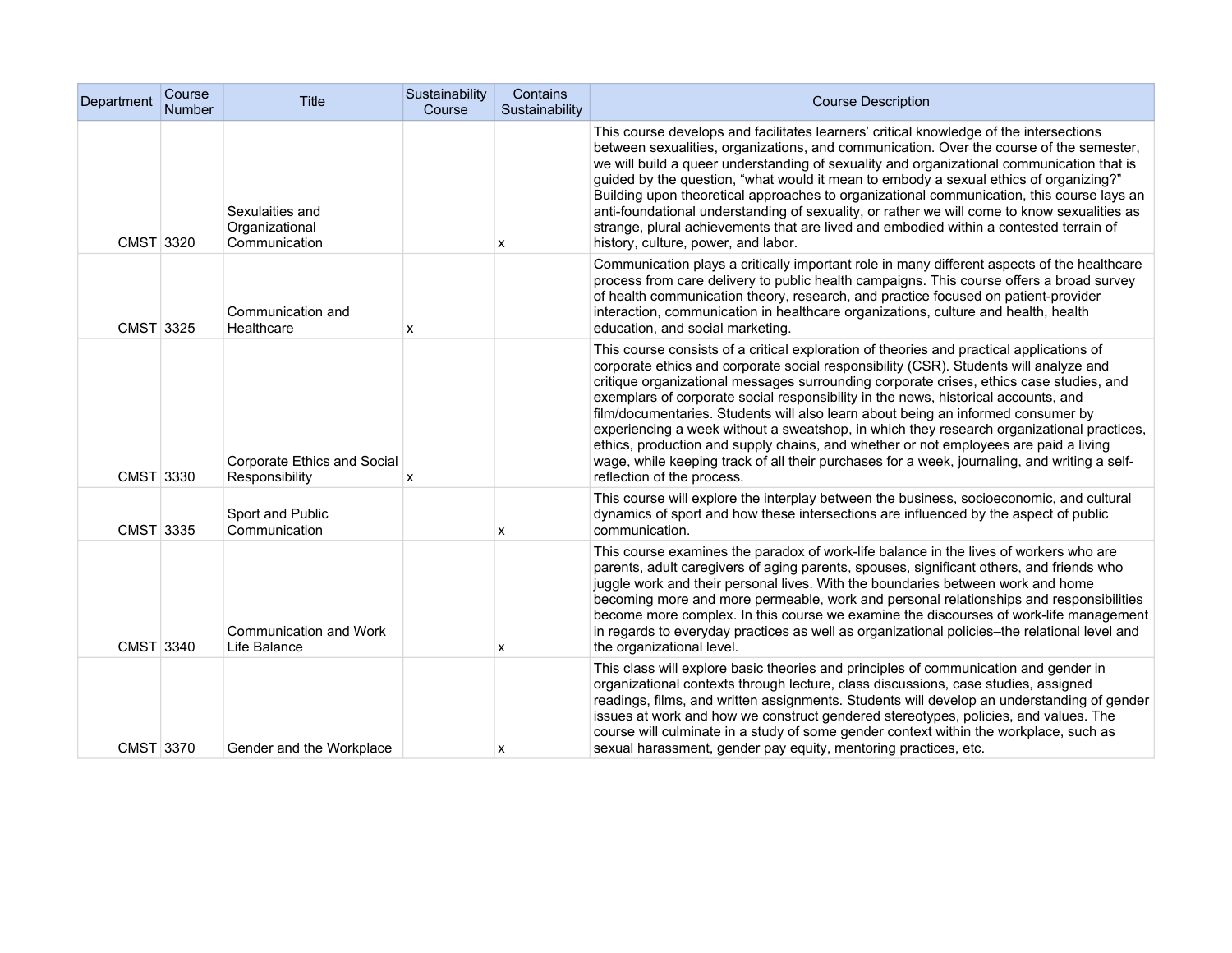| Department       | Course<br>Number | <b>Title</b>                                  | Sustainability<br>Course | Contains<br>Sustainability | <b>Course Description</b>                                                                                                                                                                                                                                                                                                                                                                                                                                                                                                                                                                                                                                                                                                                                                                                                                                                                                                                                                                                                           |
|------------------|------------------|-----------------------------------------------|--------------------------|----------------------------|-------------------------------------------------------------------------------------------------------------------------------------------------------------------------------------------------------------------------------------------------------------------------------------------------------------------------------------------------------------------------------------------------------------------------------------------------------------------------------------------------------------------------------------------------------------------------------------------------------------------------------------------------------------------------------------------------------------------------------------------------------------------------------------------------------------------------------------------------------------------------------------------------------------------------------------------------------------------------------------------------------------------------------------|
| CMST 3410        |                  | <b>Political Communication</b>                |                          | x                          | The act of deliberation is the act of reflecting carefully on a matter weighing the strengths<br>and weaknesses of alternative solutions to a problem. It aims to arrive at a decision or<br>judgment based not only on facts and data but also on values, emotions, and other less<br>technical considerations. This course takes a unique approach to the field of political<br>communication by viewing key concepts and research through the lens of deliberative<br>democracy theory. This course focuses on how communication is central to democratic<br>self-governance primarily because of its potential to facilitate public deliberation.                                                                                                                                                                                                                                                                                                                                                                               |
| CMST 3420        |                  | <b>Rhetoric of Women</b>                      |                          | x                          | This course provides the opportunity to explore and analyze rhetorical texts created by<br>women in a variety of contexts and for a range of purposes. The overall goal of the course<br>is to examine the ways in which women develop and use rhetoric to function in, challenge,<br>and change the world. Various texts including writing, speaking, visual and performing arts,<br>as well as media forms will be used to understand rhetorical situations, concerns, and<br>goals of women. Students will gain an understanding of feminist perspectives on<br>communication as a foundation for critically questioning, evaluating, and re-envisioning the<br>nature of communication in our socially constructed world. In this course, gender is viewed<br>as a lens, platform, and position that significantly affects and can radically transform our<br>personal, local, and global lives. Particular attention will be given to the ways in which<br>gender and gender issues intersect with race, class, and sexuality. |
| CMST 3430        |                  | Culture, Crime, and<br>Punishment             |                          | x                          | This course examines cultural constructions of crime and punishment. Although the course<br>focuses primarily on the U.S. criminal justice system, we will attend to the prison industrial<br>complex's global reach. Consequently, the course gives students the opportunity to<br>examine one of the most pressing social issues of our time. We will focus our study of<br>cultural constructions of crime and punishment in three different rhetorical cultures: public<br>discourse, prisoners' discourse, and prison activism discourse. These three arenas map<br>onto the three units of the course: 1) Crime and Punishment in the Cultural Imagination; 2)<br>Crime and Punishment in the Prisoners' Imagination, and 3) From Criminal Justice to<br>Transformative Justice.                                                                                                                                                                                                                                              |
| CMST 3450        |                  | <b>Rhetoric of Social</b><br><b>Movements</b> |                          | x                          | The purpose of this course is to facilitate a critical and practical awareness of rhetoric's<br>relationship to social change. As such, this class is both theoretical and practical. This<br>class will analyze individual and group rhetorical strategies and tactics, and consider the<br>utility of these strategies in relation to groups that are attempting to create social change.                                                                                                                                                                                                                                                                                                                                                                                                                                                                                                                                                                                                                                         |
| CMST 3455        |                  | Public Advocacy and<br>Activism               |                          | x                          | This course will fuse theory and practice through the lenses of public policy and<br>activism/advocacy. Students will refine their persuasive speaking/writing skills, put theory<br>into practice via hands-on fieldwork, hone leadership/motivational abilities, be inspired by<br>the rich history of student-led activism and resistance, research and develop<br>communication strategies for (re)framing of issues, and empower themselves to work for a<br>better tomorrow for all.                                                                                                                                                                                                                                                                                                                                                                                                                                                                                                                                          |
| <b>ECON 3540</b> |                  | <b>Economics of Green</b><br>Decision Making  | X                        |                            | Develops frameworks for assessing the environmental impact of policies taken by<br>individuals, firms, and governments. Pays particular attention to the assumptions typically<br>made about environmental valuations and assesses these assumptions in different<br>scenarios.                                                                                                                                                                                                                                                                                                                                                                                                                                                                                                                                                                                                                                                                                                                                                     |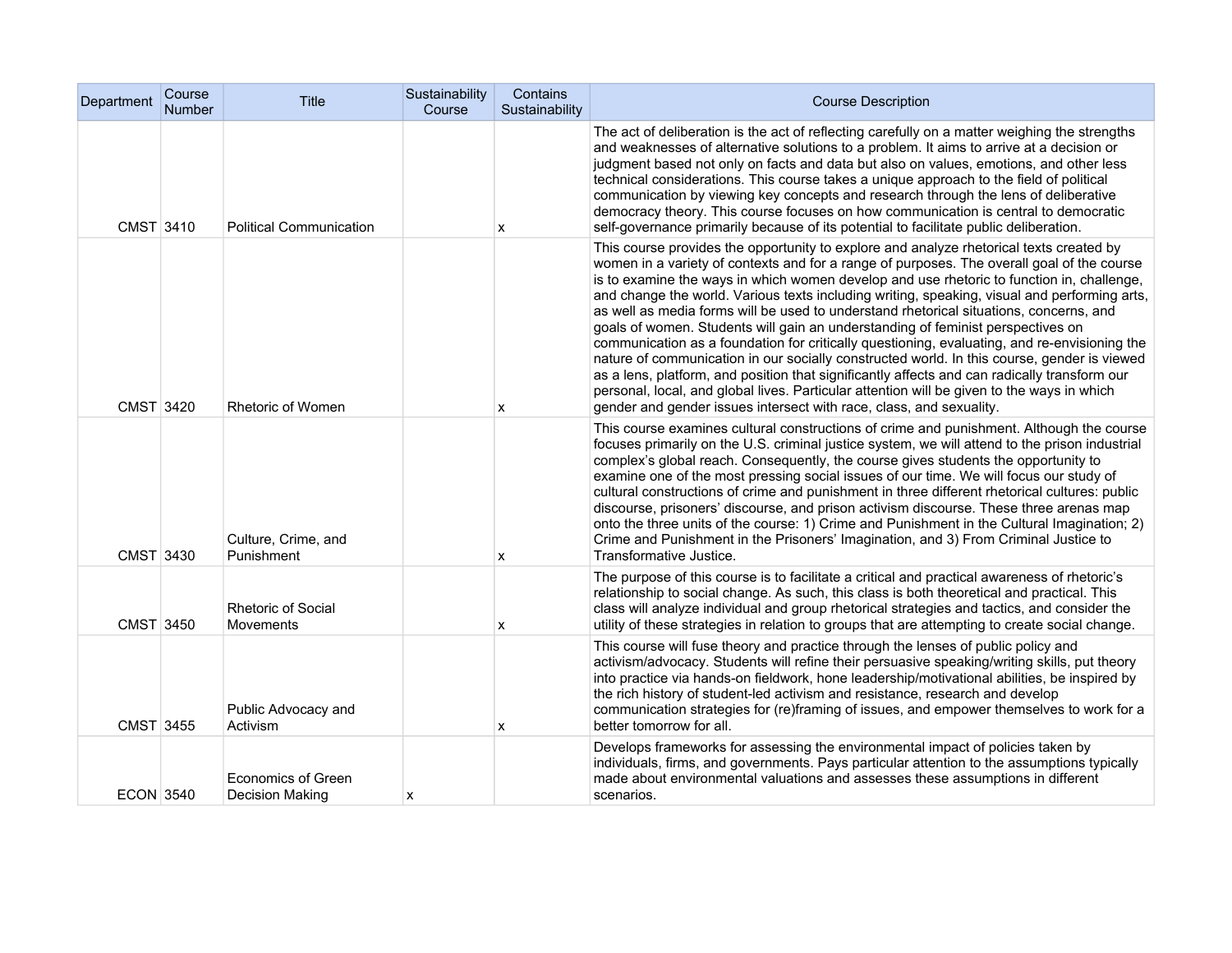| Department       | Course<br><b>Number</b> | <b>Title</b>                                                 | Sustainability<br>Course  | Contains<br>Sustainability | <b>Course Description</b>                                                                                                                                                                                                                                                                                                                                                                                                                                                                                                                                                          |
|------------------|-------------------------|--------------------------------------------------------------|---------------------------|----------------------------|------------------------------------------------------------------------------------------------------------------------------------------------------------------------------------------------------------------------------------------------------------------------------------------------------------------------------------------------------------------------------------------------------------------------------------------------------------------------------------------------------------------------------------------------------------------------------------|
| <b>ECON 3560</b> |                         | Urban Economics                                              |                           | x                          | A survey of the policy and theoretical issues that are raised when economic analysis is<br>applied in an urban setting. Topics include urbanization and urban growth housing<br>markets, location decisions of households and firms, transportation, urban labor markets,<br>the local public sector, and discrimination.                                                                                                                                                                                                                                                          |
| ECON 3740        |                         | Economic Development of<br><b>Minority Communities</b>       |                           | x                          | Historical study of minority groups in the american economy. Emphasis upon institutions,<br>ideas, and individuals.                                                                                                                                                                                                                                                                                                                                                                                                                                                                |
| <b>ECON 3750</b> |                         | <b>Global Poverty</b>                                        |                           | x                          | This course is about the challenges posed by massive and persistent poverty across the<br>world from primarily an economics perspective. Topics include the global debates about<br>poverty and inequality, the ethics of global citizenship, and public policy solutions to<br>alleviate poverty.                                                                                                                                                                                                                                                                                 |
| <b>ECON 4120</b> |                         | <b>Economics and Ethics</b>                                  |                           | x                          | Economics and ethics examines the roles and effects of ethics on economic analysis,<br>behavior, and institutions. These issues arise, for example, in matters of charity, labor<br>markets, and taxation. This course treats both descriptive and prescriptive theories as well<br>as evidence on ethics from behavioral and experimental economics. It covers standard<br>philosophical theories and connects them to empirical evidence and real world decision-<br>making.                                                                                                     |
| ECON 4160        |                         | <b>Environmental Economics</b>                               | $\boldsymbol{\mathsf{x}}$ |                            | Environmental economics deals with the use of society's scarce environmental resources.<br>Economic theory and analysis are applied to various environmental issues, including<br>pollution, sustainable development, clean air, and quality of life.                                                                                                                                                                                                                                                                                                                              |
| <b>ECON 4740</b> |                         | Economic Development                                         |                           | x                          | This course is about global poverty, with a focus on the market failures that often<br>characterize countries in the developing world and the solutions that countries have<br>adopted to deal with these failures. We will explore how missing or incomplete markets for<br>land, insurance, and credit give rise to the institutions that we see in developing countries,<br>particularly in rural areas. Evidence about important policy debates, such as the role of<br>industrialized countries in the development process, will be discussed in detail.                      |
| <b>EDES 407</b>  |                         | Child, Family, and<br>Communitiy                             |                           | x                          | Students will analyze and interpret current social, cultural, institutional, and psychological<br>factors that influence parents and children including: support systems, family structures,<br>lifestyles, communication, attachment, personality, divorce, single parenting,<br>socioeconomic status, prejudice and discrimination, public policies, physical and mental<br>illness/disability, maltreatment, educational settings, and the media. Core developmental<br>theories and related research findings will be analyzed and explored as they apply to<br>today's world. |
| <b>EDES 420</b>  |                         | Chicaon/Latino Cultures: an<br>Interdisciplinary Perspective |                           | x                          | This course presents a cultural analysis of the diversity within chicano/latino groups,<br>particularly as represented in educational settings. Historical, political, and social issues<br>will be addressed, including communicative styles, dialectical differences, and cross-<br>cultural interactions between cultural and linguistic groups. This class is conducted<br>bilingually in spanish and english. This course is a requirement of the bilingual<br>authorization.                                                                                                 |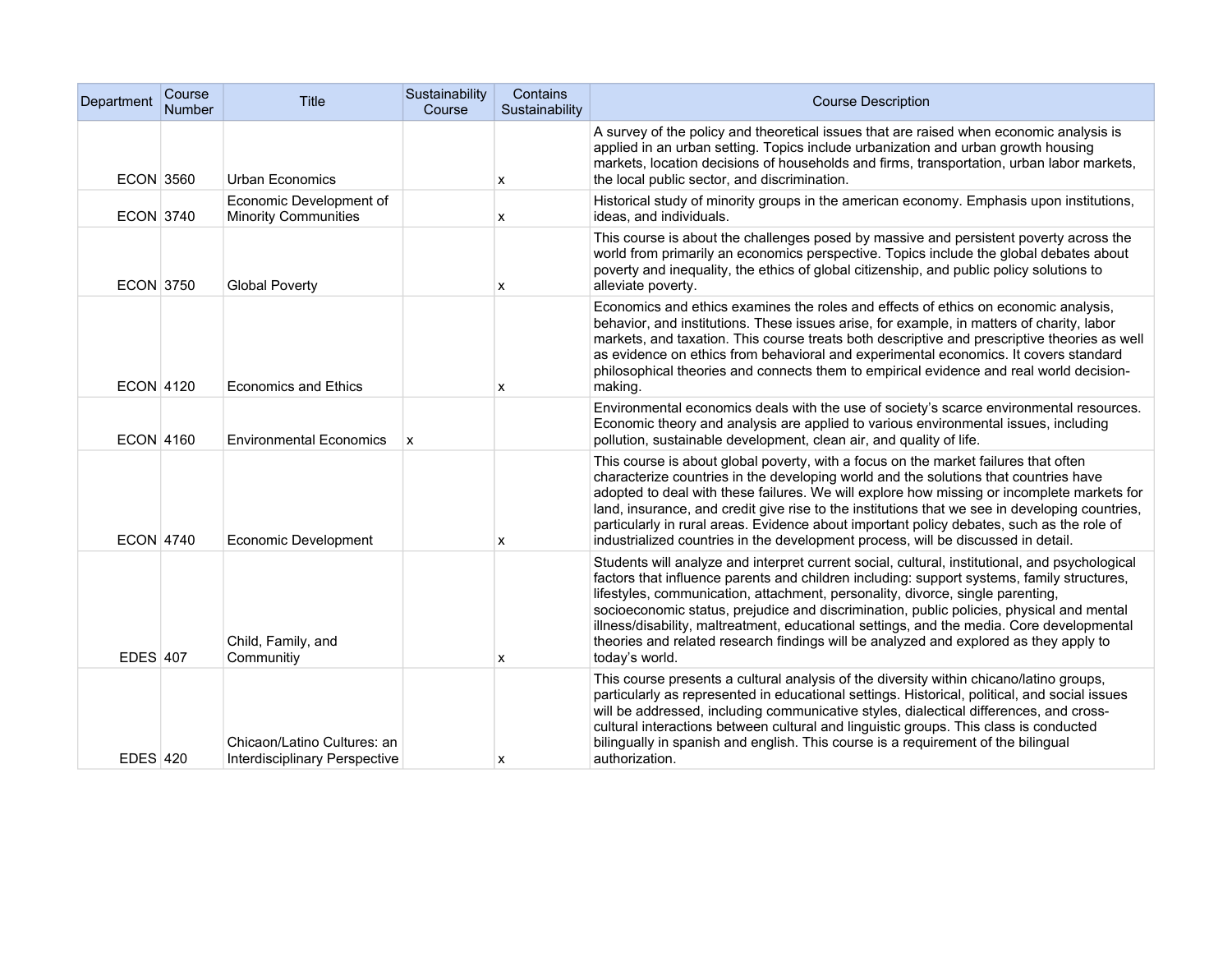| Department      | Course<br><b>Number</b> | <b>Title</b>                                                                                                      | Sustainability<br>Course | Contains<br>Sustainability | <b>Course Description</b>                                                                                                                                                                                                                                                                                                                                                                                                                                                                                                                                                                                                                                                                                                                                                                                                                                                                                                                                                                                   |
|-----------------|-------------------------|-------------------------------------------------------------------------------------------------------------------|--------------------------|----------------------------|-------------------------------------------------------------------------------------------------------------------------------------------------------------------------------------------------------------------------------------------------------------------------------------------------------------------------------------------------------------------------------------------------------------------------------------------------------------------------------------------------------------------------------------------------------------------------------------------------------------------------------------------------------------------------------------------------------------------------------------------------------------------------------------------------------------------------------------------------------------------------------------------------------------------------------------------------------------------------------------------------------------|
| <b>EDES 431</b> |                         | American/Chinese/America<br>n-Chinese Cultures: an<br><b>Interdisciplinary Perspective</b>                        |                          | х                          | This course presents a cultural analysis of the diversity within chinese/american/american<br>chinese groups, particularly as represented in educational setting. Historical, political, and<br>social issues will be addressed, including communicative styles, dialectical differences, and<br>cross-cultural interactions between cultural and linguistic groups. This course is conducted<br>bilingually in chinese and english. This course is a requirement for the bilingual<br>authorization.                                                                                                                                                                                                                                                                                                                                                                                                                                                                                                       |
| <b>EDES</b> 501 |                         | Teaching and Learning in<br><b>Diverse Communities</b>                                                            |                          | x                          | This course examines the teaching and learning environment through an analysis of the<br>physical, intellectual, emotional, cultural and ethnic factors affecting development and<br>learning during childhood and adolescent years. Emphasis is placed on implications for<br>teaching and learning pk-12 schools. Clinical practice is a required component of this<br>course.                                                                                                                                                                                                                                                                                                                                                                                                                                                                                                                                                                                                                            |
| <b>EDES</b> 504 |                         | Assessment to Inform<br>Instruction for Diverse<br><b>Students</b>                                                |                          | х                          | This course will examine best current practices and principles of assessment for diverse<br>students. The characteristics and uses of both formal and informal assessment strategies<br>and instruments and procedures will be studied with emphasis on formative assessment<br>and progress monitoring as well as principles and practices for effective standards-based<br>instruction. Candidates will learn how to design, administer, and interpret a variety of<br>assessment measures to inform instruction. Clinical practice is a required component of<br>the course.                                                                                                                                                                                                                                                                                                                                                                                                                             |
| <b>EDES 507</b> |                         | Integrated Methods for<br><b>Diverse Populations</b>                                                              |                          | x                          | Goals of this course include providing students with opportunities to acquire knowledge,<br>skills, and abilities to deliver comprehensible instruction to english learners, students with<br>an individualized education plan, individualized services plan, or section 504 plan in all<br>classroom settings. Students will learn how to implement an instructional program that<br>facilitates english language acquisition and development, including receptive and<br>productive language skills, udl and mtss. Students will also acquire and demonstrate the<br>ability to utilize assessment information to diagnose students' language abilities and<br>develop lessons promoting students' achievement of state-adopted academic standards in<br>all content areas. This practical course requires participation in, and completion of, clinical<br>practice activities throughout the semester.                                                                                                  |
| EDLA 6101       |                         | Foundation of Charter<br>School Leadership: Vison of<br>Diverse Students, Families,<br><b>Staff and Community</b> |                          | $\boldsymbol{\mathsf{x}}$  | This course focuses on educators as leaders and change facilitators. Leadership theory,<br>effective communication, effective group facilitation, community relations, will be analyzed<br>through the specific lens of a charter school leader. Methods to articulate a vision<br>consistent with well-developed educational philosophy will be explored. Candidates will<br>participate in learning experiences designed to facilitate the application of theoretical<br>concepts in practical setting. There will be a strong emphasis on cultural and linguistic<br>diversity, special education and the successful development of english language learners,<br>and the parent-school relationship. Candidates will develop a concept for a new charter<br>school and complete element I of a standard charter petition that includes mission and<br>vision of the school, educational program, learning goals and how those goals inspire and<br>enable self-motivated, competent life-long learners. |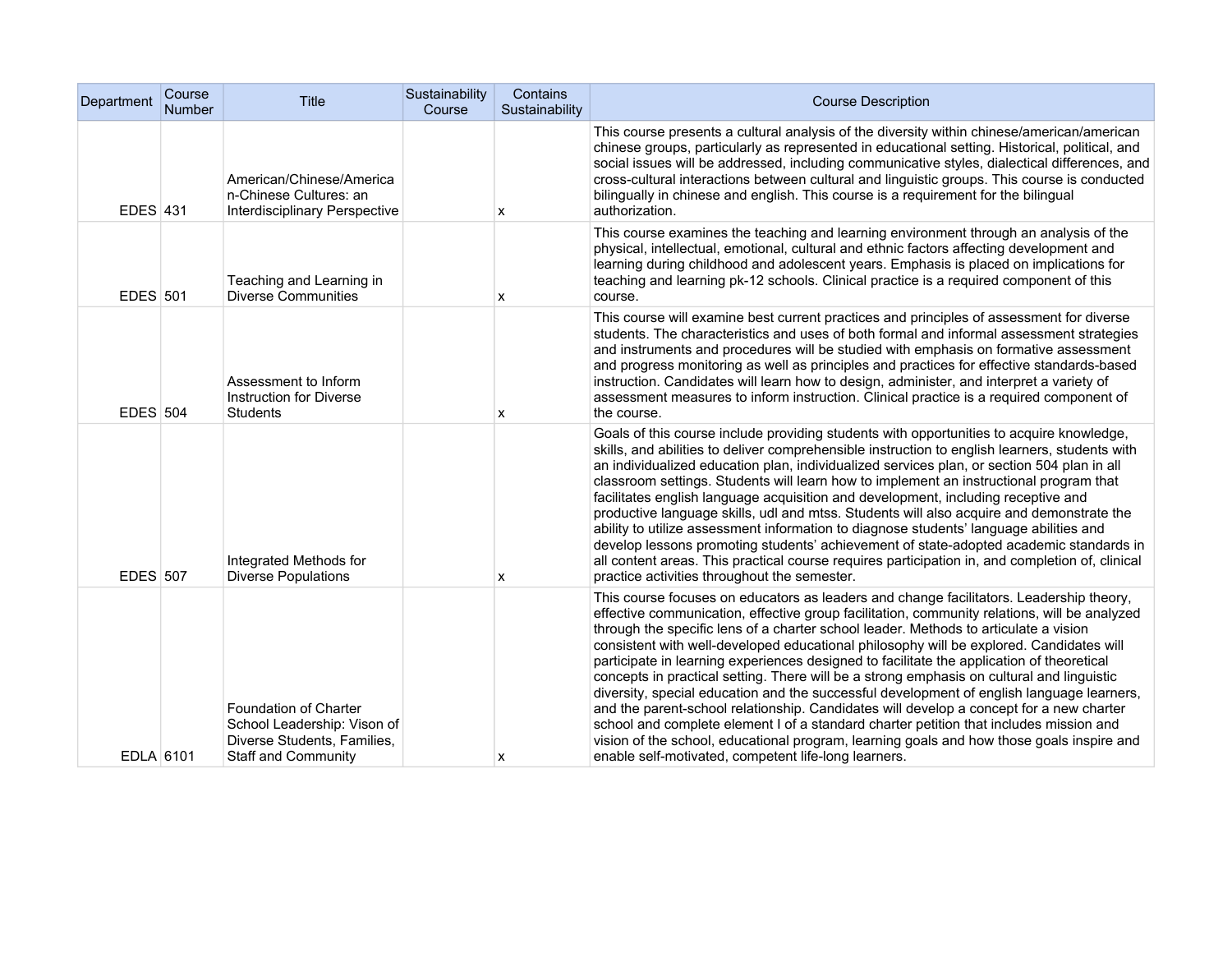| Department | Course<br><b>Number</b> | Title                                                                                                                                                        | Sustainability<br>Course | Contains<br>Sustainability | <b>Course Description</b>                                                                                                                                                                                                                                                                                                                                                                                                                                                                                                                                                                                                                                                                                                                                                                                                                                                                                                                                                                                                                                                                                                                                                                                                                     |
|------------|-------------------------|--------------------------------------------------------------------------------------------------------------------------------------------------------------|--------------------------|----------------------------|-----------------------------------------------------------------------------------------------------------------------------------------------------------------------------------------------------------------------------------------------------------------------------------------------------------------------------------------------------------------------------------------------------------------------------------------------------------------------------------------------------------------------------------------------------------------------------------------------------------------------------------------------------------------------------------------------------------------------------------------------------------------------------------------------------------------------------------------------------------------------------------------------------------------------------------------------------------------------------------------------------------------------------------------------------------------------------------------------------------------------------------------------------------------------------------------------------------------------------------------------|
| EDLA 6102  |                         | <b>Charter School Instructional</b><br>Leadership: Student<br>Learning and Professional<br>Growth for Diverse<br>Students, Families, Staff,<br>and Community |                          | x                          | This course assists candidates to understand the role that learning, leadership, leading for<br>learning, and learning leaders play in the practice of being a reflective practitioner.<br>Candidates will learn how to lead learning both directly and indirectly in their school or<br>organization while addressing the specific challenges and needs of a charter school. This<br>class provides candidates with a variety of opportunities to consider teaching the challenge<br>of driving instruction through curriculum and professional teaching standards, observations,<br>evaluations and interventions, accountability systems, professional development and data-<br>driven decision making. There will be a strong emphasis on cultural and linguistic diversity,<br>special education and the successful development of english language learners, and the<br>parent-school relationship. Candidates will complete crucial elements of their charter<br>petition started in edla 6101 with emphasis on the instructional program and curriculum,<br>instructional framework, meeting the needs of numerous sub-groups of students, and<br>teaching methodologies and ongoing professional development (elements 1, 2, and 3). |
| EDLA 6421  |                         | Vision of Learning for<br>Diverse Students, Families,<br>Staff, and Community and<br>Residency/fieldwork<br>Component                                        |                          | х                          | This course focuses on educators as leaders and change facilitators. Governmental,<br>political, financial, legal, and historical perspectives of education in the united states will be<br>studied. Leadership theory, effective communication, effective group facilitation, community<br>relations, will be analyzed. Methods to articulate a vision consistent with well-developed<br>educational philosophy will be explored. Candidates will participate in residency/fieldwork<br>experiences designed to facilitate the application of theoretical concepts in practical<br>setting. There will be a strong emphasis on cultural and linguistic diversity, special<br>education and the successful development of english language learners, and the parent-<br>school relationship.                                                                                                                                                                                                                                                                                                                                                                                                                                                  |
| EDLA 6422  |                         | Responding to Diversity:<br>Access, Equity, and<br><b>Educational Opportunity</b>                                                                            |                          | х                          | This course provides candidates with a variety of opportunities to examine their own biases<br>related to student diversity, explore ways in which to uncover the biases of others within<br>the school community, and guide all stakeholders through collaborative dialog about<br>important issues related to their own diverse school community. Administration candidates<br>will develop a repertoire of strategies used to guide all stakeholders in defining standards<br>that promote a culture of high expectations for all students. The course will challenge<br>candidates to design and facilitate professional development opportunities for both parents<br>and teachers. This course specifically addresses access, equity, and educational<br>opportunity issues as they relate to the schooling process for historically underserved and<br>disenfranchised students. The major themes covered in the course are: the role of<br>schooling in a democratic society, socio-cultural perspectives of the schooling process,<br>biculturalism and critical pedagogy, and institutional agents and supportive schools.                                                                                                          |
| EDLA 6423  |                         | Student Learning and<br>Professional Growth for<br>Diverse Students, Families,<br>Staff, and Community and<br>Residency/Fieldwork<br>Component               |                          | X                          | This course assists candidates to understand the role that learning, leadership, leading for<br>learning, and learning leaders play in the practice of being a reflective practitioner.<br>Candidates will learn how to lead learning both directly and indirectly in their organization.<br>This class provides candidates with a variety of opportunities to consider teaching the<br>challenge of driving instruction through curriculum and professional teaching standards,<br>observations, evaluations and interventions, accountability systems, professional<br>development and data-driven decision making. Candidates will participate in<br>residency/fieldwork experiences designed to facilitate the application of theoretical<br>concepts in a practical setting. There will be a strong emphasis on cultural and linguistic<br>diversity, special education and the successful development of english language learners,<br>and the parent-school relationship.                                                                                                                                                                                                                                                              |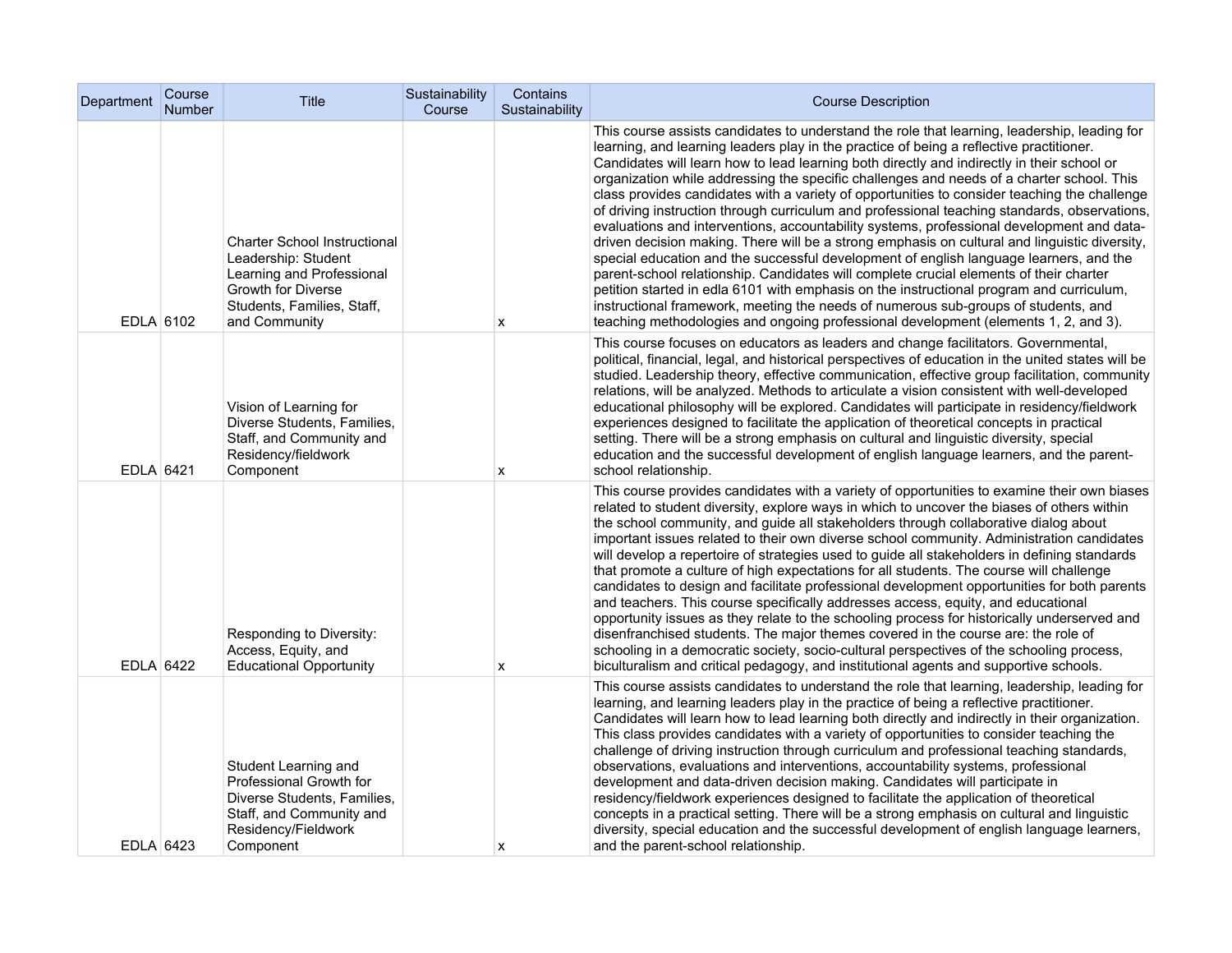| Department | Course<br>Number | Title                                                                                                                                  | Sustainability<br>Course | Contains<br>Sustainability | <b>Course Description</b>                                                                                                                                                                                                                                                                                                                                                                                                                                                                                                                                                                                                                                                                                                                                                                 |
|------------|------------------|----------------------------------------------------------------------------------------------------------------------------------------|--------------------------|----------------------------|-------------------------------------------------------------------------------------------------------------------------------------------------------------------------------------------------------------------------------------------------------------------------------------------------------------------------------------------------------------------------------------------------------------------------------------------------------------------------------------------------------------------------------------------------------------------------------------------------------------------------------------------------------------------------------------------------------------------------------------------------------------------------------------------|
| EDLA 6425  |                  | <b>Transforming Organizations</b><br>for Diverse Students,<br>Families, Staff and<br>Community and<br>Residency/Fieldwork<br>Component |                          | x                          | Administrative candidates study how to plan, organize, implement, manage, facilitate, and<br>evaluate the daily operations of schools. This management approach stresses systems<br>models, needs assessment, management plans, administering contracts, technology use,<br>management information systems, decision making processes, problem solving,<br>decentralization, and accountability in a diverse cultural setting. Candidates will participate<br>in residency/fieldwork experiences designed to facilitate the application of theoretical<br>concepts in a practical setting. There will be a strong emphasis on cultural and linguistic<br>diversity, special education and the successful development of english language learners,<br>and the parent-school relationship. |
| EDLA 6721  |                  | Higher Education Law and<br><b>Public Policy</b>                                                                                       |                          | x                          | This course assists students in becoming knowledgeable about fundamentals of law that<br>directly and indirectly influences the teaching, learning, and administrative environments of<br>higher education institutions in both the public and private sectors. The policy issues which<br>surround the application of law in college and university settings will also be considered.                                                                                                                                                                                                                                                                                                                                                                                                    |
| EDLA 7001  |                  | Leadership for Social<br>Justice in Education                                                                                          | X                        |                            | This course examines various approaches to conceptualizing, interpreting, and making<br>operational social justice. The course will review the historical development of the concept<br>of social justice in an interdisciplinary manner. Particular attention will be given to: critically<br>competing ethical and religious theories of justice; sociological factors of schools as<br>institutions of injustice and cultures that can promote an ethos to further justice; the<br>relationships of the ethical theory of justice of educational institutions; and the examination<br>of pedagogy for social justice. The goal of the course is to bring together ethics, sociology<br>of education, and concrete pedagogy.                                                            |
| $EDSP$ 427 |                  | <b>Creating Effective</b><br><b>Classrooms in Diverse</b><br>Settings                                                                  |                          | x                          | This course is designed to prepare candidates to be able to demonstrate knowledge and<br>skills in managing environments for diverse learners that are safe and effective and that<br>facilitate positive self-esteem and self-advocacy. In addition, the candidate will be prepared<br>to demonstrate knowledge of behavioral management strategies, varying communication<br>styles that impact learning and laws, and regulations for promoting behavior that is positive<br>and self-regulatory.                                                                                                                                                                                                                                                                                      |
| $EDSP$ 440 |                  | Introduction to the Culturally<br>and Linguistically Diverse<br><b>Student With Exceptional</b><br>Needs                               |                          | x                          | General survey of exceptionalities affecting normal child development. Causation,<br>diagnosis, treatment, programs, and resources are included. Implications of recent<br>legislation for the disabled will be emphasized.                                                                                                                                                                                                                                                                                                                                                                                                                                                                                                                                                               |
| $EDSP$ 476 |                  | Policies and Issues in<br><b>Education for Diverse</b><br>Learners With Disabilities                                                   |                          | x                          | Survey of current issues and trends in the psychology and education of students with<br>learning handicaps, e.G., Theoretical instructional systems, use of research findings in<br>program implementation, counseling, career guidance, and program evaluation with<br>emphasis on history and practices of bilingual education, including organizational models<br>and instructional strategies.                                                                                                                                                                                                                                                                                                                                                                                        |
| EDSP 5303  |                  | <b>Foundations in Child</b><br>Welfare and Attendance                                                                                  |                          | x                          | Candidates will understand the professional role (e.G. Leadership and management<br>responsibilities) of the cwa counselor and develop the legal and professional knowledge<br>and skills necessary to meet the child welfare and attendance state standards. Students<br>will also identify and think critically about their role in effective program management and<br>implementation to address pupil's attendance and academic, psychological and social<br>success. This course is designed to specifically address the ctc cwa standards under the<br>theme of "core knowledge base and foundations."                                                                                                                                                                              |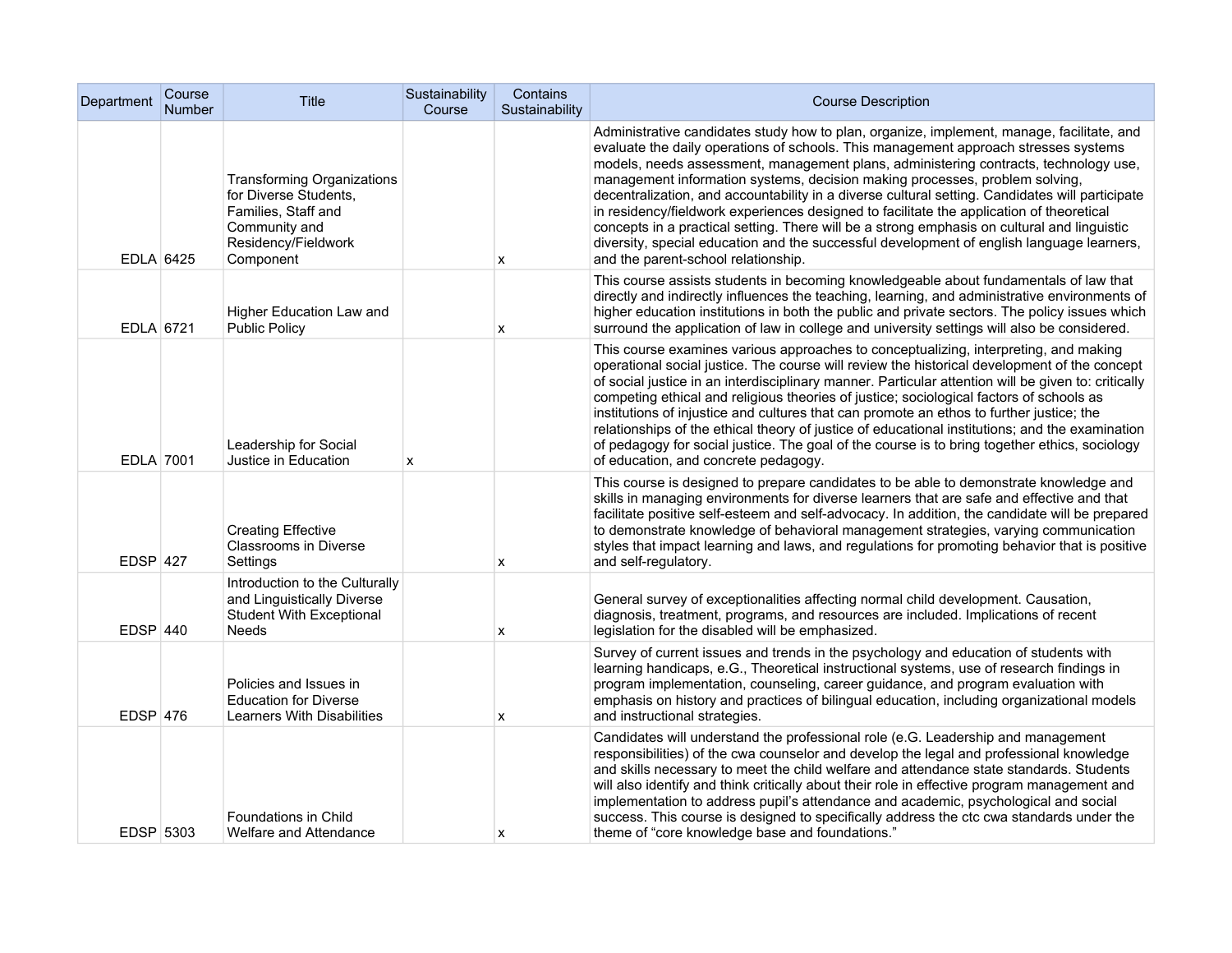| Department      | Course<br><b>Number</b> | Title                                                                                   | Sustainability<br>Course | Contains<br>Sustainability | <b>Course Description</b>                                                                                                                                                                                                                                                                                                                                                                                                                                                                                                                                                                                                                                                        |
|-----------------|-------------------------|-----------------------------------------------------------------------------------------|--------------------------|----------------------------|----------------------------------------------------------------------------------------------------------------------------------------------------------------------------------------------------------------------------------------------------------------------------------------------------------------------------------------------------------------------------------------------------------------------------------------------------------------------------------------------------------------------------------------------------------------------------------------------------------------------------------------------------------------------------------|
| EDSP 6377       |                         | <b>Multicultural Counseling</b>                                                         |                          | X                          | Students examine the spectrum of beliefs, values, and behaviors that comprise cultural<br>diversity and on developing strategies that facilitate the counseling process.                                                                                                                                                                                                                                                                                                                                                                                                                                                                                                         |
| EDSP 6396       |                         | Human Sexuality                                                                         |                          | x                          | This graduate level course explores historical and contemporary theories and best<br>practices relative to sexuality across the lifespan. The biological, physiological,<br>psychological, and sociocultural factors that influence human sexual responses will be<br>addressed, advanced counseling and psychotherapeutic techniques relative to assessment<br>and treatment will be introduced, and the contemporary socio-political environment relative<br>to certain populations (e.G., Lgbtq, physically challenged, etc.) And the media (e.G.,<br>Visual, auditory, and written) that frame the expression of sexuality will be discussed.                                |
| EDSP 6526       |                         | Social Responsibility,<br>Violence Prevention, and<br>Crisis Intervention in<br>Schools |                          | x                          | This course focuses on preventive and responsive services to promote resilience and<br>reduce risk in student populations. Candidates learn about the development,<br>implementation, and evaluation of systemic and individual strategies to address issues<br>such as violence, pregnancy, bullying, and suicide. Candidates also learn about best<br>practices in school-based crisis teams, including prevention, preparation, response, and<br>recovery. The importance of collaborating with families and community agencies to ensure<br>safe and violence-free schools is highlighted.                                                                                   |
| <b>EDUR 400</b> |                         | Sociocultural Analysis of<br>Education                                                  |                          | x                          | A study of the sociological and anthropological analysis of contemporary education with<br>emphases on historical and cultural contexts, culturally sensitive pedagogy, cultural and<br>ethnic diversity, social/cultural issues, equity, access to the core curriculum, and<br>demographic trends in schools and society. Emphasis is placed on the preparation of<br>professionals for the teaching profession and their awareness of social, psychological, and<br>cultural forces shaping society today so that they are prepared to work with all learners.<br>This course is designed for undergraduates in the traditional and/or blended teacher<br>preparation program. |
| <b>EDUR 500</b> |                         | Cultural Paradigms of<br>Education                                                      |                          | x                          | A study of the sociological and anthropological analysis of contemporary education with<br>emphases on cultural contexts, culturally sensitive pedagogy, cultural and ethnic diversity,<br>social/cultural issues, and demographic trends in schools and society. Emphasis is placed<br>on the preparation of professionals for the teaching profession and their awareness of<br>social, psychological, and cultural forces shaping society today.                                                                                                                                                                                                                              |
| EDUR 5005       |                         | Literacy in the Content<br>Areas                                                        |                          | x                          | This course is designed to develop an understanding of the nature of literacy and how it<br>impacts content area learning. Training is provided in a variety of instructional<br>methodologies including strategies designed for culturally and linguistically diverse<br>students, eld and sdaie. The course will provide students with opportunities to acquire<br>knowledge, skills, and the ability to deliver comprehensible instruction to english learners<br>and to develop lessons promoting students access and achievement in relation to state<br>adopted academic content standards. Strategies are grounded in theories of language<br>acquisition.                |
| EDUR 5012       |                         | Culture of Learning in<br>Urban Education                                               |                          | x                          | Sociological and anthropological analysis of the role that language and culture play in<br>urban education. Second language acquisition will be explored in depth.                                                                                                                                                                                                                                                                                                                                                                                                                                                                                                               |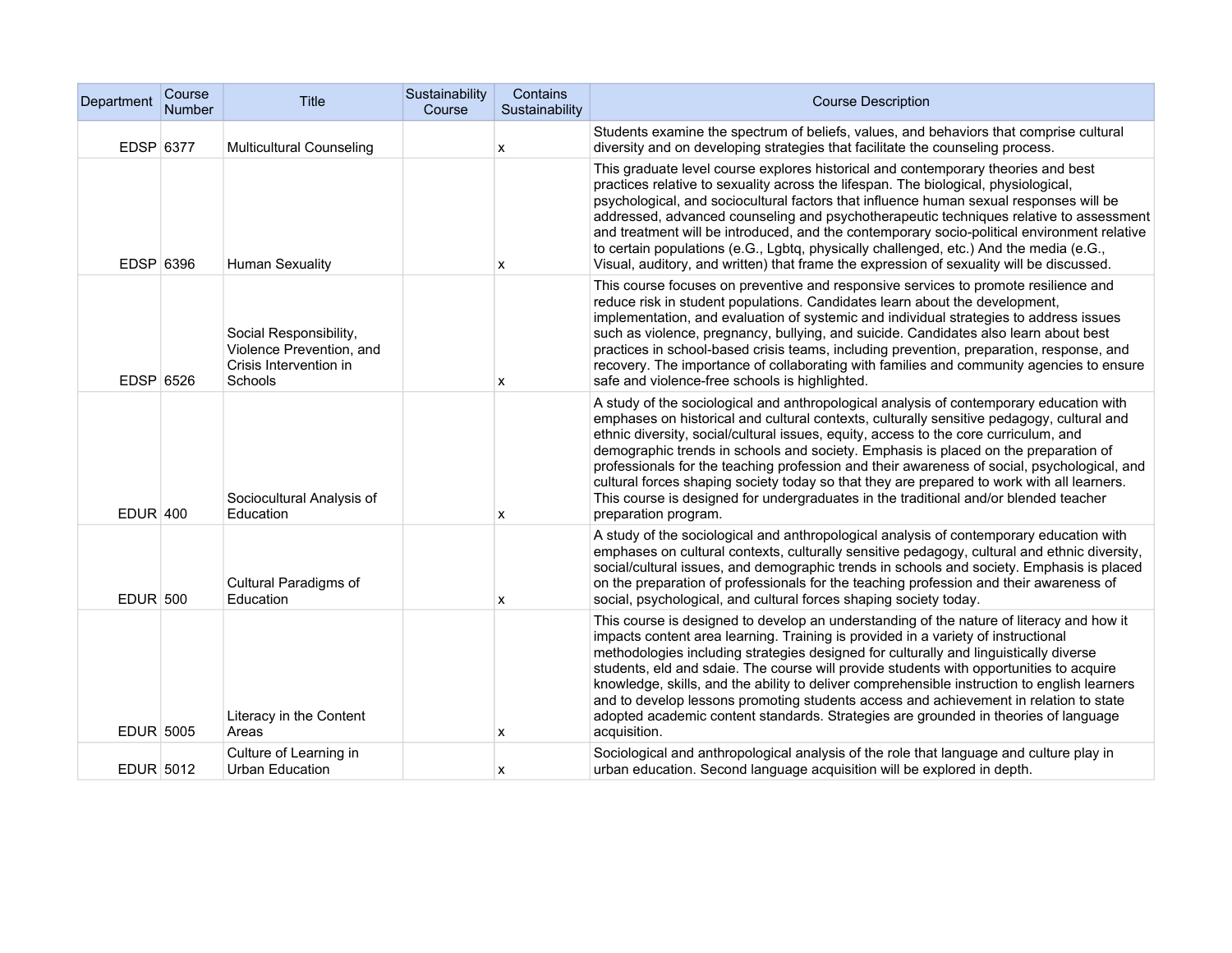| Department       | Course<br><b>Number</b> | Title                                                         | Sustainability<br>Course | Contains<br>Sustainability | <b>Course Description</b>                                                                                                                                                                                                                                                                                                                                                                                                                                                                                                                                                                                                                                                                                                                                                                                                                                                                               |
|------------------|-------------------------|---------------------------------------------------------------|--------------------------|----------------------------|---------------------------------------------------------------------------------------------------------------------------------------------------------------------------------------------------------------------------------------------------------------------------------------------------------------------------------------------------------------------------------------------------------------------------------------------------------------------------------------------------------------------------------------------------------------------------------------------------------------------------------------------------------------------------------------------------------------------------------------------------------------------------------------------------------------------------------------------------------------------------------------------------------|
| <b>EDUR 5024</b> |                         | Critical Issues in Education                                  |                          | X                          | A sociological and anthropological analysis of contemporary education emphasizing the<br>historical/cultural context, culturally responsive pedagogy, cultural and ethnic diversity,<br>equity, access to the core curriculum, and intersectionality in schools and society.<br>Candidates discuss factors which impact education including various learning needs and<br>stages of human development as it relates to culture. This class also addresses theoretical<br>perspectives on the language learning experience of english learners. The course<br>emphasizes the preparation of professionals for the teaching profession and their<br>awareness of social, systemic, and cultural forces shaping schooling today so that they are<br>prepared to work with all learners, take a critical, active stance, collaborate with<br>community, and make an impact on educational opportunity gaps. |
| EDUR 6100        |                         | Anthropological Analysis of<br><b>Cultural Diversity</b>      |                          | x                          | An in-depth study of cultural diversity using methods from educational sociology and<br>anthropology. The course will examine the major theoretical models advocating responses<br>to cultural diversity and their practical implications for education. Themes/issues covered:<br>contemporary demographics, genetic and cultural deficit theory, cultural mismatch theory,<br>cultural ecological theory, sociocultural theory (neo-vygotskian) and culturally responsive<br>instruction, multicultural education and intercultural communication, critical pedagogy, and<br>qualitative evaluation.                                                                                                                                                                                                                                                                                                  |
| ENGL 3300        |                         | <b>Critical and Ethical Issues</b><br>in Journalism           |                          | x                          | This interdisciplinary course offers a critical, cultural studies analysis of ethical and<br>representational issues in digital, broadcast, print, and all modes of media. In addition to<br>extensive reading, students create journalistic stories exploring and incorporating critical<br>and ethical discussions.                                                                                                                                                                                                                                                                                                                                                                                                                                                                                                                                                                                   |
| ENGL 3310        |                         | The Human Condition: a<br>Long-form Journalism<br>Practicum   |                          | x                          | This course explores the meaning of the literary term the "human condition" and how this<br>applies to a journalistic practice. In this course students will learn the long-form journalistic<br>practice of immersive, in-depth research that is essentially ethnographic. Students will<br>discuss and formulate their own ideas of human nature through site visits to detention<br>centers, hospice, the county morgue, immigration detention centers, and through<br>interviews with people nearing the end of their lives.                                                                                                                                                                                                                                                                                                                                                                        |
| <b>ENGL 3362</b> |                         | <b>Reading Cultural Studies</b>                               |                          | X                          | Examines the concept of culture in literary analysis, introducing students to different<br>methods of reading and the analysis of power in various social categories such as race<br>and gender, religion, and nationalism.                                                                                                                                                                                                                                                                                                                                                                                                                                                                                                                                                                                                                                                                             |
| <b>ENGL 5511</b> |                         | Political Journalism                                          |                          | X                          | Political Journalism examines the function of the news media in American politics,<br>campaigns and elections. Students study how journalists and news outlets shape<br>narratives in political discourse and public opinion of politics and political candidates.<br>Students study journalism being produced about current campaigns and produce some of<br>their own coverage of local races in California and Los Angeles.                                                                                                                                                                                                                                                                                                                                                                                                                                                                          |
|                  |                         |                                                               |                          |                            |                                                                                                                                                                                                                                                                                                                                                                                                                                                                                                                                                                                                                                                                                                                                                                                                                                                                                                         |
| <b>ENGL 5590</b> |                         | The Feminist Critique:<br>Journalism, the Arts, and<br>Gender |                          | x                          | A study of arts criticism by women writers.                                                                                                                                                                                                                                                                                                                                                                                                                                                                                                                                                                                                                                                                                                                                                                                                                                                             |
| <b>ENVS 101</b>  |                         | Introduction to<br><b>Environmental Science</b>               | x                        |                            | Introduction to the study of environmental science. Examination of issues and problems<br>associated with the environment including examples from air, water, and soil pollution and<br>some remediation strategies.                                                                                                                                                                                                                                                                                                                                                                                                                                                                                                                                                                                                                                                                                    |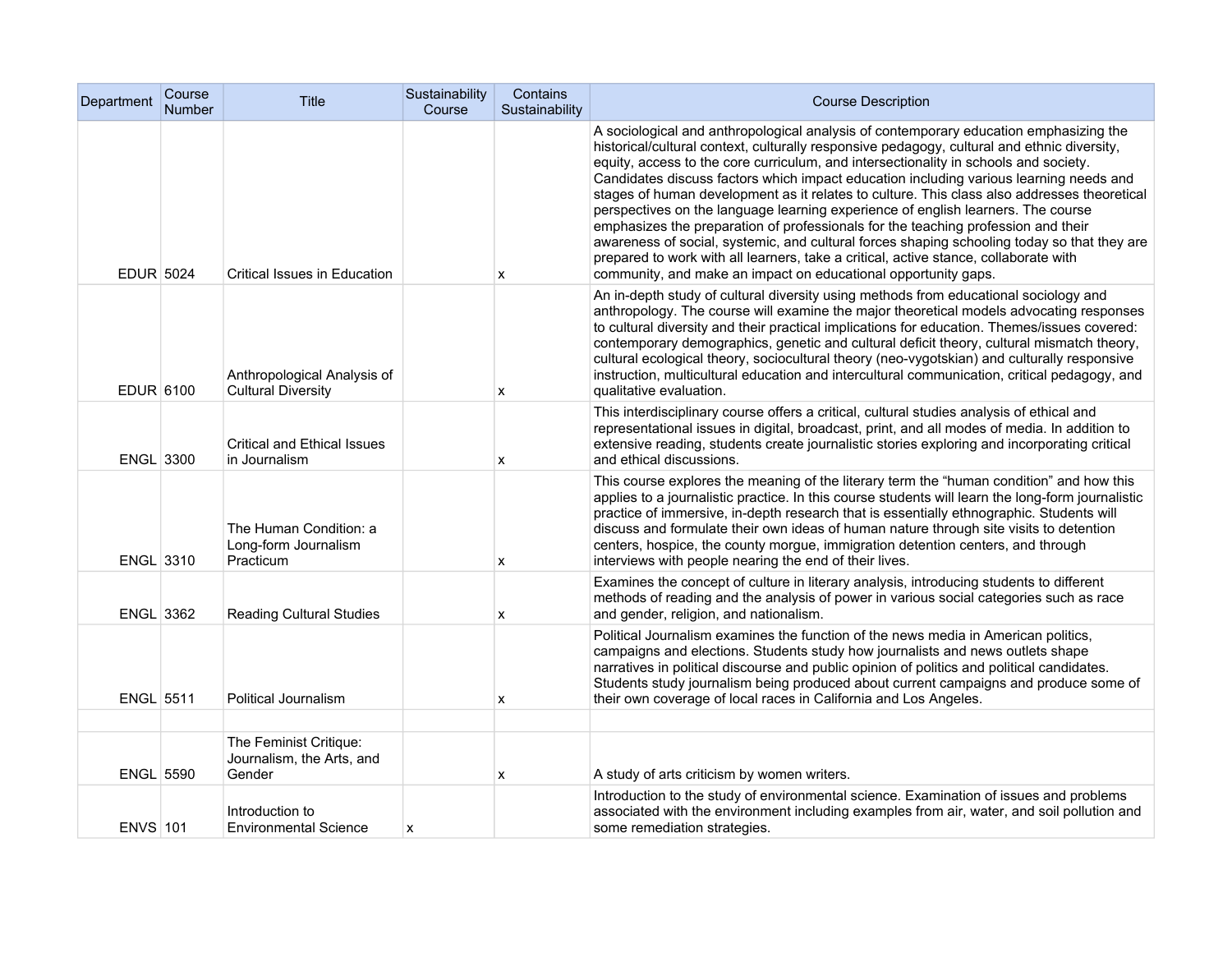| Department      | Course<br><b>Number</b> | <b>Title</b>                                  | Sustainability<br>Course | Contains<br>Sustainability | <b>Course Description</b>                                                                                                                                                                                                                                                                                                                                                                                                                                                                                                                                                                                                                                                                                                                                                                                                                                                                                                                                                                                                                                                                                                                                                       |
|-----------------|-------------------------|-----------------------------------------------|--------------------------|----------------------------|---------------------------------------------------------------------------------------------------------------------------------------------------------------------------------------------------------------------------------------------------------------------------------------------------------------------------------------------------------------------------------------------------------------------------------------------------------------------------------------------------------------------------------------------------------------------------------------------------------------------------------------------------------------------------------------------------------------------------------------------------------------------------------------------------------------------------------------------------------------------------------------------------------------------------------------------------------------------------------------------------------------------------------------------------------------------------------------------------------------------------------------------------------------------------------|
| <b>ENVS 210</b> |                         | Surveying and Mapping                         | X                        |                            | Study of basic surveying instruments and related computations for topographic surveys,<br>horizontal and vertical curves, and the design of highways. The course will include<br>computer aided design and geographic information systems (applications of autocad to<br>civil engineering design and fundamentals of gis using arcview).                                                                                                                                                                                                                                                                                                                                                                                                                                                                                                                                                                                                                                                                                                                                                                                                                                       |
| <b>ENVS 250</b> |                         | Earth Science                                 | x                        |                            | An introductory exploration of how the earth works. Focus is placed on connecting the<br>earth systems-the solid earth, atmosphere, oceans, and biosphere-through the cycling of<br>chemical elements and energy. The course will also discuss significant anthropogenic<br>impacts to the natural earth system.                                                                                                                                                                                                                                                                                                                                                                                                                                                                                                                                                                                                                                                                                                                                                                                                                                                                |
| <b>ENVS 263</b> |                         | Surfing and the Ocean<br>Realm                | X                        |                            | Various basic principles of oceanography, meteorology, and marine biology are explored<br>as applied to the art of surfing. Topics include the genesis, propagation, and dynamics of<br>waves; marine weather systems and surf prediction; marine organisms; and marine<br>pollution issues of concern to surfers.                                                                                                                                                                                                                                                                                                                                                                                                                                                                                                                                                                                                                                                                                                                                                                                                                                                              |
| <b>ENVS 275</b> |                         | The Automobile and the<br>Environment         | X                        |                            | The course is designed for non-science majors. Students will be exposed to a broad range<br>of impacts on the, atmosphere, the land, and the water resources of the earth. Both<br>environmental and economic impacts will be studied, along with the influence of<br>globalization. Automotive manufacturing processes and materials, including the mining and<br>manufacturing of iron and steel will be integrated into the overall impact of the automobile<br>on the environment. Automotive metallurgy, plastics, polymers and glass will also be<br>reviewed. Recycling and its reduction on negative impacts will be reviewed within the study<br>of the manufacturing processes. An important emphasis of the course will be the study of<br>fossil fuels and their impact on the environment, global crude oil reserves, coal, natural<br>gas, and alternative fuels such as geothermal, wind and solar will be researched,<br>alternative fueled vehicles, compressed natural gas (cng) and liquefied natural gas, (lng)<br>along with hydrogen fuels will be included in our study of the effort to reduce greenhouse<br>gases and global warming (climate change). |
| <b>ENVS 276</b> |                         | Atmospheric Science                           | X                        |                            | The study of general phenomena of weather; including storms, atmospheric disturbances,<br>and possible effects of pollution. This course involves weather forecasting using real-time<br>meteorological data.                                                                                                                                                                                                                                                                                                                                                                                                                                                                                                                                                                                                                                                                                                                                                                                                                                                                                                                                                                   |
| <b>ENVS 279</b> |                         | Principles of Environmental<br>Sustainability | х                        |                            | This course explores the reality that the most difficult and enduring challenges are not<br>merely technical but also social and institutional. An introduction to the basic science<br>behind key environmental issues is provided along with tools for analyzing the social and<br>institutional underpinnings of environmental conflict, and strategies to move towards<br>sustainability.                                                                                                                                                                                                                                                                                                                                                                                                                                                                                                                                                                                                                                                                                                                                                                                   |
| <b>ENVS 301</b> |                         | <b>Environmental Science</b>                  | X                        |                            | Study of environmental science problems stressing an interdisciplinary approach. Analysis<br>of problem and formulation of remediation strategies considering appropriate principles<br>from biology, chemistry, physics, earth science, and engineering.                                                                                                                                                                                                                                                                                                                                                                                                                                                                                                                                                                                                                                                                                                                                                                                                                                                                                                                       |
| <b>ENVS 302</b> |                         | <b>Environmental Science Lab</b>              | х                        |                            | Use of standard tests in environmental science to determine chemical and biological<br>species of interest in air, water, and soil systems.                                                                                                                                                                                                                                                                                                                                                                                                                                                                                                                                                                                                                                                                                                                                                                                                                                                                                                                                                                                                                                     |
| <b>ENVS 310</b> |                         | Oceanography                                  | $\pmb{\mathsf{x}}$       |                            | The basic concepts of physical and biological oceanography will be presented.                                                                                                                                                                                                                                                                                                                                                                                                                                                                                                                                                                                                                                                                                                                                                                                                                                                                                                                                                                                                                                                                                                   |
| <b>ENVS 330</b> |                         | <b>Environmental Chemistry</b>                | X                        |                            | A study of environmental chemistry. Topics include stratospheric chemistry, the chemistry<br>of ground-level air and air pollution, toxic organic chemicals, the chemistry of natural<br>waters, soil chemistry and heavy metals, energy production and the environment.                                                                                                                                                                                                                                                                                                                                                                                                                                                                                                                                                                                                                                                                                                                                                                                                                                                                                                        |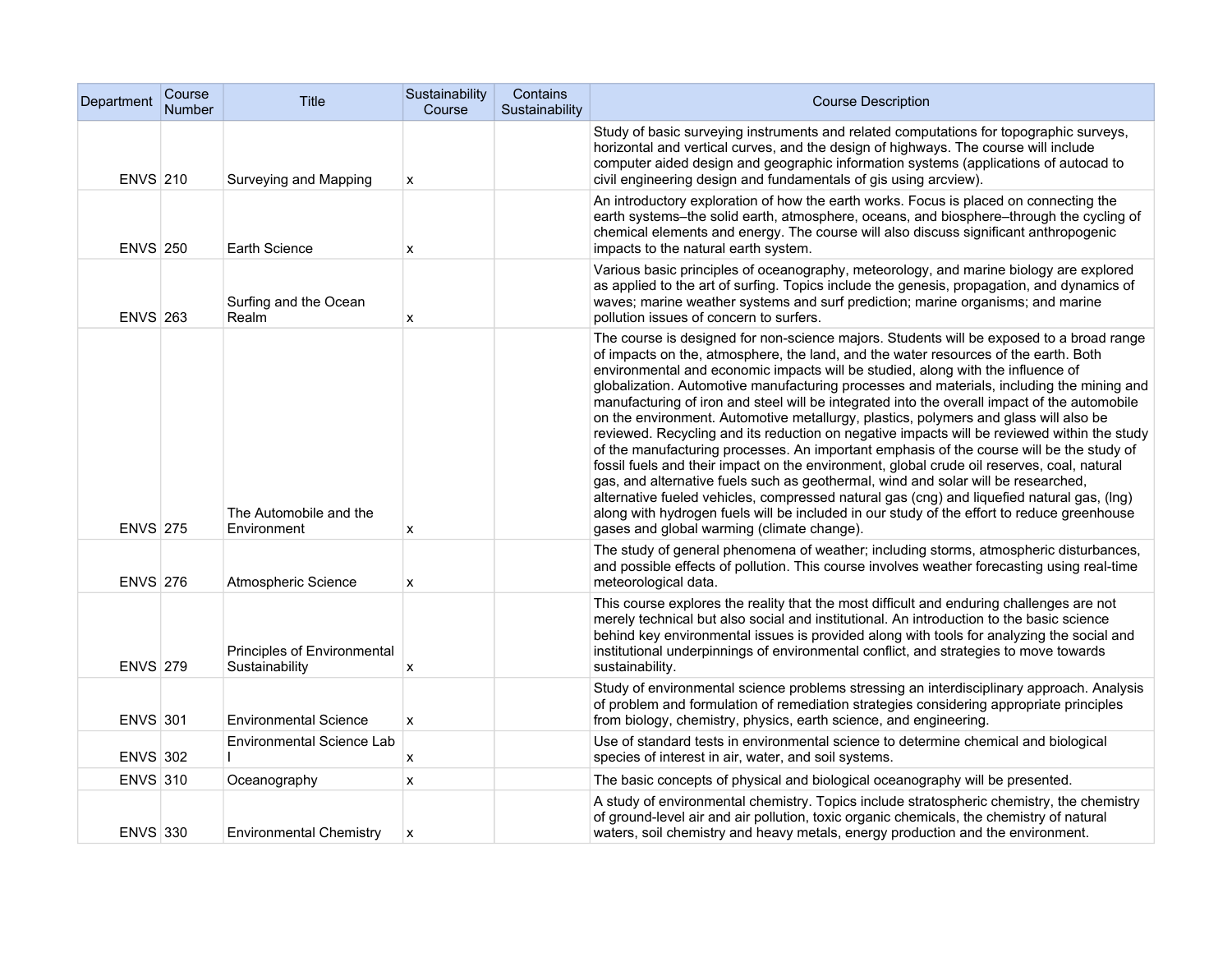| Department      | Course<br><b>Number</b> | <b>Title</b>                                          | Sustainability<br>Course | Contains<br>Sustainability | <b>Course Description</b>                                                                                                                                                                                                                                                                                                                                                                                                                                                                                                                 |
|-----------------|-------------------------|-------------------------------------------------------|--------------------------|----------------------------|-------------------------------------------------------------------------------------------------------------------------------------------------------------------------------------------------------------------------------------------------------------------------------------------------------------------------------------------------------------------------------------------------------------------------------------------------------------------------------------------------------------------------------------------|
| <b>ENVS 332</b> |                         | <b>Environmental Science Lab</b><br>Ш                 | X                        |                            | Use of standard methods of analysis to determine pollutants found in air, water, and soil<br>systems. Emphasis will be on the use of instrumental methods and techniques.                                                                                                                                                                                                                                                                                                                                                                 |
| <b>ENVS 356</b> |                         | <b>Sustainable Practics</b>                           | X                        |                            | Discussion of the history of water and energy use in society; analysis of pollution resulting<br>from use of non-renewable energy sources and recent advances in production of<br>renewable and sustainable energy practices; and pollution of water with sustainable<br>practices to provide clean freshwater and appropriate wastewater management.                                                                                                                                                                                     |
| <b>ENVS 357</b> |                         | Environmental Chemistry:<br>Atmosphere and Climate    | X                        |                            | A study of chemical processes in the environment. Topics include stratospheric ozone<br>depletion, the greenhouse effect, climate change, air pollution, and non-renewable sources<br>of energy.                                                                                                                                                                                                                                                                                                                                          |
| <b>ENVS 358</b> |                         | Environmental Chemistry:<br>Water, Soil, and Sediment | X                        |                            | A study of chemical processes in the environment. Topics include renewable sources of<br>energy, water chemistry, water purification, sewage treatment, pesticides, solid waste, soils<br>and sediments.                                                                                                                                                                                                                                                                                                                                  |
| <b>ENVS 359</b> |                         | <b>Environmental Chemistry</b><br>Lab                 | X                        |                            | Analysis to determine pollutants found in air, water, soil systems; emphasis on the use of<br>instrumental methods and techniques.                                                                                                                                                                                                                                                                                                                                                                                                        |
| <b>ENVS 401</b> |                         | Senior Seminar/Project                                | X                        |                            | Research work on a project within the field of environmental science including presentation<br>of a seminar over work.                                                                                                                                                                                                                                                                                                                                                                                                                    |
| <b>ENVS 505</b> |                         | <b>Aquatic Chemistry</b>                              | X                        |                            | Review of stoichiometry, oxidation-reduction reactions, thermodynamics, and chemical<br>kinetics. Equilibrium chemistry concepts including acid-base, gas, and solid-liquid equilibria<br>applied to aquatic systems with an emphasis on problem-solving methods to determine<br>chemical speciation and ph effects in natural and treated aquatic systems.                                                                                                                                                                               |
| <b>ENVS 506</b> |                         | <b>Applied Enviornmental</b><br>Microbiology          | X                        |                            | Emphasis on the practical physical and biochemical aspects of bacterial metabolism and<br>behavior in the environment as applied to environmental engineering and environmental<br>science; kinetics and energetics of micobial growth as applied to wastewater treatment,<br>biosolids stabilization, and biogas generation.                                                                                                                                                                                                             |
| <b>ENVS 507</b> |                         | <b>Environmental Engineering</b><br>and Science Lab   | х                        |                            | Students will learn the theory, application, and techniques of several key environmental<br>laboratory tests and methods of instrumental analysis associated with environmental<br>monitoring and wastewater treatment operations. Tests will be performed on samples<br>collected from various field sites (e.G., Ballona creek, dockweiler beach), local wastewater<br>treatment facilities, or during a field trip to ballona wetlands. Students will develop strong<br>technical and scientific writing skills throughout the course. |
| <b>ENVS 508</b> |                         | Contaminant Fate,<br>Transport, and Remediation x     |                          |                            | Introduction to physical, chemical, and biological processes governing the movement and<br>fate of contaminants in the surface and coastal water environment. Practical quantitative<br>problems solved based on contaminant mass transport, equilibrium partitioning, and<br>chemical transformations in the environment. Regulatory implications and remediation<br>approaches.                                                                                                                                                         |
| <b>ENVS 513</b> |                         | Solid Waste Engineering                               | X                        |                            | An application of current technology in the control, disposal, and recovery of value from<br>solid wastes.                                                                                                                                                                                                                                                                                                                                                                                                                                |
| <b>ENVS 525</b> |                         | <b>Inland Waters</b>                                  | x                        |                            | The structure of and movement of water in lakes, rivers, and estuaries; cyclical and<br>progressive changes of the physical, chemical, and biological composition of aquatic<br>systems are discussed along with an explanation of lake remediation techniques.                                                                                                                                                                                                                                                                           |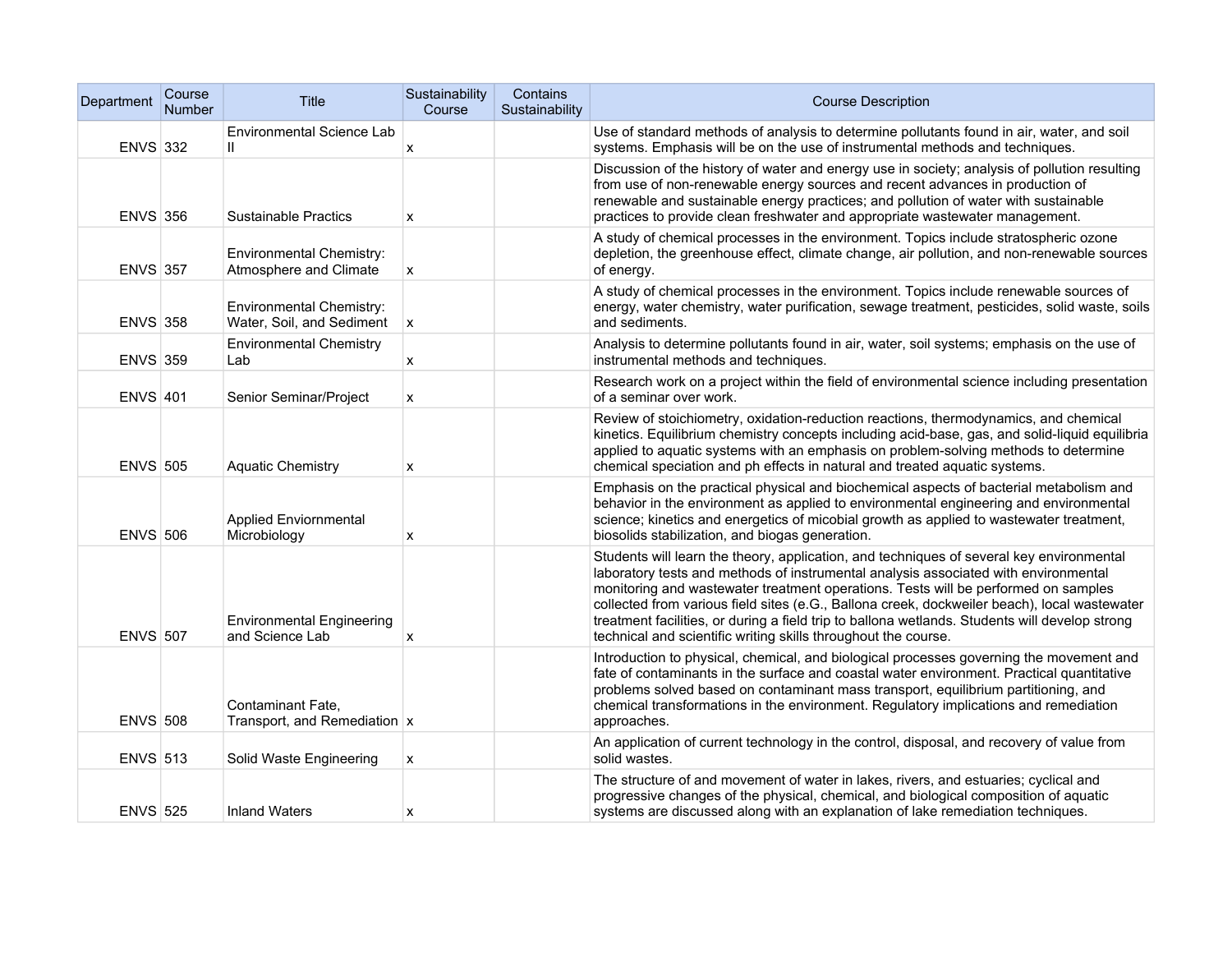| Department      | Course<br>Number | <b>Title</b>                                                                                 | Sustainability<br>Course | Contains<br>Sustainability | <b>Course Description</b>                                                                                                                                                                                                                                                                                                                                                                                                                                                                                                                                                                                                                                                    |
|-----------------|------------------|----------------------------------------------------------------------------------------------|--------------------------|----------------------------|------------------------------------------------------------------------------------------------------------------------------------------------------------------------------------------------------------------------------------------------------------------------------------------------------------------------------------------------------------------------------------------------------------------------------------------------------------------------------------------------------------------------------------------------------------------------------------------------------------------------------------------------------------------------------|
| <b>ENVS 551</b> |                  | Remote Sensing With Civil<br>Engineering and<br><b>Environmental Science</b><br>Applications | x                        |                            | The course introduces the fundamental concepts of remote sensing from space, remote<br>sensing data, and image data processing. Topics include characteristics of electromagnetic<br>spectrum and remote sensing devices, digital processing methods for interpreting,<br>manipulating and analyzing remotely-sensed image data, and applications of satellite<br>remote sensing to civil engineering and environmental fields.                                                                                                                                                                                                                                              |
| <b>ENVS 552</b> |                  | Spatial Data Analysis and<br>Geographical Information<br>Systems                             | x                        |                            | Concepts, principles, and use of geographic information systems (gis) to investigate spatial<br>patterns associated with physical and social processes. Specific topics include dataset<br>management, site suitability analysis, modeling, remote sensing, cartography and<br>visualization, with a focus on civil and environmental engineering and environmental<br>science applications.                                                                                                                                                                                                                                                                                 |
| <b>ENVS 580</b> |                  | <b>Engineering Geology</b>                                                                   | x                        |                            | Evaluation of the significance of geologic origin, composition, and structure on the<br>characteristics of soils and rocks. Influence geology and plate boundary impacts have on<br>design and construction of engineering projects.                                                                                                                                                                                                                                                                                                                                                                                                                                         |
| <b>ENVS 581</b> |                  | Ecosystem Services in<br>Urban Landscapes                                                    | x                        |                            | This course focuses on the concept of ecosystem services and how they are integrated<br>into urban watersheds to make cities more sustainable and resilient to a changing climate.<br>Key topics include the structure and dynamics of watersheds, the impacts of poor resource<br>management and pollution to environmental quality within urban watersheds, and<br>reestablishing ecosystem services through green infrastructure and similar strategies, and<br>habitat restoration activities. Material is learned through class discussions, presentations<br>by guest researchers and resource managers, several mandatory weekend field trips, and<br>class projects. |
| <b>ENVS 582</b> |                  | Urban Coasts: Habitats.<br>Stressors, and Resilience                                         | $\mathsf{x}$             |                            | Urban coastal regions provide a wealth of ecosystem services associated with their<br>shallow marine, shoreline, estuarine, and wetland habitats, but are under constant stresses<br>from human activities and a changing climate. Through this course, students will learn<br>about: 1) the nature of coastal habitats; 2) the natural and anthropogenic interactions<br>between oceanic, coastal, and watershed processes impacting these habitats; and 3)<br>policies and strategies, both behavioral and structural, to mitigate stressors resulting in<br>more resilient coastal cities.                                                                                |
| <b>ENVS 583</b> |                  | <b>Environmetnal Toxicology</b><br>and Health Risk                                           | х                        |                            | An introduction to the principles of risk assessment, perception of risk and risk<br>communication as it relates to chemicals, pathogens, and radiation in the environment and<br>their effect on humans and animals considering dermal, ingestion, and inhalation<br>pathways; chronic daily intake, potency factors, dose response, bioconcentration, and<br>bioaccumulation are discussed along with regulatory fundamentals.                                                                                                                                                                                                                                             |
| <b>ENVS 584</b> |                  | Climate Change and<br>Impacts                                                                | X                        |                            | Overview of earth's climate system and exploration of the science, impacts, and politics of<br>global climate change. Specific topics include the greenhouse effect; climate drivers;<br>atmospheric and oceanic circulations; observations and projections; climate modeling;<br>politics; vulnerability; resiliency, adaption, and mitigation; impacts on water resources,<br>extreme climate events, and agriculture.                                                                                                                                                                                                                                                     |
| <b>ENVS 586</b> |                  | Climate Change Mitigation $\vert x \vert$                                                    |                          |                            | Opportunities and challenges of climate change mitigation in different sectors such as<br>energy, agriculture, health, transport, housing, urban planning, etc. Co-benefits to the<br>environment and health of climate change mitigation policies at the local, urban, national,<br>and global levels. Linkages with the paris climate change treaty and the national<br>determined contributions.                                                                                                                                                                                                                                                                          |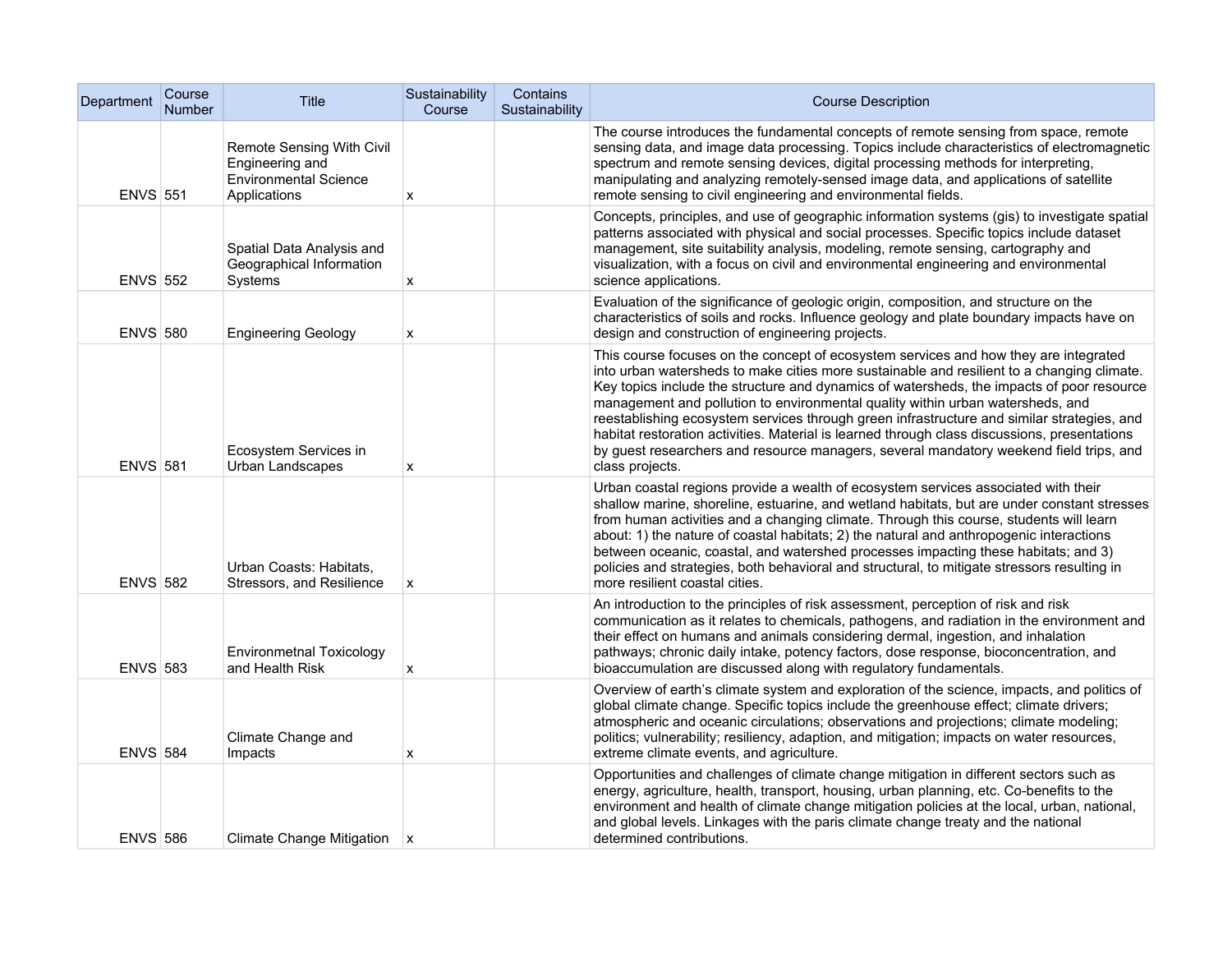| Department      | Course<br><b>Number</b> | <b>Title</b>                                             | Sustainability<br>Course | Contains<br>Sustainability | <b>Course Description</b>                                                                                                                                                                                                                                                                                                                                                                                                                                                                                                                                                                                                            |
|-----------------|-------------------------|----------------------------------------------------------|--------------------------|----------------------------|--------------------------------------------------------------------------------------------------------------------------------------------------------------------------------------------------------------------------------------------------------------------------------------------------------------------------------------------------------------------------------------------------------------------------------------------------------------------------------------------------------------------------------------------------------------------------------------------------------------------------------------|
| <b>ENVS 587</b> |                         | Climate Change Adaptation<br>and Resilience              | X                        |                            | Current and future climate impacts on planetary and human health, ecosystems, food<br>systems, socioeconomic determinants, human security, etc. Vulnerability issues.<br>Opportunities of climate adaptation and resilience. Disaster risk reduction and risk<br>management. Climate adaptation strategies, policies, and planning at the community, city,<br>national, and global levels. The paris climate change treaty and adaptation in the national<br>determined contributions.                                                                                                                                               |
| <b>ENVS 588</b> |                         | <b>Environmental Health</b>                              | x                        |                            | Introduction to the field of environmental health sciences. Examination of series of topics<br>relevant to science of environmental health (e.G., Population, agriculture/food,<br>microbiology, energy, climate change, water, waste, air) by introducing scientific basis from<br>ecological perspective and describing how topics relate to health. Risk assessment, risk<br>management, and risk communication. Application of scientific information to real world<br>problems and ability to communicate effectively with different stakeholders. Emerging<br>issues and solutions.                                            |
| <b>ENVS 589</b> |                         | Sustainability, Health, and<br>Equity                    | x                        |                            | Sustainability development goals and practices to protect the planet, human health,<br>welfare, equality, biodiversity, oceans, peace, etc. As part of the new sustainable<br>development 2030 agenda with a focus on health and equity targets. Sustainable<br>production and consumption, sustainable cities, climate action, education, etc. Inter-<br>sectoral, innovative, socio-economic, and environmentally sustainable and equitable<br>solutions. Design an implementation strategy for a specific community on a specific item<br>that is part of one of the 17 sustainable development goals. Emerging circular economy. |
| <b>ENVS 593</b> |                         | <b>Environmental Science</b><br>Internship Workshop      | x                        |                            | Advanced work experience in the field of environmental science in a research, industry, or<br>municipal setting.                                                                                                                                                                                                                                                                                                                                                                                                                                                                                                                     |
| EVST 1000       |                         | Introduction to<br><b>Environemtnal Studies</b>          | x                        |                            | The course is an overview of issues in environmental studies from the perspective of the<br>humanities and social sciences. Topics may include philosophical, theological, historical,<br>economic, and/or political analyses of environmental issues.                                                                                                                                                                                                                                                                                                                                                                               |
| EVST 1010       |                         | Introduction to Geographic<br><b>Information Systems</b> |                          | х                          | An introduction to geospatial and environmental research methods with an emphasis on<br>the use of GIS as an essential methodology for the investigation and visualization of spatial<br>data and multivariate environmental issues.                                                                                                                                                                                                                                                                                                                                                                                                 |
| EVST 3010       |                         | <b>Environmental Policy</b>                              | x                        |                            | An examination of national/international public policies relevant to environmental issues.<br>Course topics may include policies and relations germane to climate change, water<br>rights/access, resource extraction, and biodiversity conservation.                                                                                                                                                                                                                                                                                                                                                                                |
| EVST 3020       |                         | <b>Sustainable Cities</b>                                | X                        |                            | An examination of the challenges of and potential solutions to the sustainability of<br>socioeconomic, environmental, and ecological systems associated with historic,<br>contemporary, and future urbanization. Course topics include an analysis of the<br>sustainability of historic and contemporary cities, the consideration of sustainable<br>alternatives associated with such trends as New Urbanism, and the potential for alternative<br>urban policies and practices designed to foster sustainability.                                                                                                                  |
| EVST 4001       |                         | <b>Environmental Studies</b><br>Capstone Seminar         | х                        |                            | A capstone seminar in which student groups will bring to bear the multidisciplinary and<br>interdisciplinary perspectives they have developed in the minor by analyzing a local<br>Environmental Impact Report (EIR) or similar local development issue.                                                                                                                                                                                                                                                                                                                                                                             |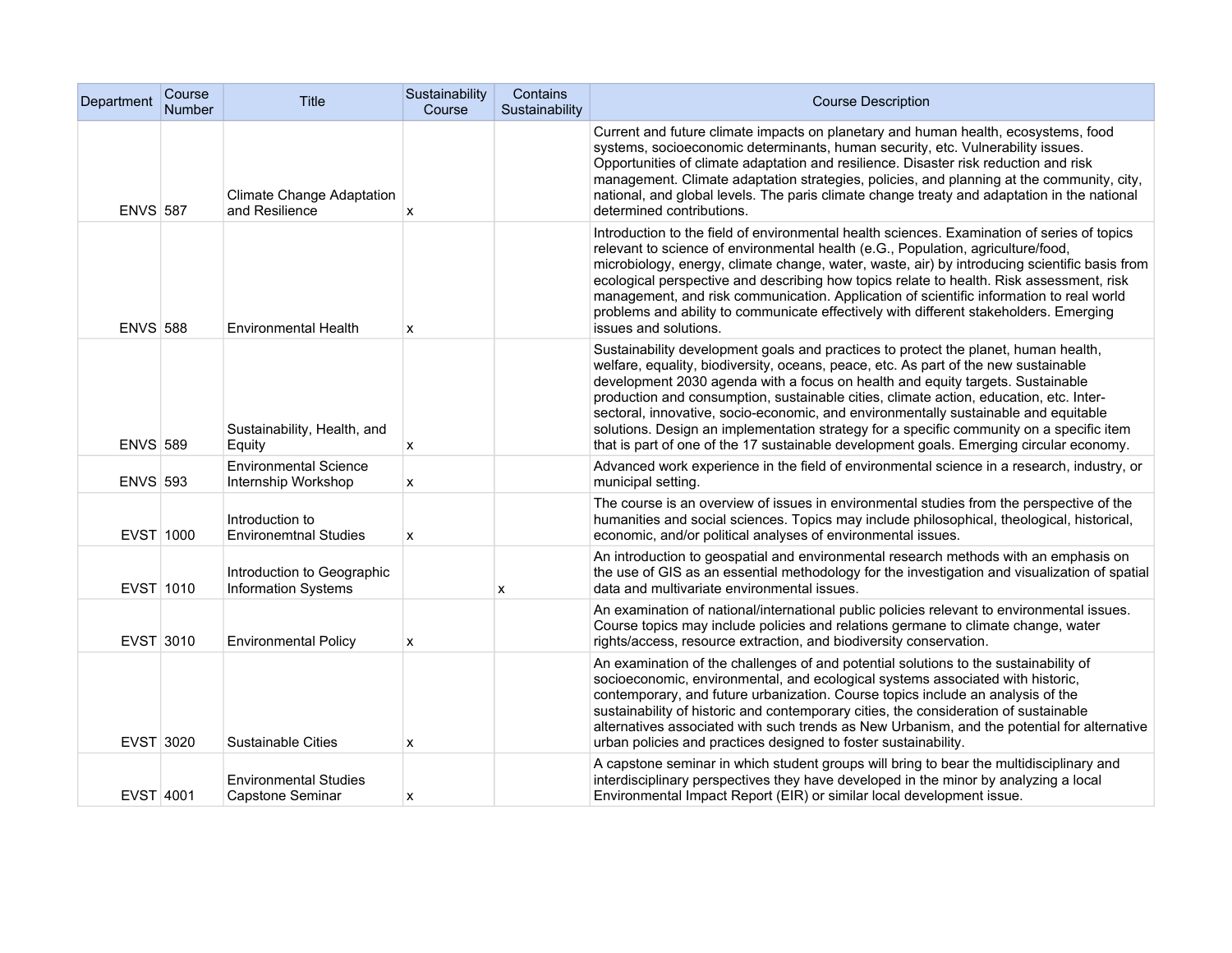| Department       | Course<br><b>Number</b> | <b>Title</b>                     | Sustainability<br>Course | Contains<br>Sustainability | <b>Course Description</b>                                                                                                                                                                                                                                                                                                                                                                                                                                                                                                                                                                                                                                                                                                                                                                                                                                                                                                                                                                                      |
|------------------|-------------------------|----------------------------------|--------------------------|----------------------------|----------------------------------------------------------------------------------------------------------------------------------------------------------------------------------------------------------------------------------------------------------------------------------------------------------------------------------------------------------------------------------------------------------------------------------------------------------------------------------------------------------------------------------------------------------------------------------------------------------------------------------------------------------------------------------------------------------------------------------------------------------------------------------------------------------------------------------------------------------------------------------------------------------------------------------------------------------------------------------------------------------------|
| <b>FNLT 4200</b> |                         | <b>Comparative Cultures</b>      |                          | х                          | Interdisciplinary and comparative approaches in the study of cultures. Students study the<br>process through which different nations or communities understand and express their<br>cultural identities and diversities. They examine the ways in which cultural identities<br>become politically dominant at different historical moments, and how, more generally,<br>cultures contaminate and influence each other.                                                                                                                                                                                                                                                                                                                                                                                                                                                                                                                                                                                         |
| FTVS 3310        |                         | Film/Media and Social<br>Justice |                          | x                          | Offers students an understanding of how certain movements, aesthetics, directors, and/or<br>genres in film and media engage issues of social justice. This course may also address the<br>intersection of spirituality, faith, religion and social justice issues. Refer to specific semester<br>description.                                                                                                                                                                                                                                                                                                                                                                                                                                                                                                                                                                                                                                                                                                  |
| GEOG 1000        |                         | Human Geography                  |                          | х                          | An introduction to general world patterns of major cultural elements and processes and<br>their influence on relationships between human societies and their environment. Cultural<br>and environmental differences between developed and less developed nations and their<br>regional implications in the modern world are emphasized.                                                                                                                                                                                                                                                                                                                                                                                                                                                                                                                                                                                                                                                                        |
| GEOG 3060        |                         | Modern Mexico                    |                          | x                          | A survey of the distinctive social, cultural, economic, and political elements of modern<br>Mexico. The environmental and historical basis of the country's recent development is<br>examined.                                                                                                                                                                                                                                                                                                                                                                                                                                                                                                                                                                                                                                                                                                                                                                                                                 |
| <b>HHSC</b> 335  |                         | <b>Global Nutrition</b>          |                          | X                          | Nutritional science will be covered in relation to global perspectives, culture, religion, and<br>environmental issues. Physiological explanation to under nutrition and strategies to<br>overcome them will be examined. Nutrition-related chronic diseases in various nations will<br>be investigated. Discussion will include the influence of culture and religion on dietary<br>practices and nutrient intake. Study will include topics of world hunger, food safety,<br>genetically modified foods, and organic/sustainable farming practices. The agricultural<br>approach to farming and its influence on the environment, our food supply, and ultimately<br>our health will be studied.                                                                                                                                                                                                                                                                                                             |
| <b>HHSC</b> 344  |                         | Global and Community<br>Health   |                          | X                          | This course will address all different kinds of health issues in the local community and<br>around the globe. Global and community health will address issues on Imu's campus, in los<br>angeles, in the united states, and in other regions of the world. These aspects of health<br>include physical, intellectual, social, spiritual, and emotional. The primary topics will be<br>health promotion, disease prevention, health systems, consumer health issues,<br>communicable diseases, and chronic health problems. Each of these issues will be<br>addressed from the perspective of each of the communities previously stated. Critical<br>thinking will be a major component of this course, and ethical and environmental<br>considerations will also be addressed. The topics will be timely and applicable to current<br>health concerns around the globe. There will also be a focus on health promotion and how<br>best to address the health concerns in the variety of communities discussed. |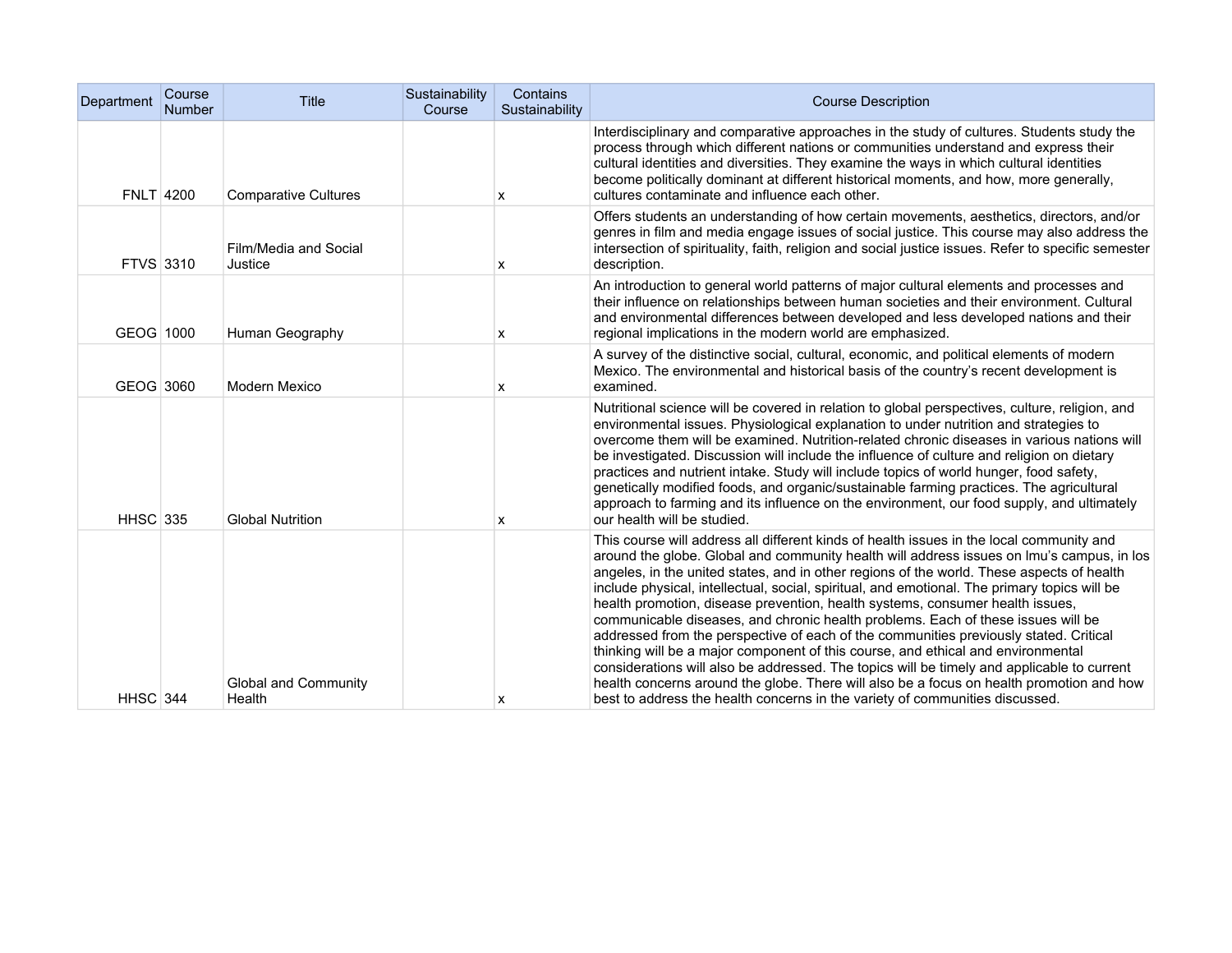| Department       | Course<br>Number | Title                                                         | Sustainability<br>Course | Contains<br>Sustainability | <b>Course Description</b>                                                                                                                                                                                                                                                                                                                                                                                                                                                                                                                                                                                                                                                                                                                                                                                                                                                                                                                                                                                                                                                                                                                                                                                              |
|------------------|------------------|---------------------------------------------------------------|--------------------------|----------------------------|------------------------------------------------------------------------------------------------------------------------------------------------------------------------------------------------------------------------------------------------------------------------------------------------------------------------------------------------------------------------------------------------------------------------------------------------------------------------------------------------------------------------------------------------------------------------------------------------------------------------------------------------------------------------------------------------------------------------------------------------------------------------------------------------------------------------------------------------------------------------------------------------------------------------------------------------------------------------------------------------------------------------------------------------------------------------------------------------------------------------------------------------------------------------------------------------------------------------|
| <b>HHSC 410</b>  |                  | <b>Health Services for</b><br><b>Marginalized Populations</b> |                          | х                          | This course will focus on the mental and physical health needs of transitional populations,<br>which include transitional age youth (16-25 years of age), homeless individuals seeking<br>permanent supportive housing, ex-offenders on probation in residential re-entry centers,<br>and veterans seeking stable housing options. All populations are socially and financially<br>vulnerable and may also be struggling with barriers to stability (lack of educational<br>attainment or job training), alcohol/other substance abuse, and depression due to<br>estrangement from friends, family, and/or support networks.<br>Well-being is a complex phenomenon that exists at the intersection of both biological<br>health and social wellness. As such, this course takes a community health science<br>approach to examining the intersections of individual biological health, broader health<br>systems, and public health. This class is community-based and includes a fieldwork<br>component. it uses social justice-based, community learning strategies to deepen students'<br>conceptual frameworks, empathy/solidarity, ability to work on team-based projects, and<br>ability to enact social change. |
|                  | <b>HIST 1060</b> | Modern Global<br><b>Environmental History</b>                 | x                        |                            | A course in global history with a particular focus on environmental history, exploring how<br>humans, animals, natural forces, and science and technology have shaped the<br>environment; the ways in which historical developments such as migration, empire, trade,<br>industrialization, and urbanization have affected humans' relationships with nature; and<br>how the environment has affected historical developments.                                                                                                                                                                                                                                                                                                                                                                                                                                                                                                                                                                                                                                                                                                                                                                                         |
|                  | <b>HIST 1900</b> | Science, Nature, and<br>Society in the West                   |                          | x                          | This course examines the history of the West, defined as European and North American<br>societies and cultures, through the lens of science and nature from the sixteenth century to<br>the present, tracing the history of ideas about science and nature in relation to broader<br>social, economic, and political changes and demonstrating the inseparability of science<br>and social context.                                                                                                                                                                                                                                                                                                                                                                                                                                                                                                                                                                                                                                                                                                                                                                                                                    |
|                  | <b>HIST 3452</b> | U.s. Environmental Hisotry $\ x\ $                            |                          |                            | This course presents essential concepts, concerns, and methods of environmental history-<br>the study of the relationships between humans and their physical environment-in the<br>context of United States history. Topics include American Indians and the environment,<br>European colonization and settlement, urbanization and industrialization, conservation and<br>environmentalism, environmental racism and social justice, and contemporary<br>environmental issues in historical perspective.                                                                                                                                                                                                                                                                                                                                                                                                                                                                                                                                                                                                                                                                                                              |
|                  | <b>HIST 3820</b> | <b>Environment and Economy</b><br>in China                    | х                        |                            | This course investigates the interactions between human activities and their environment in<br>Chinese history. Topics include visions of the relationship between nature and humanity in<br>Chinese philosophy, climate change, demographic trends, food security, interventions of<br>the imperial state, and ecological transformations on China's frontiers.                                                                                                                                                                                                                                                                                                                                                                                                                                                                                                                                                                                                                                                                                                                                                                                                                                                       |
| <b>THST 4061</b> |                  | Christian Etics and<br><b>HIV/AIDS</b>                        |                          | x                          | This course analyzes how distinct approaches and sources in Christian ethics, including<br>elements of scripture, tradition, sexual ethics, virtue ethics, and social ethics interact as<br>they relate to confronting the AIDS crisis. This supports the equity aspect of sustainability<br>where supporting and understanding certain groups pf people can create a better<br>supported system.                                                                                                                                                                                                                                                                                                                                                                                                                                                                                                                                                                                                                                                                                                                                                                                                                      |
| THST 4070        |                  | Ministry to Youth and<br>Young Adults                         |                          | X                          | The course examines the theory and practice of ministry with and for youth and young<br>adults, with emphasis on faith development, community building, justice and service<br>education, advocacy, and guidance of youth and young adults.                                                                                                                                                                                                                                                                                                                                                                                                                                                                                                                                                                                                                                                                                                                                                                                                                                                                                                                                                                            |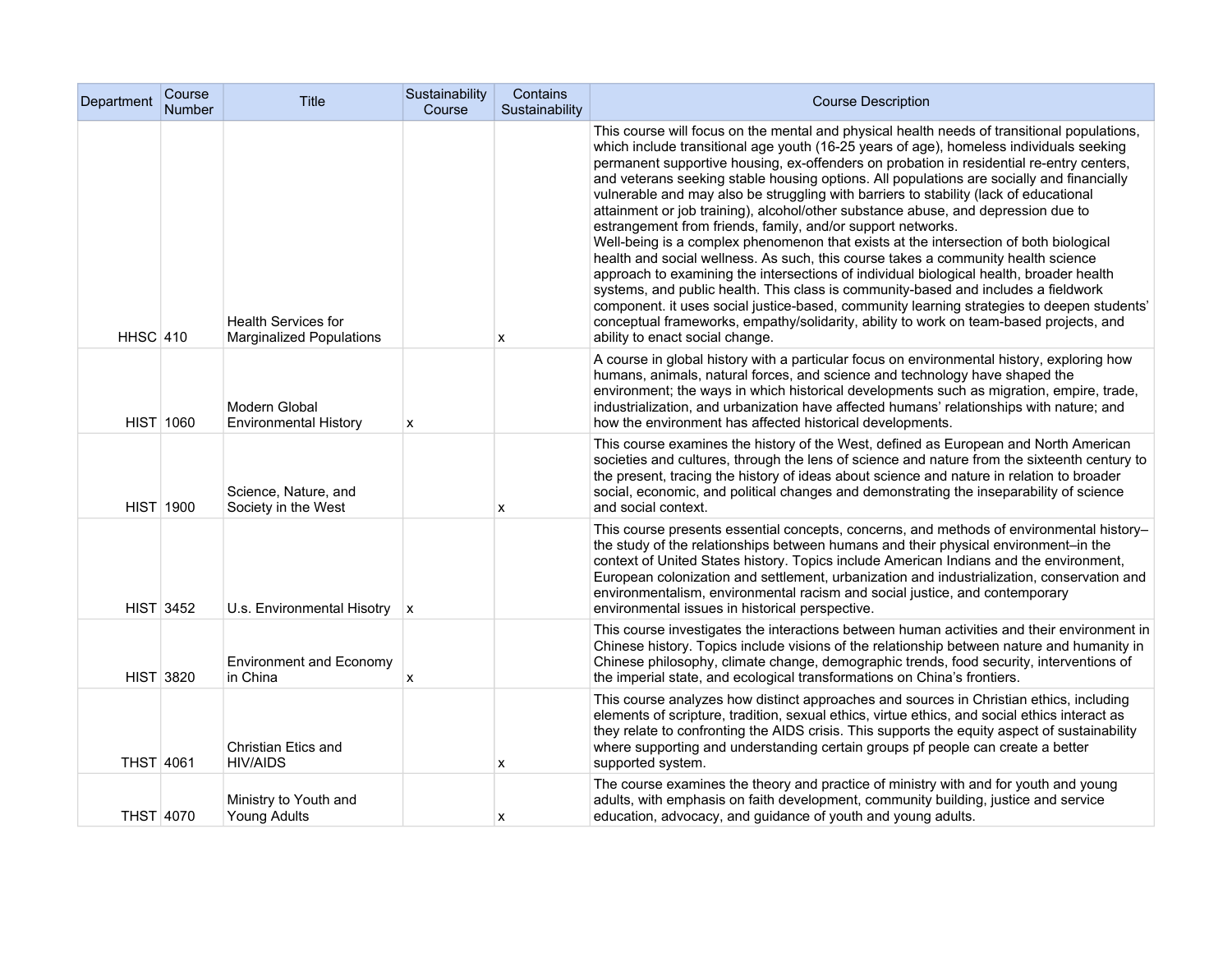| Department       | Course<br><b>Number</b> | Title                                                     | Sustainability<br>Course | Contains<br>Sustainability | <b>Course Description</b>                                                                                                                                                                                                                                                                                                                                                                                                                                                                                           |
|------------------|-------------------------|-----------------------------------------------------------|--------------------------|----------------------------|---------------------------------------------------------------------------------------------------------------------------------------------------------------------------------------------------------------------------------------------------------------------------------------------------------------------------------------------------------------------------------------------------------------------------------------------------------------------------------------------------------------------|
| THST 4080        |                         | Topics in Comparative<br>Theology                         |                          | x                          | Multiple religious perspectives will be utilized in this course to explore one or more topics of<br>theological concern, such as violence and nonviolence, myth and symbol, modes of<br>spirituality, images of God, and/or multicultural religious presence in Los Angeles.                                                                                                                                                                                                                                        |
| <b>THST 4081</b> |                         | Islam in the Modern World                                 |                          | x                          | An introduction to the contemporary Islamic religious tradition, including Muslim<br>approaches to modernity, major reformers of Islam in the modern world, Muslim feminism,<br>and the role of Islam in North America.                                                                                                                                                                                                                                                                                             |
| THST 6063        |                         | <b>Issues in Bioehtics</b>                                |                          | x                          | This course will introduce the student to the basic theological concepts, frameworks, and<br>analyses that have been used by both Catholic and Protestant theologians in their<br>discussions of bioethics. Topics such as assisted reproductive technologies, abortion,<br>genetic control, care of severely handicapped neonates, death and dying, and the meaning<br>and application of "quality of life" to contemporary issues will be discussed in both lecture<br>and seminar formats.                       |
| THST 6081        |                         | <b>Comparative Religious</b><br>Ethics                    |                          | x                          | This course begins with a comparative survey of ethics as found in the world's religious<br>traditions. Specific issues such as war and peace, euthanasia, and environmentalism are<br>then examined.                                                                                                                                                                                                                                                                                                               |
| THST 6083        |                         | Hinduism, Vedanta, and<br>Yoqa                            |                          | x                          | This course investigates primary sources, including the Rig Veda, the Upanisads, the<br>Bhagavad Gita, and the Yoga Sutra.                                                                                                                                                                                                                                                                                                                                                                                          |
| <b>URBN 1000</b> |                         | The Urban World                                           | x                        |                            | An introduction to historic and contemporary cities, processes of urbanization, and urban<br>society. Course topics include urban origins, urban economics, the internal structure of<br>cities, urban infrastructure, urban social and cultural processes, urban physical and social<br>environments, and city systems in the regional and global context.                                                                                                                                                         |
| <b>URBN 1010</b> |                         | Introduction to Geographial<br><b>Information Systems</b> | X                        |                            | An introduction to the resources and methodologies commonly utilized in contemporary<br>urban research. Course topics include data sources such as the census, methodologies for<br>spatial analysis such as GIS, quantitative and qualitative research design, map reading,<br>and fieldwork strategies.                                                                                                                                                                                                           |
| <b>URBN 3010</b> |                         | Metropolitan Los Angeles                                  | X                        |                            | An introduction of the social, economic, political, environmental, and spatial characteristics<br>and dynamics of metropolitan Los Angeles in the context of postmodern urbanization in the<br>United States.                                                                                                                                                                                                                                                                                                       |
| <b>URBN 3045</b> |                         | <b>Urban Planning</b>                                     | X                        |                            | An introduction to the problems, principles, and practices of contemporary urban planning,<br>especially in California and the United States.                                                                                                                                                                                                                                                                                                                                                                       |
| URBN 3046        |                         | <b>Sustainable Cities</b>                                 | X                        |                            | An examination of the challenges of and potential solutions to the sustainability of<br>socioeconomic, environmental, and ecological systems associated with historic,<br>contemporary, and future urbanization. Course topics include an analysis of the<br>sustainability of historic and contemporary cities, the consideration of sustainable<br>alternatives associated with such trends as New Urbanism, and the potential for alternative<br>urban policies and practices designed to foster sustainability. |
| <b>URBN 3047</b> |                         | <b>Community Development</b>                              | X                        |                            | An exploration of the meanings and methodologies of community development, especially<br>in contemporary urban America.                                                                                                                                                                                                                                                                                                                                                                                             |
| WGST 1000        |                         | Gender and Social<br>Movements                            | х                        |                            | An interdisciplinary study of women in society through overview of the major issues,<br>innovations, and debates that have characterized the field of Women's and Gender<br>Studies. Course introduces history of feminist activism and discourse in the U.S.                                                                                                                                                                                                                                                       |